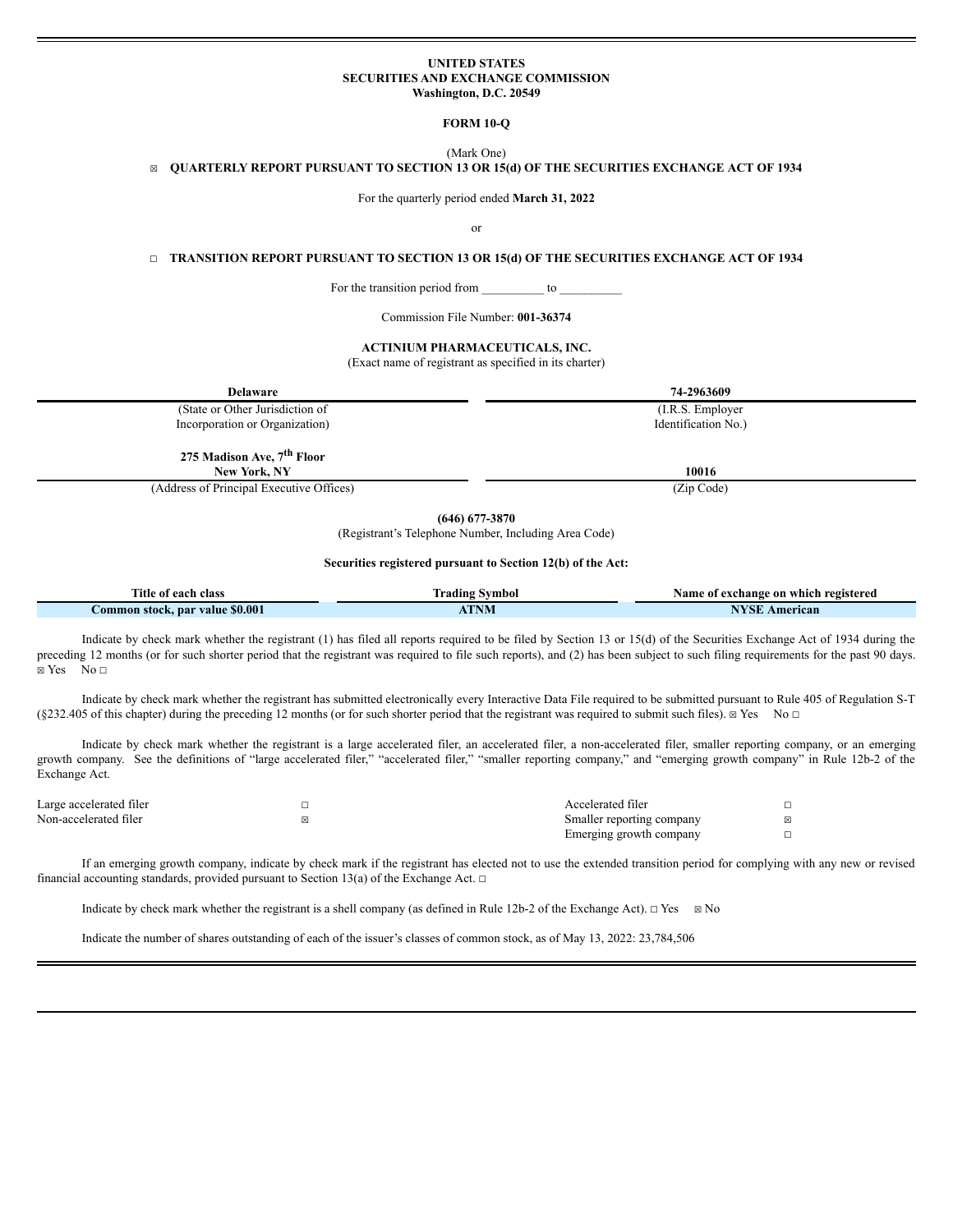#### **Actinium Pharmaceuticals, Inc. FORM 10-Q For the Three months ended March 31, 2022**

## **INDEX**

|                   | <b>PART I - FINANCIAL INFORMATION</b>                                                 |    |
|-------------------|---------------------------------------------------------------------------------------|----|
| Item 1.           | <b>Financial Statements</b>                                                           |    |
| Item 2.           | Management's Discussion and Analysis of Financial Condition and Results of Operations | 14 |
| Item 3.           | <b>Quantitative and Qualitative Disclosures About Market Risk</b>                     | 26 |
| Item 4.           | <b>Controls and Procedures</b>                                                        | 26 |
|                   |                                                                                       |    |
|                   | <b>PART II - OTHER INFORMATION</b>                                                    |    |
| Item 1.           | <b>Legal Proceedings</b>                                                              | 27 |
| Item 1A.          | <b>Risk Factors</b>                                                                   | 27 |
| Item 2.           | Unregistered Sales of Equity Securities and Use of Proceeds                           | 55 |
| Item 3.           | <b>Defaults Upon Senior Securities</b>                                                | 55 |
| Item 4.           | <b>Mine Safety Disclosures</b>                                                        | 55 |
| Item 5.           | Other Information                                                                     | 55 |
| Item 6.           | <b>Exhibits</b>                                                                       | 56 |
| <b>SIGNATURES</b> |                                                                                       | 57 |
|                   |                                                                                       |    |

i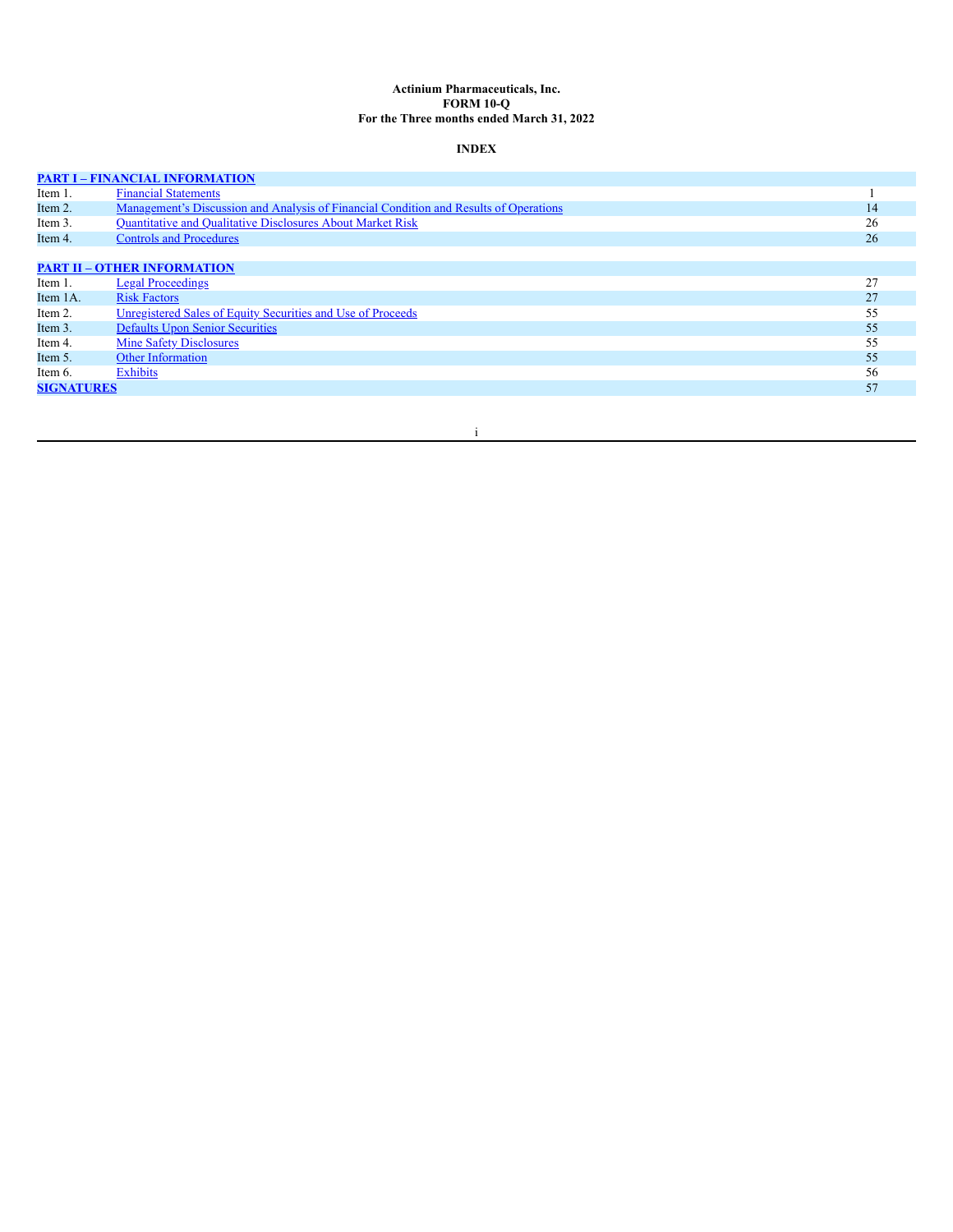## **PART I - FINANCIAL INFORMATION**

## <span id="page-2-1"></span><span id="page-2-0"></span>**ITEM 1. FINANCIAL STATEMENTS**

The accompanying consolidated financial statements have been prepared by the Company and are unaudited. In the opinion of management, all adjustments (which include only normal recurring adjustments) necessary to present fairly the financial position at March 31, 2022 and December 31, 2021, and the results of operations and cash flows for the three months ended March 31, 2022 and 2021, respectively, have been made. Certain information and footnote disclosures normally included in financial statements prepared in accordance with accounting principles generally accepted in the United States of America have been condensed or omitted. It is suggested that these financial statements be read in conjunction with the financial statements and notes thereto included in the Company's audited financial statements for the year ended December 31, 2021 in the Company's Annual Report on Form 10-K. The results of operations for the three months ended March 31, 2022 are not necessarily indicative of the operating results for the full year.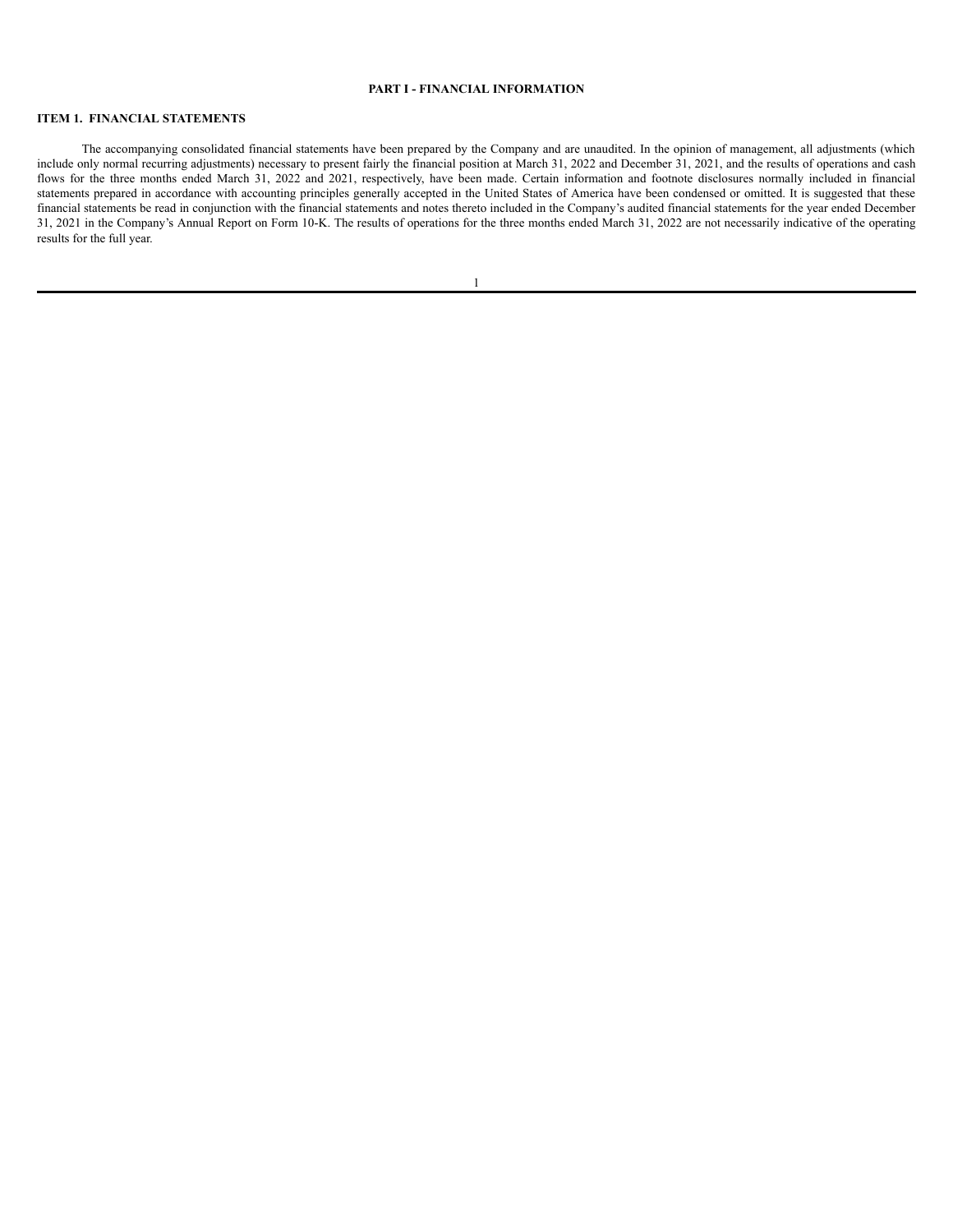## **Actinium Pharmaceuticals, Inc. Condensed Consolidated Balance Sheets (Unaudited)** (amounts in thousands, except share and per share data)

|                                                                                                                            | March 31,<br>2022<br>(Unaudited) |                | December 31,<br>2021 |           |
|----------------------------------------------------------------------------------------------------------------------------|----------------------------------|----------------|----------------------|-----------|
| <b>Assets</b>                                                                                                              |                                  |                |                      |           |
| <b>Current Assets:</b>                                                                                                     |                                  |                |                      |           |
| Cash and cash equivalents                                                                                                  | \$                               | 72,019         | \$                   | 77,829    |
| Restricted cash - current                                                                                                  |                                  | 392            |                      | 392       |
| Security deposit                                                                                                           |                                  | 50             |                      | 50        |
| Prepaid expenses and other current assets                                                                                  |                                  | 1,592          |                      | 1,478     |
| <b>Total Current Assets</b>                                                                                                |                                  | 74.053         |                      | 79,749    |
| Property and equipment, net of accumulated depreciation of \$363 and \$335                                                 |                                  | 319            |                      | 340       |
| Operating leases right-of-use assets                                                                                       |                                  | 152            |                      | 241       |
| Finance leases right-of-use assets                                                                                         |                                  | 38             |                      | 58        |
| <b>Total Assets</b>                                                                                                        | \$                               | 74,562         | S                    | 80.388    |
|                                                                                                                            |                                  |                |                      |           |
| Liabilities and Stockholders' Equity                                                                                       |                                  |                |                      |           |
| <b>Current Liabilities:</b>                                                                                                |                                  |                |                      |           |
| Accounts payable and accrued expenses                                                                                      | \$                               | 5,261          | \$                   | 5,535     |
| Other liability                                                                                                            |                                  | 267            |                      | 998       |
| Operating leases current liability                                                                                         |                                  | 154            |                      | 245       |
| Finance leases current liability                                                                                           |                                  | 41             |                      | 62        |
| <b>Total Current Liabilities</b>                                                                                           |                                  | 5,723          |                      | 6,840     |
| Long-term finance leases obligations                                                                                       |                                  | $\overline{2}$ |                      | 3         |
| <b>Total Liabilities</b>                                                                                                   |                                  | 5,725          |                      | 6,843     |
|                                                                                                                            |                                  |                |                      |           |
| <b>Commitments and contingencies</b>                                                                                       |                                  |                |                      |           |
| <b>Stockholders' Equity:</b>                                                                                               |                                  |                |                      |           |
| Preferred stock, \$0.001 par value; 50,000,000 shares authorized, 0 shares issued and outstanding                          |                                  |                |                      |           |
| Common stock, \$0.001 par value; 1,000,000,000 shares authorized; 22,143,974 and 22,143,974 shares issued and outstanding, |                                  |                |                      |           |
| respectively                                                                                                               |                                  | 22             |                      | 22        |
| Additional paid-in capital                                                                                                 |                                  | 329,692        |                      | 329,271   |
| Accumulated deficit                                                                                                        |                                  | (260, 877)     |                      | (255,748) |
| <b>Total Stockholders' Equity</b>                                                                                          |                                  | 68,837         |                      | 73,545    |
|                                                                                                                            |                                  |                |                      |           |
| <b>Total Liabilities and Stockholders' Equity</b>                                                                          | \$                               | 74,562         | \$                   | 80,388    |

See accompanying notes to the condensed consolidated financial statements.

2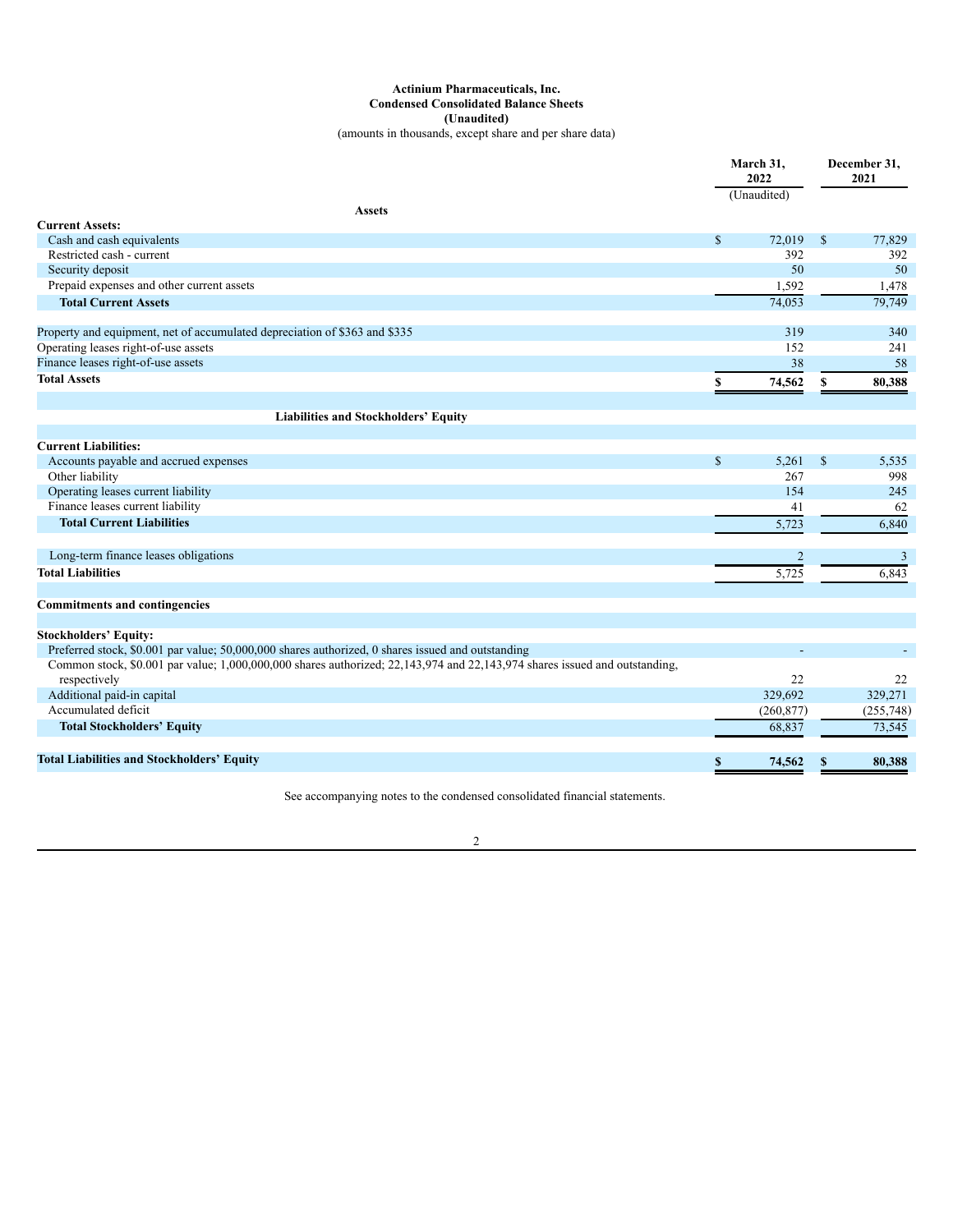## **Actinium Pharmaceuticals, Inc. Condensed Consolidated Statements of Operations (Unaudited)** (amounts in thousands, except share and per share data)

|                                                                         |                                | For the<br><b>Three Months Ended</b><br>March 31 |
|-------------------------------------------------------------------------|--------------------------------|--------------------------------------------------|
|                                                                         | 2022                           | 2021                                             |
| Revenue:                                                                |                                |                                                  |
| Revenue                                                                 | $\mathbb{S}$<br>$\blacksquare$ | $\mathcal{S}$                                    |
| Other revenue                                                           | 940                            | 622                                              |
| <b>Total revenue</b>                                                    | 940                            | 622                                              |
| <b>Operating expenses:</b>                                              |                                |                                                  |
| Research and development, net of reimbursements                         | 4,369                          | 4,276                                            |
| General and administrative                                              | 1,735                          | 1,718                                            |
| <b>Total operating expenses</b>                                         | 6,104                          | 5,994                                            |
| <b>Loss from operations</b>                                             | (5,164)                        | (5,372)                                          |
| Other income:                                                           |                                |                                                  |
| Interest income - net                                                   | 35                             | 52                                               |
| <b>Total other income</b>                                               | 35                             | $\overline{52}$                                  |
| <b>Net loss</b>                                                         | (5,129)<br>ς                   | (5,320)<br>S                                     |
| Net loss per share of common stock - basic and diluted                  |                                |                                                  |
|                                                                         | (0.23)                         | (0.29)                                           |
| Weighted average shares of common stock outstanding - basic and diluted | 22,143,974                     | 18,375,442                                       |

See accompanying notes to the condensed consolidated financial statements.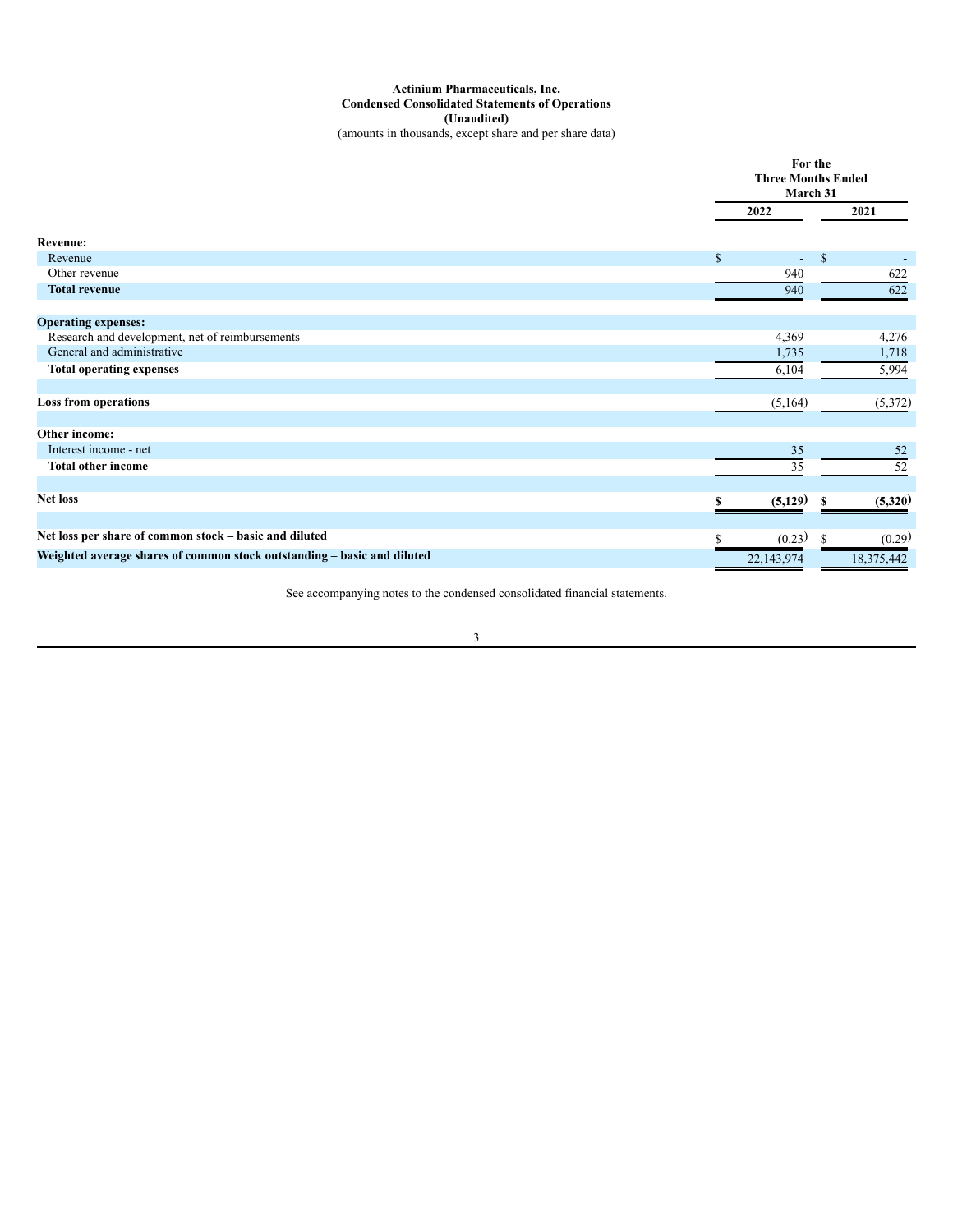## **Actinium Pharmaceuticals, Inc. Condensed Consolidated Statement of Changes in Stockholders' Equity For the Period from January 1, 2022 to March 31, 2022 (Unaudited)**

(amounts in thousands, except share amounts)

|                                 | Common Stock                  |                          | <b>Additional</b><br>Paid-In | Accumulated | Stockholders' |
|---------------------------------|-------------------------------|--------------------------|------------------------------|-------------|---------------|
|                                 | <b>Shares</b>                 | Amount                   | Capital                      | Deficit     | Equity        |
| <b>Balance, January 1, 2022</b> | 22,143,974                    | 22                       | 329,271                      | (255,748)   | 73,545        |
| Stock-based compensation        |                               |                          | 421                          |             | 421           |
| Net loss                        | -<br>$\overline{\phantom{0}}$ | $\overline{\phantom{0}}$ | $\sim$                       | (5,129)     | (5,129)       |
| <b>Balance, March 31, 2022</b>  | 22,143,974                    | 22 <sub>1</sub>          | 329,692                      | (260.877)   | 68,837        |

See accompanying notes to the condensed consolidated financial statements.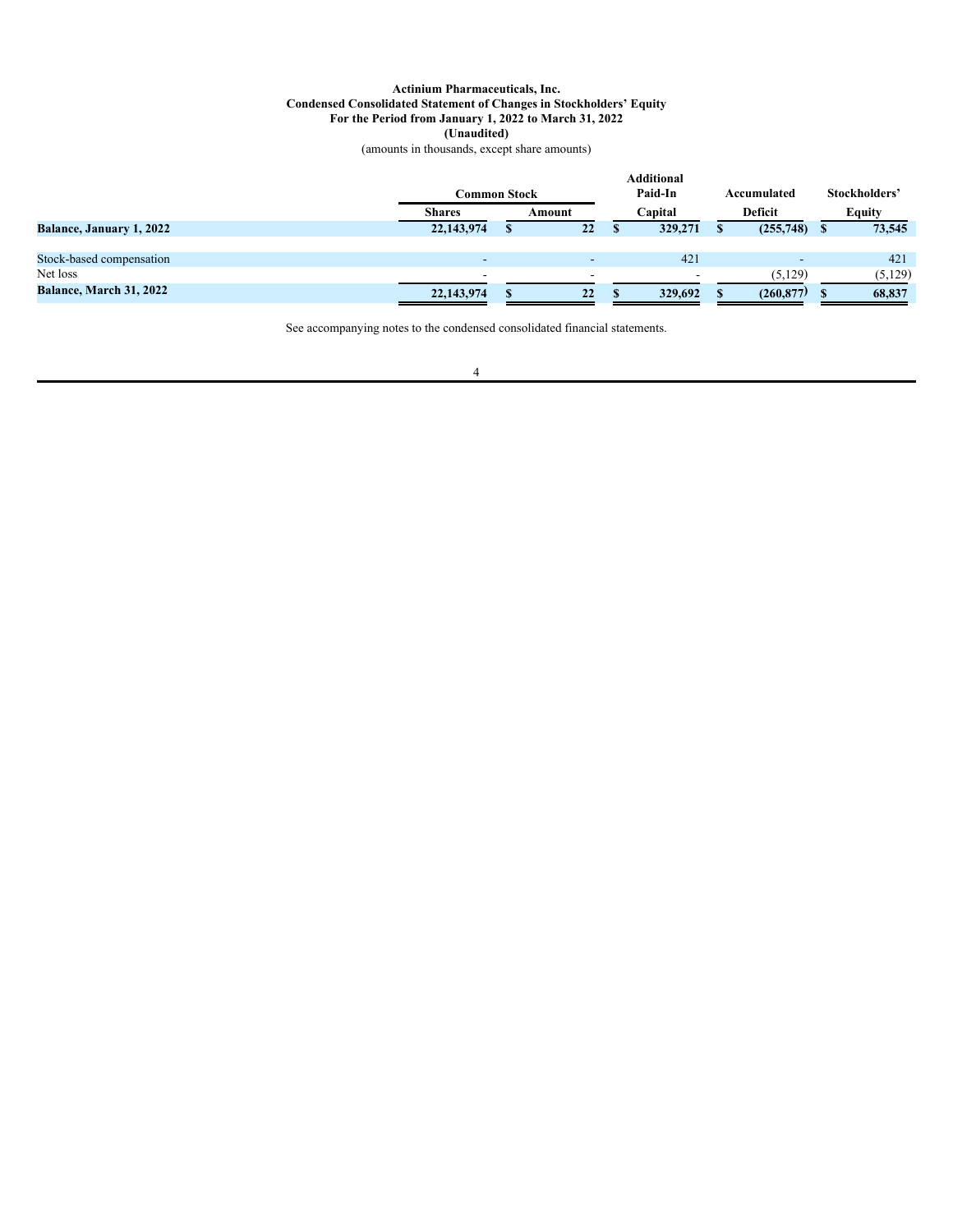## **Actinium Pharmaceuticals, Inc. Condensed Consolidated Statement of Changes in Stockholders' Equity For the Period from January 1, 2021 to March 31, 2021 (Unaudited)**

(amounts in thousands, except share amounts)

|                          |   |        |              | Paid-In    |                   |           |             | Stockholders' |
|--------------------------|---|--------|--------------|------------|-------------------|-----------|-------------|---------------|
| <b>Shares</b>            |   | Amount |              | Capital    |                   | Deficit   |             | <b>Equity</b> |
| 17,532,893               | s | 18     |              | 292,275    |                   | (230,974) |             | 61,319        |
|                          |   |        |              |            |                   |           |             |               |
| ۰                        |   |        |              | 376        |                   |           |             | 376           |
| 1,712,745                |   |        |              | 14,360     |                   | -         |             | 14,361        |
| $\overline{\phantom{a}}$ |   |        |              | <b>COL</b> |                   | (5,320)   |             | (5,320)       |
| 19,245,638               |   | 19     |              | 307,011    |                   | (236,294) |             | 70,736        |
|                          |   |        | Common Stock |            | <b>Additional</b> |           | Accumulated |               |

See accompanying notes to the condensed consolidated financial statements.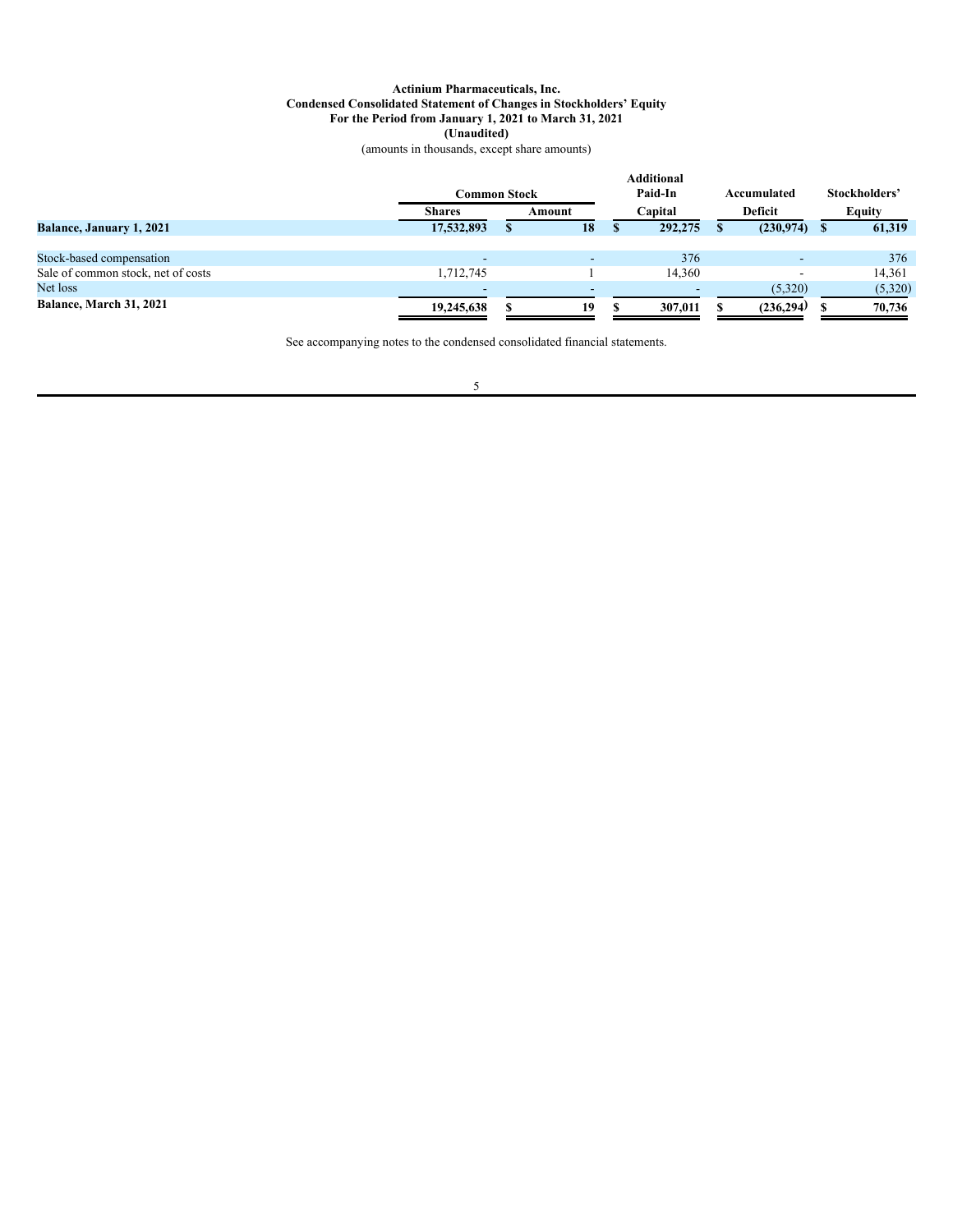## **Actinium Pharmaceuticals, Inc. Condensed Consolidated Statements of Cash Flows (Unaudited)** (amounts in thousands)

|                                                                             |               | For the<br><b>Three Months Ended</b><br>March 31, |
|-----------------------------------------------------------------------------|---------------|---------------------------------------------------|
|                                                                             | 2022          | 2021                                              |
| <b>Cash Flows Used In Operating Activities:</b>                             |               |                                                   |
| Net loss                                                                    | (5,129)<br>S. | <sup>\$</sup><br>(5,320)                          |
| Adjustments to reconcile net loss to net cash used in operating activities: |               |                                                   |
| Stock-based compensation expense                                            | 421           | 376                                               |
| Depreciation & amortization expenses                                        | 137           | 125                                               |
| Changes in operating assets and liabilities:                                |               |                                                   |
| Prepaid expenses and other current assets                                   | (114)         | (128)                                             |
| Accounts payable and accrued expenses                                       | (275)         | (612)                                             |
| Other liability                                                             | (731)         |                                                   |
| Operating lease liabilities                                                 | (90)          | (83)                                              |
| <b>Net Cash Used In Operating Activities</b>                                | (5,781)       | (5,642)                                           |
|                                                                             |               |                                                   |
| <b>Cash Flows Used In Investing Activities:</b>                             |               |                                                   |
| Purchase of property and equipment                                          | (7)           | (4)                                               |
| <b>Net Cash Used In Investing Activities</b>                                | (7)           | $\overline{(4)}$                                  |
|                                                                             |               |                                                   |
| Cash Flows Used In / From Financing Activities:                             |               |                                                   |
| Payments on finance leases                                                  | (22)          | (21)                                              |
| Sales of shares of common stock, net of costs                               |               | 14,361                                            |
| Net Cash Used In / Provided By Financing Activities                         | (22)          | 14,340                                            |
| Net change in cash, cash equivalents, and restricted cash                   | (5,810)       | 8,694                                             |
| Cash, cash equivalents, and restricted cash at beginning of period          | 78,221        | 63,999                                            |
| Cash, cash equivalents, and restricted cash at end of period                |               |                                                   |
|                                                                             | 72,411<br>\$  | 72,693                                            |
| Supplemental disclosure of cash flow information:                           |               |                                                   |
| Cash paid for interest                                                      | \$            | \$                                                |
| Cash paid for income taxes                                                  | $\mathbf S$   | $\mathbf S$                                       |
|                                                                             |               |                                                   |

See accompanying notes to the condensed consolidated financial statements.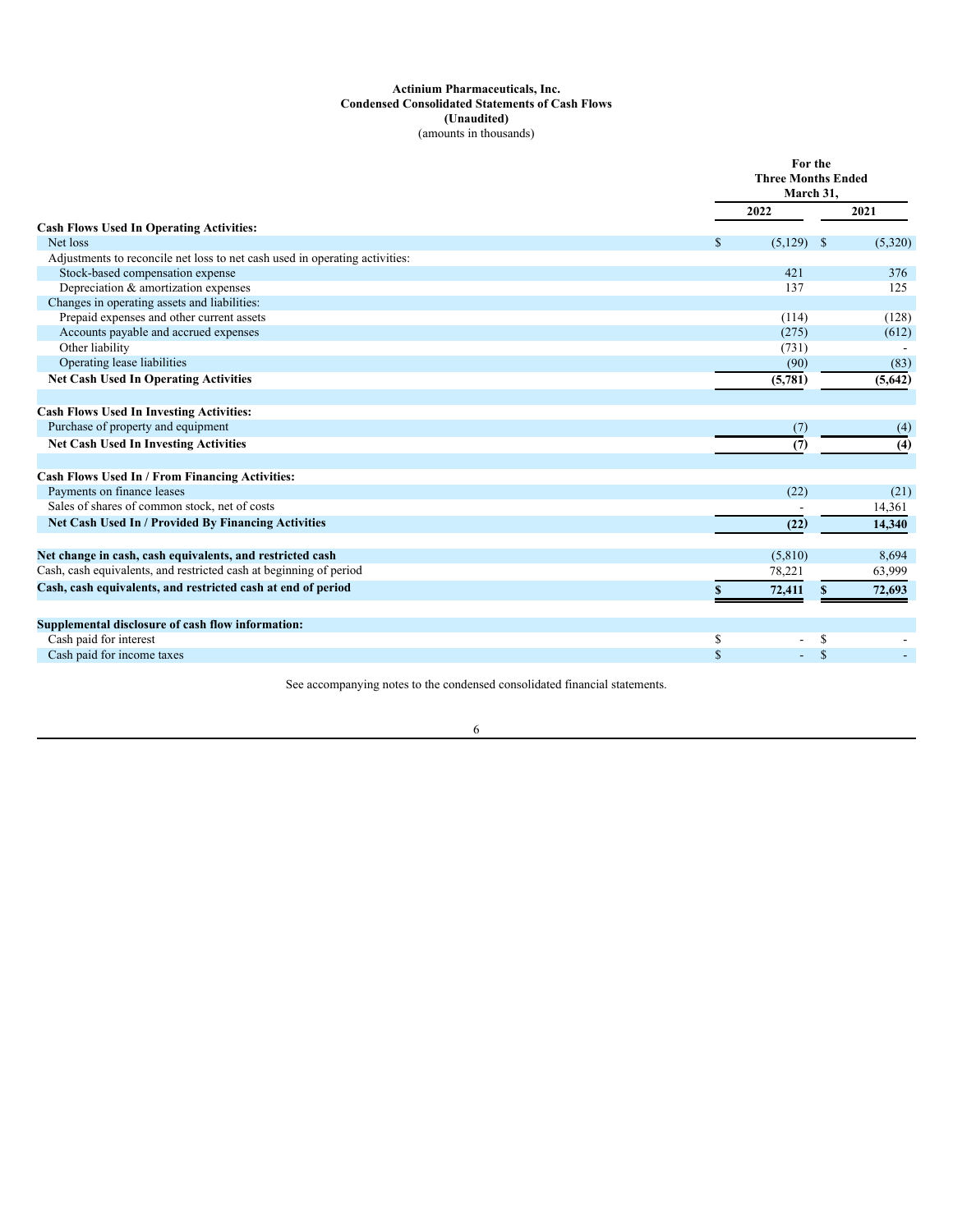#### **Actinium Pharmaceuticals, Inc. Notes to Condensed Consolidated Financial Statements (Unaudited)**

## **Note 1 - Description of Business and Summary of Significant Accounting Policies**

**Nature of Business -** Actinium Pharmaceuticals, Inc. (the "Company" or "Actinium") is a clinical-stage, biopharmaceutical company focused on developing and potentially commercializing targeted radiotherapies for patients with unmet needs. The Company applies its proprietary technology platform consisting of over 190 patents, know-how and clinical experience in approximately 600 patients to develop novel therapies for blood cancer and solid tumor indications. Its clinical and preclinical development programs utilize multiple isotopes including Actinium-225, Iodine-131 and Lutetium-177 directed at multiple validated cancer targets including CD45, CD33, CD38, CD47, HER2 and HER3 for targeted conditioning prior to cell and gene therapies including bone marrow transplant and cancer therapeutics as single agents or in combination with other therapeutic modalities.

**Basis of Presentation - Unaudited Interim Financial Information -** The accompanying unaudited interim consolidated financial statements and related notes have been prepared in accordance with accounting principles generally accepted in the United States of America ("U.S. GAAP") for interim financial information, and in accordance with the rules and regulations of the United States Securities and Exchange Commission (the "SEC") with respect to Form 10-Q and Article 10 of Regulation S-X. Accordingly, they do not include all of the information and footnotes required by U.S. GAAP for complete financial statements. The unaudited interim consolidated financial statements furnished reflect all adjustments (consisting of normal recurring adjustments) which are, in the opinion of management, necessary for a fair statement of the results for the interim periods presented. Interim results are not necessarily indicative of the results for the full year. These unaudited interim consolidated financial statements should be read in conjunction with the audited consolidated financial statements and notes thereto contained in the Company's annual report on Form 10-K for the year ended December 31, 2021.

**Principles of Consolidation -** The unaudited interim consolidated financial statements include the Company's accounts and those of the Company's wholly owned subsidiaries.

**Use of Estimates in Financial Statement Presentation** - The preparation of these unaudited interim consolidated financial statements in conformity with U.S. GAAP requires management to make estimates and assumptions that affect the reported amounts of assets and liabilities at the date of the consolidated financial statements and the reported amounts of expenses during the reporting period. Actual results could differ from those estimates.

**Impact of COVID–19 Pandemic on Financial Statements -** The global health crisis caused by the novel coronavirus ("COVID-19") pandemic and its resurgences has and may continue to negatively impact global economic activity, which, despite progress in vaccination efforts, remains uncertain and cannot be predicted with confidence. In addition, the Omicron variants of COVID-19, which appears to be the most transmissible variants to date, has spread globally. The full impact of the Omicron variants, or any subsequent variants, cannot be predicted at this time, and could depend on numerous factors, including vaccination rates among the population, the effectiveness of COVID-19 vaccines against the Omicron variants and subsequent variants and the response by governmental bodies and regulators.

Many countries around the world have continued to impose quarantines and restrictions on travel and mass gatherings to slow the spread of the virus. Accordingly, the Company's ability to continue to operate its business may also be limited. Such events may result in a period of business, supply and drug product manufacturing disruption, and in reduced operations, any of which could materially affect the Company's business, financial condition and results of operations. In response to COVID-19, the Company implemented hybrid working for its office-based staff, while its research staff has been actively working in its laboratory throughout the pandemic and thus far, has not experienced a significant disruption or delay in its operations as it relates to the clinical development, preclinical research or drug production of its drug candidates. A continuation or worsening of the levels of market disruption and volatility seen in the recent past could have an adverse effect on the Company's ability to access capital, which could in the future negatively affect the Company's liquidity. In addition, a recession or market correction resulting from the spread of COVID-19 could materially affect the Company's business and the value of the Company's common stock.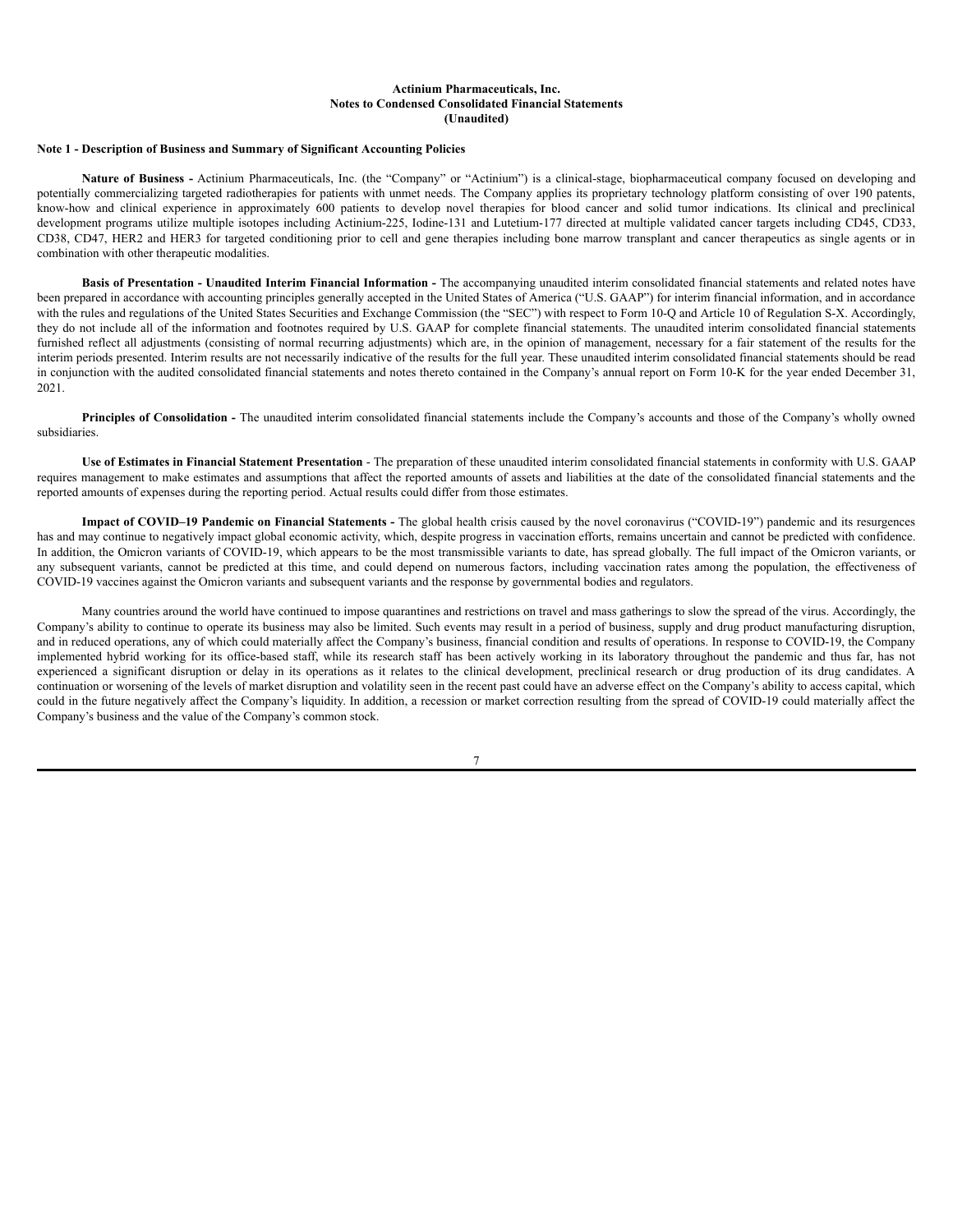Additionally, COVID-19 may result in delays in receiving approvals from local and foreign regulatory authorities, delays in necessary interactions with IRB's or Institutional Review Boards, local and foreign regulators, ethics committees and other important agencies and contractors due to limitations in employee resources or forced furlough of government employees.

To date, COVID-19 has not had a financial impact on the Company. The Company continues to monitor the impacts of COVID-19 on the global economy and on its business operations. However, at this time, it is difficult to predict how long the potential operational impacts of COVID-19 will last or to what degree further disruption might impact the Company's operations and financial results.

**Cash, Cash Equivalents and Restricted Cash -** The Company considers all highly liquid accounts with original maturities of three months or less to be cash equivalents. Balances held by the Company are typically in excess of Federal Deposit Insurance Corporation insured limits.

The following is a summary of cash, cash equivalents and restricted cash at March 31, 2022 and December 31, 2021:

| (in thousands)                             | March 31,<br>2022 |        | December 31,<br>2021 |        |
|--------------------------------------------|-------------------|--------|----------------------|--------|
| Cash and cash equivalents                  |                   | 72,019 |                      | 77,829 |
| Restricted cash – current                  |                   | 392    |                      | 392    |
| Cash, cash equivalents and restricted cash |                   | 72.411 |                      | 78,221 |

Restricted cash - current relates to a certificate of deposit held as collateral for a letter of credit issued in connection with the Company's lease for corporate office space.

**Leases** – The Company has operating and finance leases for corporate office space, office equipment and furniture located at the corporate office space. Leases with an initial term of 12 months or less are not recorded on the balance sheet; lease expense for these leases is recognized on a straight-line basis over the lease term.

**Fair Value of Financial Instruments** - Fair value is defined as the price that would be received to sell an asset, or paid to transfer a liability, in an orderly transaction between market participants. A fair value hierarchy has been established for valuation inputs that gives the highest priority to quoted prices in active markets for identical assets or liabilities and the lowest priority to unobservable inputs.

**Revenue Recognition** - The Company recognizes revenue in accordance with Accounting Standards Codification (ASC) Topic 606, *Revenue From Contracts With Customers* ("ASC 606"). Under ASC 606, an entity recognizes revenue when its customer obtains control of promised goods or services, in an amount that reflects the consideration that the entity expects to receive in exchange for those goods or services. To determine revenue recognition for arrangements within the scope of ASC 606, the entity performs the following five steps: (i) identify the contract(s) with a customer; (ii) identify the performance obligations in the contract; (iii) determine the transaction price, including variable consideration, if any; (iv) allocate the transaction price to the performance obligations in the contract; and (v) recognize revenue as the entity satisfies a performance obligation. The Company only applies the five-step model to contracts when it is probable that the entity will collect the consideration to which it is entitled in exchange for the goods or services it transfers to the customer.

At contract inception, once the contract is determined to be within the scope of ASC 606, the Company assesses whether the promised goods or services promised within each contract are distinct and, therefore, represent a separate performance obligation. Goods and services that are determined not to be distinct are combined with other promised goods and services until a distinct bundle is identified. In determining whether goods or services are distinct, the Company evaluates certain criteria, including whether (i) the customer can benefit from the good or service either on its own or together with other resources that are readily available to the customer (capable of being distinct) and (ii) the good or service is separately identifiable from other goods or services in the contract (distinct in the contract of the contract).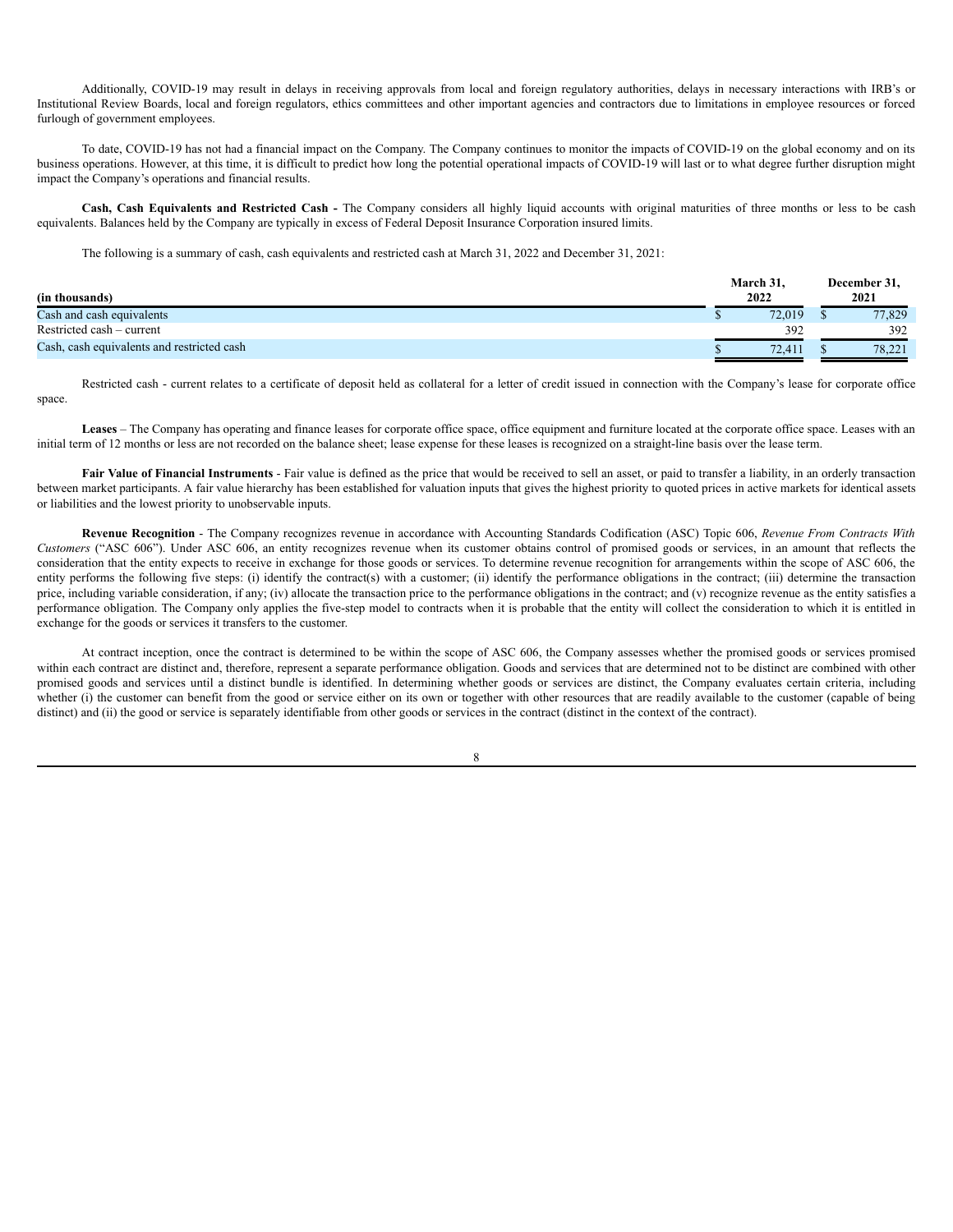The Company then determines the transaction price, which is the amount of consideration it expects to be entitled from a customer in exchange for the promised goods or services for each performance obligation and recognizes the associated revenue as each performance obligation is satisfied. The Company's estimate of the transaction price for each contract includes all variable consideration to which it expects to be entitled. Variable consideration includes payments in the form of collaboration milestone payments. If an arrangement includes collaboration milestone payments, the Company evaluates whether the milestones are considered probable of being reached and estimates the amount to be included in the transaction price using the most likely amount method. If it is probable that a significant revenue reversal would not occur, the associated milestone value is included in the transaction price.

ASC 606 requires the Company to allocate the arrangement consideration on a relative standalone selling price basis for each performance obligation after determining the transaction price of the contract and identifying the performance obligations to which that amount should be allocated. The relative standalone selling price is defined in the revenue standard as the price at which an entity would sell a promised good or service separately to a customer. The Company then recognizes as revenue the amount of the transaction price that is allocated to the respective performance obligation as each performance obligation is satisfied, either at a point in time or over time, and if over time, recognition is based on the use of an output or input method.

**Collaborative Arrangements -** The Company follows the accounting guidance for collaboration agreements with third parties, which requires that certain transactions between the Company and collaborators be recorded in its consolidated statements of operations and comprehensive loss on either a gross basis or net basis, depending on the characteristics of the collaborative relationship, and requires enhanced disclosure of collaborative relationships. The Company evaluates its collaboration agreements for proper classification in its consolidated statements of operations and comprehensive loss based on the nature of the underlying activity. When the Company has concluded that it has a customer relationship with one of its collaborators, the Company follows the guidance of ASC 606*.*

**Grant Revenue** *–* The Company has a grant from a government-sponsored entity for research and development related activities that provide for payments for reimbursed costs, which includes overhead and general and administrative costs as well as an administrative fee. The Company recognizes revenue from grants as it performs services and all conditions are met under this arrangement. Associated expenses are recognized when incurred as research and development expense. Revenue and related expenses are presented gross in the consolidated statements of operations.

**Research and Development Costs -** Research and development costs are expensed as incurred. These costs include the costs of manufacturing drug product, the costs of clinical trials, costs of employees and associated overhead, and depreciation and amortization costs related to facilities and equipment. Research and development reimbursements are recorded by the Company as a reduction of research and development costs.

**Share-Based Payments -** The Company estimates the fair value of each stock option award at the grant date by using the Black-Scholes option pricing model. The fair value determined represents the cost for the award and is recognized over the vesting period during which an employee is required to provide service in exchange for the award. The Company accounts for forfeitures of stock options as they occur.

 $\alpha$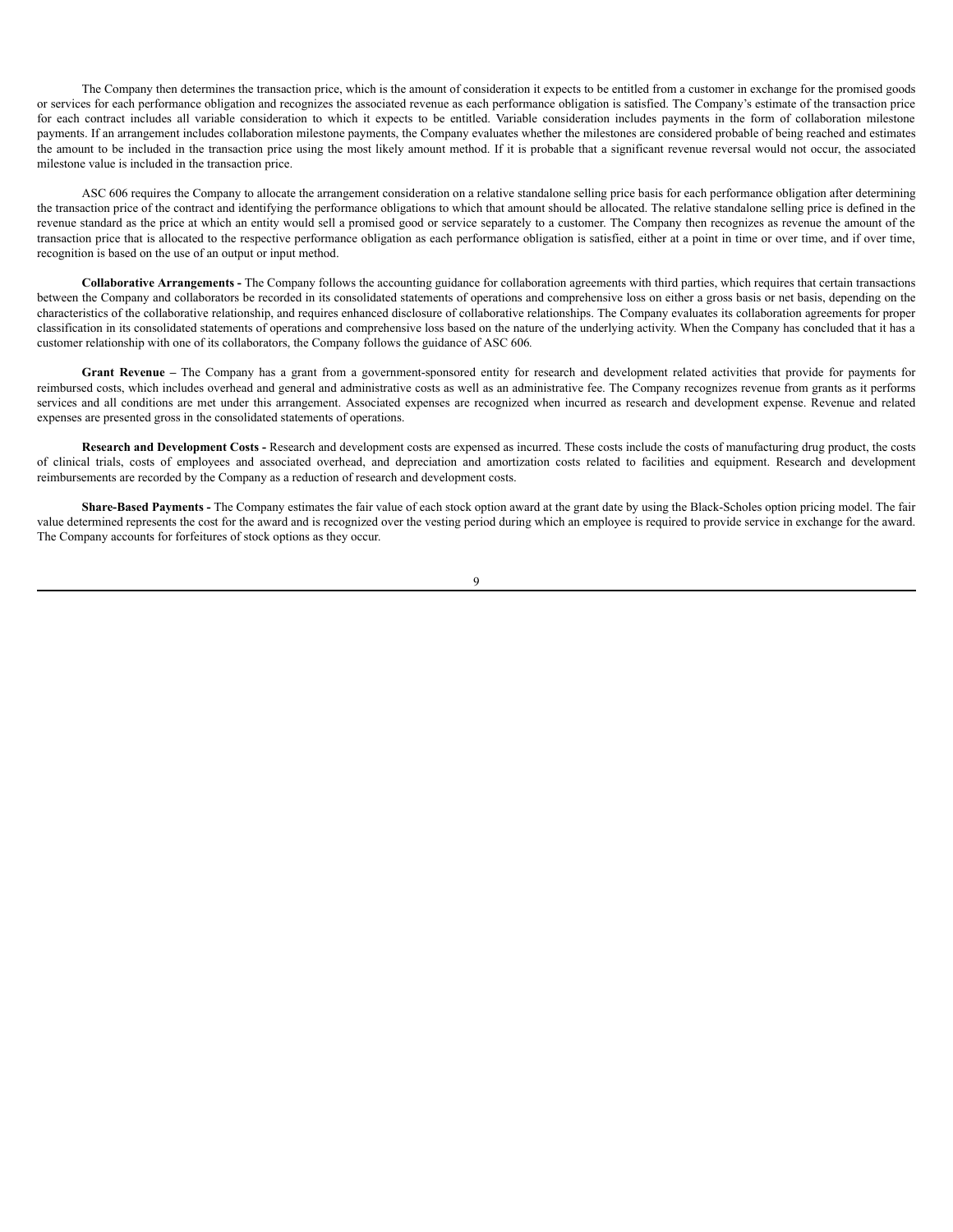**Net Loss Per Common Share** - Basic loss per common share is computed by dividing the net loss available to common stockholders by the weighted average number of shares of common stock outstanding during the reporting period. For periods of net loss, diluted loss per share is calculated similarly to basic loss per share because the impact of all potential dilutive common shares is anti-dilutive. For the three months ended March 31, 2022 and 2021, the Company's potentially dilutive shares, which include outstanding common stock options and warrants, have not been included in the computation of diluted net loss per share as the result would have been anti-dilutive.

|                | March 31, | March 31, |
|----------------|-----------|-----------|
| (in thousands) | 2022      | 2021      |
| Options        | 1,333     | 843       |
| Warrants       | 2,052     | 2,114     |
| Total          | 3,385     | 2,957     |

Accounting Standards Recently Adopted - In May 2021, FASB issued ASU 2021-04, Earnings Per Share (topic 260), Debt - Modifications and Extinguishments (Subtopic 470-50), Compensation – Stock Compensation (Topic 718) and Derivatives and Hedging – Contracts in an Entity's Own Equity (Subtopic 815-40) – Issuer's Accounting for Certain Modifications or Exchanges of Freestanding Equity-Classified Written Call Options, which provides guidance of a modification or an exchange of a freestanding equity-classified written call option that remains equity classified after modification or exchange as (1) an adjustment to equity and, if so, the related earnings per share (EPS) effects, if any, or (2) an expense and, if so, the manner and pattern of recognition. The amendments in this ASU are effective January 1, 2022, including interim periods. The Company adopted this standard effective January 1, 2022 and the standard did not have a material effect on the Company's financial statements.

In November 2021, the FASB issued ASU 2021-10, Government Assistance (Topic 832), Disclosures by Business Entities about Government Assistance, which provides guidance on disclosure requirements to entities other than not-for-profit entities about transaction with a government that are accounted for by applying a grant or contribution accounting model by analogy. ASU 2021-10 requires an entity to make annual disclosures related to (1) the nature of the transactions and the related accounting policy used to account for the government transactions, (2) quantification and disclosure of amounts related to the government transactions included in balance sheet and income statement financial statement line items, and (3) significant terms and conditions of the government transactions, including commitments and contingencies. The amendments of ASU 2021-10 are effective January 1, 2022, including interim periods. The Company adopted this standard effective January 1, 2022 and the standard did not have a material impact on the Company's financial statements.

Accounting Standards Recently Issued - In October 2021, FASB issued ASU 2021-08, Business Combinations (Topic 805), Account for Contract Assets and *Contract Liabilities from Contracts with Customers*, which provides guidance on accounting for contract assets and contract liabilities acquired in a business combination in accordance with ASC 606. To achieve this, an acquirer may assess how the acquiree applied ASC 606 to determine what to record for the acquired revenue contracts. Generally, this should result in an acquirer recognizing and measuring the acquired contract assets and contract liabilities consistent with how they were recognized and measured in the acquiree's financial statements. The amendments of ASU 2021-08 are effective January 1, 2023, including interim periods. Early adoption is permitted, including adoption in an interim period. The Company will evaluate the impact of ASU 2021-08 on any future business combinations the Company may enter in the future.

## **Note 2 - Commitments and Contingencies**

On June 15, 2012, the Company entered into a license and sponsored research agreement with Fred Hutchinson Cancer Research Center ("FHCRC") to build upon previous and ongoing clinical trials with apamistamab (licensed antibody). FHCRC has completed both a Phase 1 and Phase 2 clinical trial with apamistamab. The Company has been granted exclusive rights to the antibody and related master cell bank developed by FHCRC. A milestone payment of \$1 million will be due to FHCRC upon U.S. Food and Drug Administration ("FDA") approval of the first drug utilizing the licensed antibody. Upon commercial sale of the drug, royalty payments of 2% of net sales will be due to FHCRC.

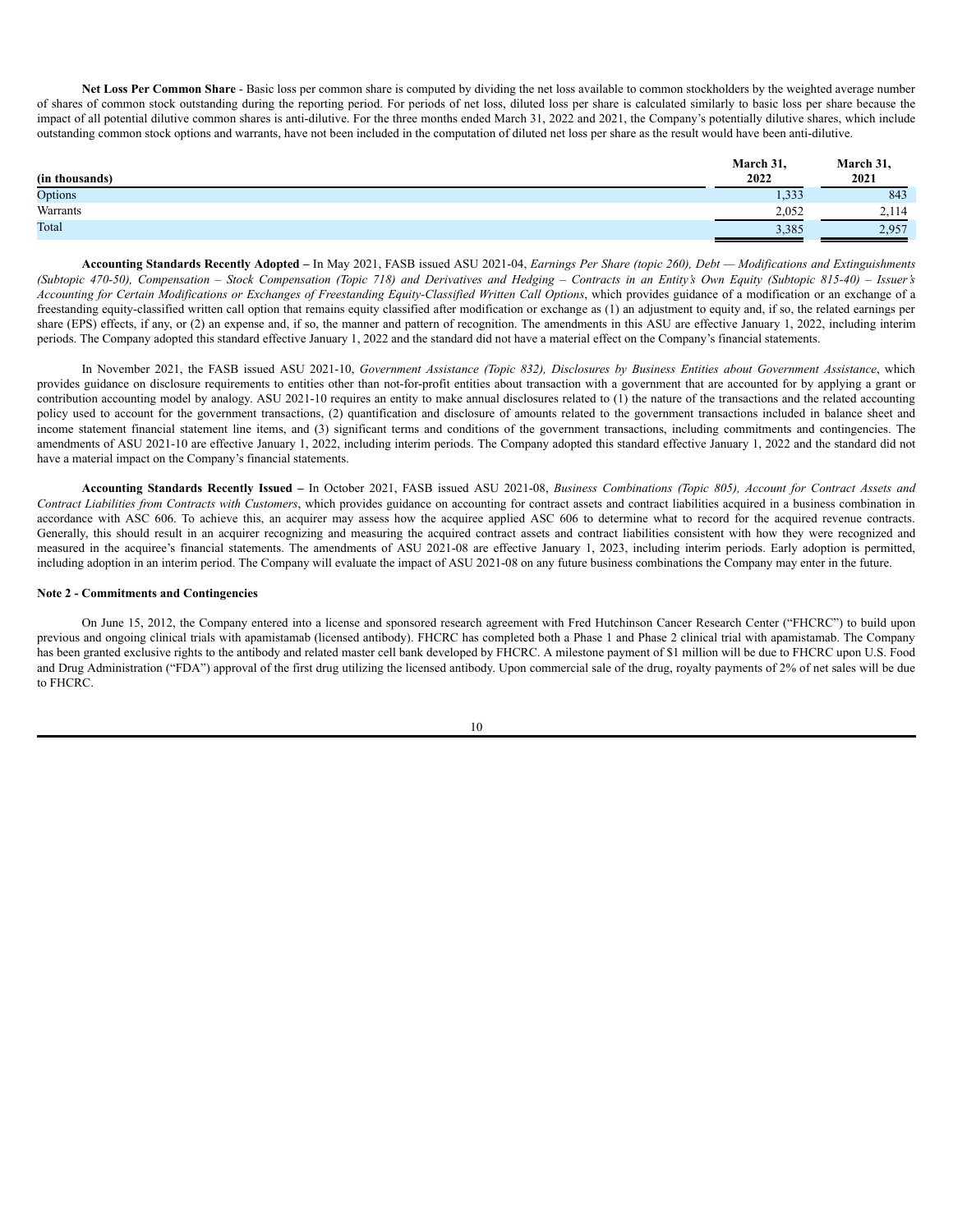#### **Note 3 - Leases**

The Company determines if an arrangement is a lease at inception. This determination generally depends on whether the arrangement conveys to the Company the right to control the use of a fixed asset for a period of time in exchange for consideration. Control of an underlying asset is conveyed to the Company if the Company obtains the rights to direct the use of and to obtain substantially all of the economic benefits from using the underlying asset. The Company has lease agreements which include lease and non-lease components, which the Company has elected to account for as a single lease component for all classes of underlying assets. Lease expense for variable lease components are recognized when the obligation is probable.

Right-of-use assets and liabilities are recognized at commencement date based on the present value of lease payments over the lease term. ASC 842 requires a lessee to discount its unpaid lease payments using the interest rate implicit in the lease or, if that rate cannot be readily determined, its incremental borrowing rate. As an implicit interest rate is not readily determinable in the Company's leases, the incremental borrowing rate is used based on the information available at commencement date in determining the present value of lease payments.

The lease term for all of the Company's leases includes the non-cancellable period of the lease plus any additional periods covered by either a Company option to extend (or not to terminate) the lease that the Company is reasonably certain to exercise, or an option to extend (or not to terminate) the lease controlled by the lessor. Options for lease renewals have been excluded from the lease term (and lease liability) for the majority of the Company's leases as the reasonably certain threshold is not met.

At March 31, 2022, the Company has an operating lease for corporate office space and two finance leases for office equipment and furniture located in the corporate office space. In addition, the Company has auxiliary corporate office space that it rents on a month-to-month basis; this rental is accounted for as an operating lease with the same term as the Company's main office in the same building.

The components of lease expense are as follows:

|                                     | Three months ended |  |                   |  |  |  |  |
|-------------------------------------|--------------------|--|-------------------|--|--|--|--|
| (in thousands)                      | March 31,<br>2022  |  | March 31,<br>2021 |  |  |  |  |
| Operating lease expense             | 93                 |  | 93                |  |  |  |  |
| Finance lease cost                  |                    |  |                   |  |  |  |  |
| Amortization of right-to-use assets | 20                 |  | 20                |  |  |  |  |
| Interest on lease liabilities       |                    |  |                   |  |  |  |  |
| Total finance lease cost            | $^{\circ}$ 1<br>4. |  | 23                |  |  |  |  |

Supplemental cash flow information related to leases are as follows:

## **Cash flow information: Three months ended**

| (in thousands)                                                          | March 31,<br>2022 | March 31,<br>2021 |
|-------------------------------------------------------------------------|-------------------|-------------------|
| Cash paid for amounts included in the measurement of lease liabilities: |                   |                   |
| Operating cash flow use from operating leases                           | 94                | 94                |
| Operating cash flow use from finance leases                             |                   |                   |
| Financing cash flow use from finance leases                             | 22<br>J.          | 21                |
|                                                                         |                   |                   |
| <b>Non-cash activity:</b>                                               |                   |                   |
|                                                                         |                   |                   |
| Right-of-use assets obtained in exchange for lease obligations:         |                   |                   |
| Operating leases                                                        | $\sim$            |                   |
| <b>Finance Leases</b>                                                   | $\blacksquare$    |                   |
|                                                                         |                   |                   |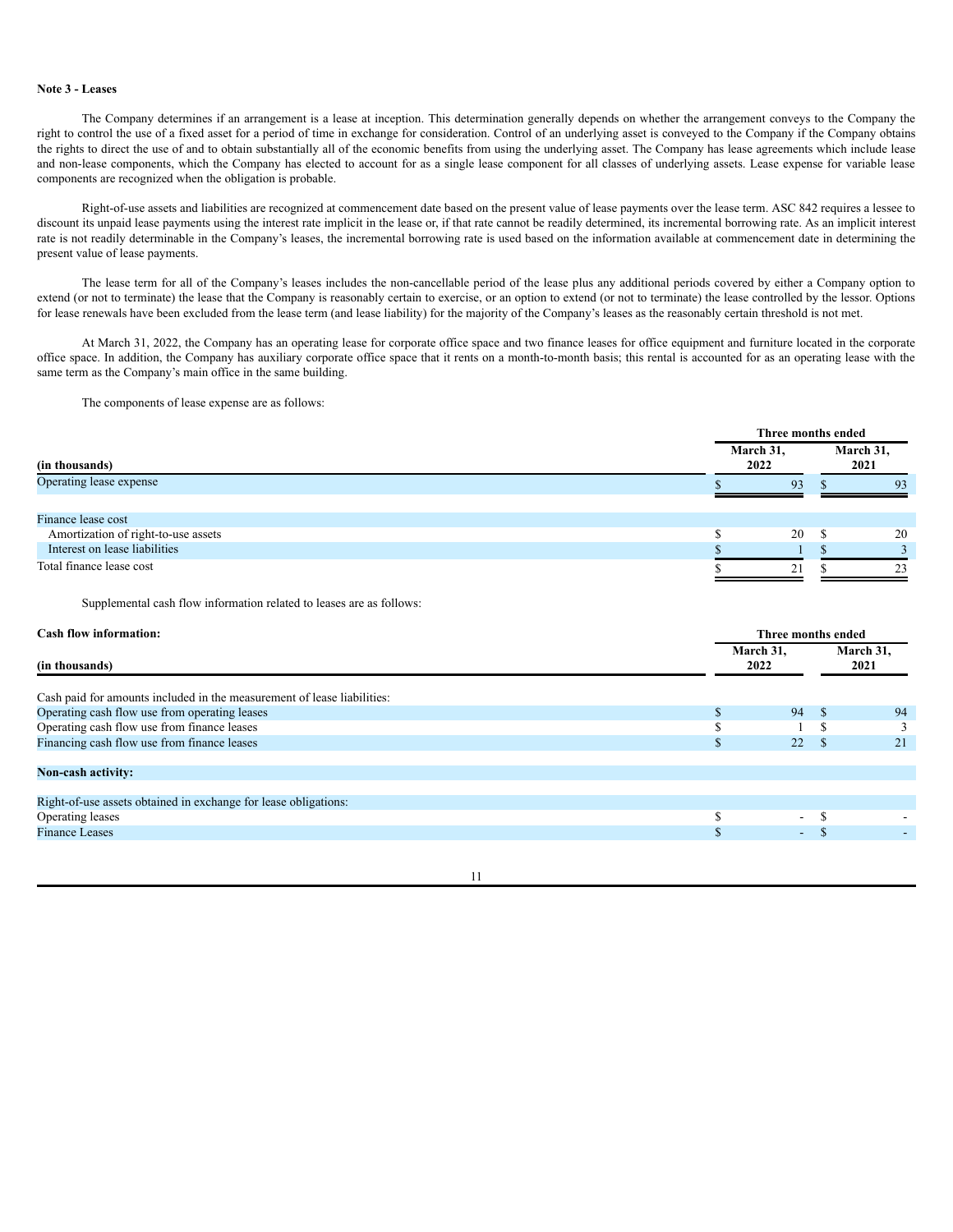#### Weighted average remaining lease terms are as follows at March 31, 2022:

#### Weighted average remaining lease term: Operating leases 0.4 year

Finance Leases 0.6 year 0.6 year 0.6 year

As the interest rate implicit in the leases was not readily determinable at the time that the leases were evaluated, the Company used its incremental borrowing rate based on the information available in determining the present value of lease payments. The Company's incremental borrowing rate was based on the term of the lease, the economic environment of the lease and reflect the rate the Company would have had to pay to borrow on a secured basis. Below is information on the weighted average discount rates used at the time that the leases were evaluated:

| Weighted average discount rates: |    |
|----------------------------------|----|
| Operating leases                 | 8% |
| Finance Leases                   | 8% |

Maturities of lease liabilities are as follows:

| (in thousands)                                     | Operating      |                       |  |
|----------------------------------------------------|----------------|-----------------------|--|
| Year ending December 31,                           | <b>Leases</b>  | <b>Finance Leases</b> |  |
| 2022 (excluding three months ended March 31, 2022) | 157            | 40                    |  |
| 2023                                               |                |                       |  |
| Total lease payments                               | 157            | 44                    |  |
| Less imputed interest                              | $^{\prime}$ 31 |                       |  |
| Present value of lease liabilities                 | 154            | 43                    |  |

#### **Note 4 – Other revenue**

The Company determined that certain collaborations with a third party are within the scope of ASC 606. The collaboration agreement is made up of multiple modules related to various research activities. The Company identified a single performance obligation to provide research services within each module for which the Company receives monetary consideration. The third party can choose to proceed with each module or can terminate the agreement at any time. The Company recognizes revenue for each module on a straight-line basis over the expected module period. Revenue for succeeding modules is not recognized until all contingencies are resolved, inclusive of the third party's ability to terminate the module. Other revenue recognized during the three months ended March 31, 2022 and March 31, 2021 was \$0.8 million and \$0.6 million respectively.

The Company has a grant from a government-sponsored entity for research and development related activities that provide for payments for reimbursed costs, which includes overhead and general and administrative costs as well as an administrative fee. The Company recognizes revenue from grants as it performs services under this arrangement. Associated expenses are recognized when incurred as research and development expense. Other revenue of \$0.1 million was recognized for the three months ended March 31, 2022. There was no other revenue recognized from a grant from a government-sponsored entity for the three months ended March 31, 2021.

## **Note 5 - Equity**

In August 2020 the Company entered into the Capital on Demand™ Sales Agreement with JonesTrading Institutional Services LLC, or JonesTrading, pursuant to which the Company may sell, from time to time, through or to JonesTrading, up to an aggregate of \$200 million of its common stock. Shares of common stock are offered pursuant to a shelf registration statement on Form S-3 filed with the SEC on August 7, 2020. As of December 31, 2021, the Company had sold 6.7 million shares of common stock, resulting in gross proceeds of \$59.1 million and net proceeds of \$57.0 million. For the three months ended March 31, 2022, there were no sales of shares of common stock. For the three months ended March 31, 2021, the Company sold 1.7 million shares of common stock, resulting in gross proceeds of \$14.8 million and net proceeds of \$14.4 million.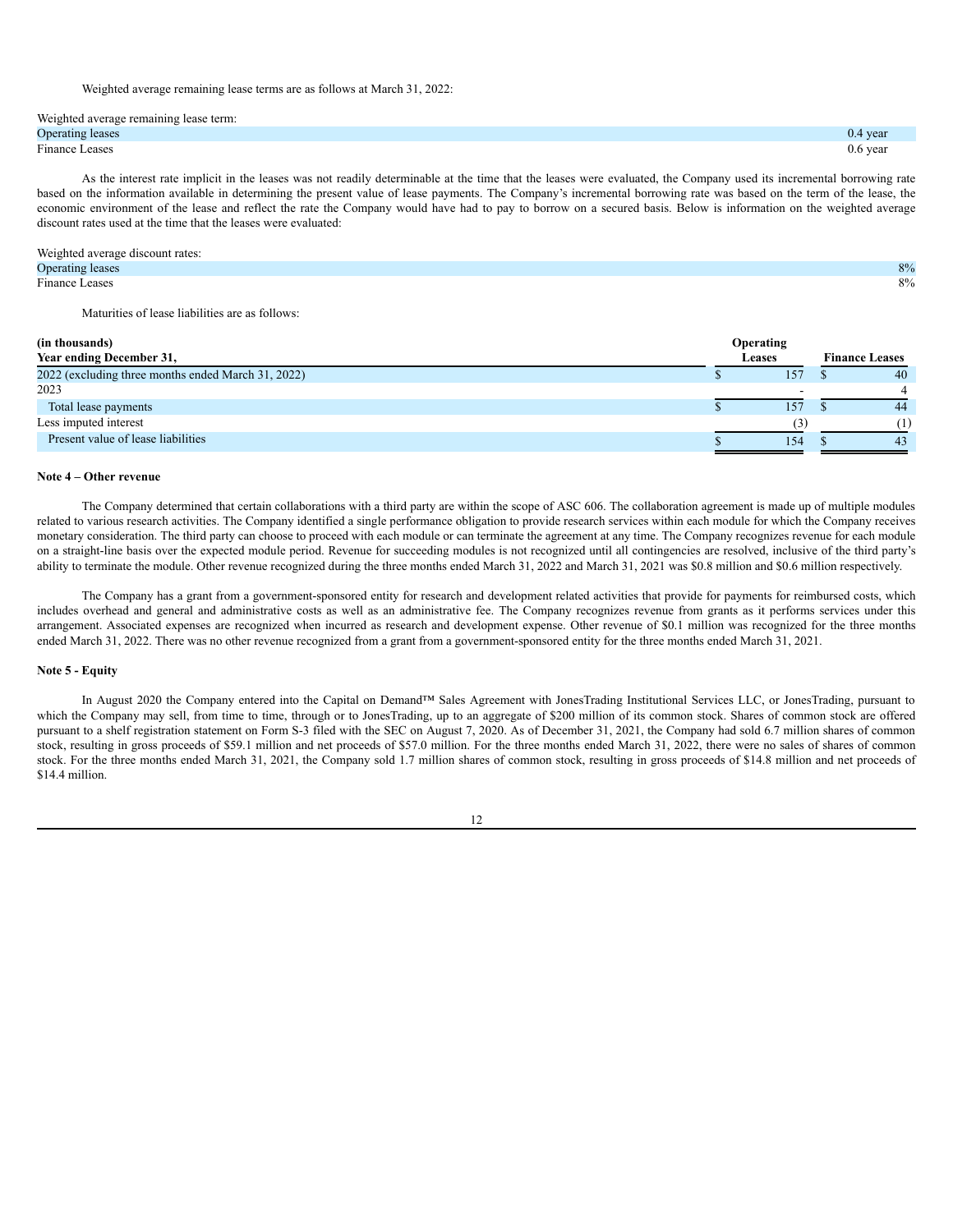#### **Stock Options**

The following is a summary of stock option activity for the three months ended March 31, 2022:

| (in thousands, except for per-share amounts) | Number of<br><b>Shares</b> |   | Weighted<br>Average<br>Exercise<br>Price | Weighted<br>Average<br>Remaining<br>Contractual<br><b>Term</b><br>(in years) | Aggregate<br><b>Intrinsic</b><br><b>Value</b> |
|----------------------------------------------|----------------------------|---|------------------------------------------|------------------------------------------------------------------------------|-----------------------------------------------|
| Outstanding, January 1, 2022                 | 1,362                      | S | 12.45                                    | 8.69                                                                         |                                               |
| Granted                                      |                            |   | 5.89                                     |                                                                              |                                               |
| Cancelled                                    | (34)                       |   | 8.47                                     |                                                                              |                                               |
| Outstanding, March 31, 2022                  | 1333                       |   | 12.52                                    | 8.36                                                                         |                                               |
|                                              |                            |   |                                          |                                                                              |                                               |
| Exercisable, March 31, 2022                  | 415                        |   | 24.23                                    | 6.74                                                                         |                                               |

During the three months ended March 31, 2022, the Company granted new employees options to purchase 5 thousand shares of common stock with an exercise price ranging from \$5.20 to \$5.93 per share, a term of 10 years, and a vesting period of 4 years. The options have an aggregated fair value of \$22 thousand that was calculated using the Black-Scholes option-pricing model. Variables used in the Black-Scholes option-pricing model include: (1) discount rate range from 1.52% to 1.96% (2) expected life of 6 years, (3) expected volatility range from 78.8% to 80.0%, and (4) zero expected dividends.

The fair values of all options issued and outstanding are being amortized over their respective vesting periods. The unrecognized compensation expense at March 31, 2022 was \$4.4 million related to unvested options, which is expected to be expensed over a weighted average of 3.1 years. During the three months ended March 31, 2022 and 2021, the Company recorded compensation expense related to stock options of \$0.4 million and \$0.4 million, respectively.

#### **Warrants**

Following is a summary of warrant activity for the three months ended March 31, 2022:

| (in thousands, except for per-share amounts) | Number of<br><b>Shares</b> | Weighted<br>Average<br><b>Exercise</b><br>Price | Weighted<br>Average<br>Remaining<br>Contractual<br>Term<br>(in years) |    | Aggregate<br>Intrinsic<br>Value |
|----------------------------------------------|----------------------------|-------------------------------------------------|-----------------------------------------------------------------------|----|---------------------------------|
| Outstanding, January 1, 2022                 | 2,112                      | \$<br>20.52                                     | 1.76                                                                  |    | 276                             |
| Granted                                      | -                          | $\overline{\phantom{a}}$                        |                                                                       |    |                                 |
| Exercised                                    | (55)                       | 3.13                                            |                                                                       |    |                                 |
| Cancelled/Expired                            |                            | $\overline{\phantom{a}}$                        |                                                                       |    |                                 |
| Outstanding, March 31, 2022                  | 2,057                      | \$<br>20.99                                     | 1.56                                                                  | ۰. |                                 |
|                                              |                            |                                                 |                                                                       |    |                                 |
| Exercisable, March 31, 2022                  | 2,052                      | \$<br>20.56                                     | 1.56                                                                  | J. |                                 |

#### **Note 6 – Subsequent Events**

On April 7, 2022, the Company entered into a license and supply agreement (the "License Agreement") with Immedica Pharma AB ("Immedica"), pursuant to which Immedica licensed the exclusive product rights for commercialization of Iomab-B (I-131 apamistamab) in the European Economic Area, Middle East and North Africa (EUMENA) including Algeria, Andorra, Bahrain, Cyprus, Egypt, Iran, Iraq, Israel, Jordan, Kuwait, Lebanon, Libya. Monaco, Morocco, Oman, Palestine, Qatar, San Marino, Saudi Arabia, Switzerland, Syria, Tunisia, Turkey, the United Arab Emirates, the United Kingdom, the Vatican City and Yemen. Upon signing, the Company is entitled to an upfront payment of \$35 million from Immedica, which was received in May 2022. Under the terms of the License Agreement, the Company is eligible to receive aggregate regulatory and commercial milestone payments of up to approximately \$417 million, subject to future currency exchange rates. Additionally, the Company is entitled to receive royalties in the mid-20 percent range on net sales of the product in certain countries that may result from the License Agreement. The Company will continue to be responsible for certain clinical development activities and the manufacturing of Iomab-B and will retain commercialization rights in the U.S. and rest of the world.

Since March 31, 2022, the Company has sold 1.6 million shares of common stock under its Capital on Demand™ Sales Agreement with JonesTrading, resulting in net proceeds of \$11.1 million.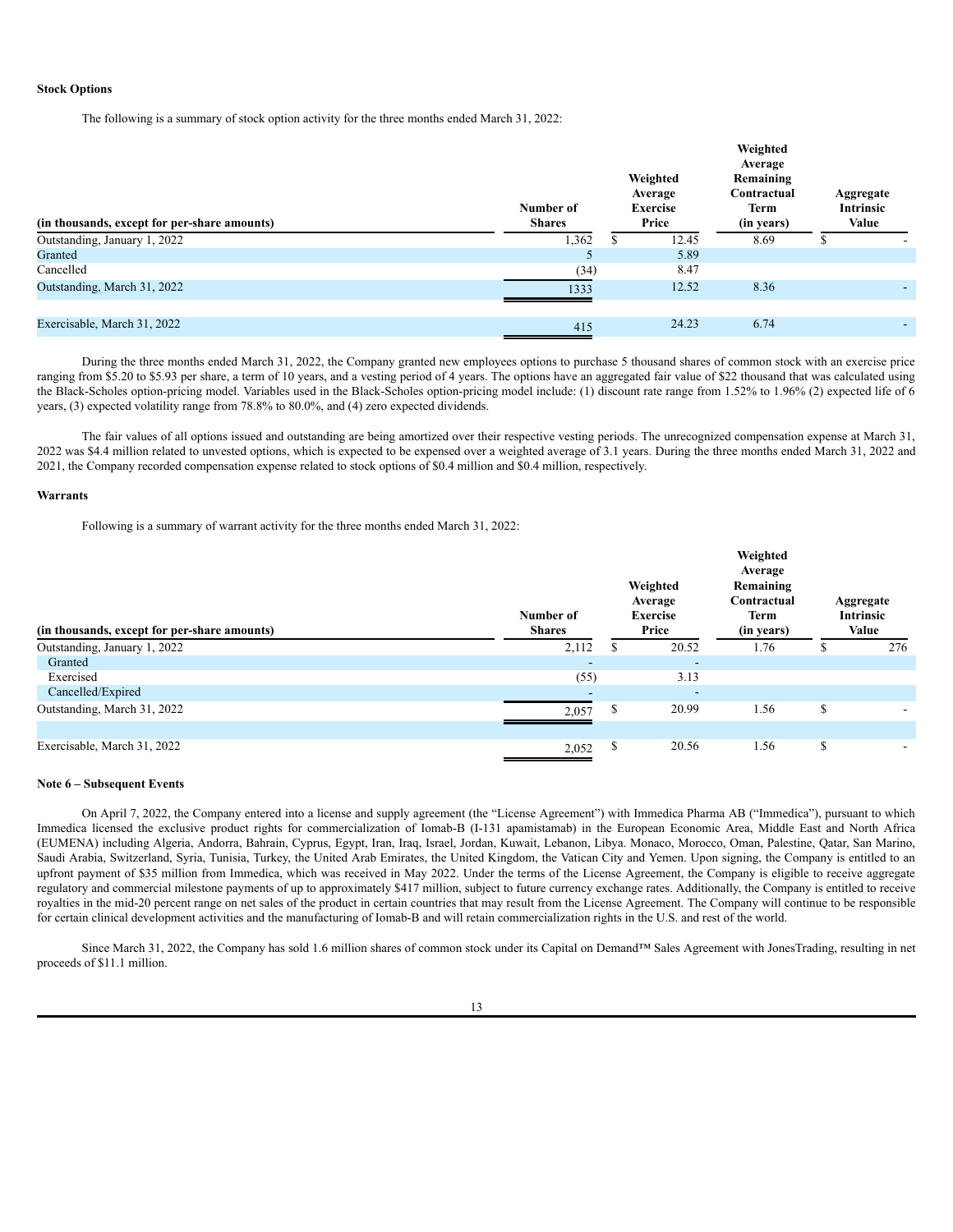# <span id="page-15-0"></span>**ITEM 2. MANAGEMENT'S DISCUSSION AND ANALYSIS OF FINANCIAL CONDITION AND RESULTS OF OPERATION**

#### **FORWARD-LOOKING STATEMENT NOTICE**

This Form 10-Q contains certain forward-looking statements. For this purpose, any statements contained in this Form 10-Q that are not statements of historical fact may be deemed to be forward-looking statements. Without limiting the foregoing, words such as "may," "will," "expect," "believe," "anticipate," "estimate" or "continue" or comparable terminology are intended to identify forward-looking statements. These statements by their nature involve substantial risks and uncertainties, and actual results may differ materially depending on a variety of factors, many of which are not within our control. These factors include but are not limited to economic conditions generally and in the industries in which we may participate; competition within our chosen industry, including competition from much larger competitors; technological advances and failure to successfully develop business relationships.

#### **Description of Business**

Actinium Pharmaceuticals, Inc. is a clinical-stage, biopharmaceutical company applying its proprietary platform technology and deep understanding of radiobiology to the development of novel targeted radiotherapies for patients with unmet needs. Our targeted radiotherapies combine the cell-killing ability of radiation via a radioisotope payload with a targeting agent, such as a monoclonal antibody, to deliver radiation in a precise manner inside the body to specific, targeted cells, to potentially achieve greater efficacy with lower toxicity than with external beam radiation. They also enable a broader usage of radiation than external beam radiation as they can be used in the treatment of both solid tumors and blood cancers, which generally cannot be treated with external radiation given their diffuse nature. Our clinical pipeline is focused on targeting the antigens CD45 and CD33, both of which are expressed in multiple hematologic cancers, which are known to be highly sensitive to radiation. Our clinical programs are focused on two primary areas: (1) targeted conditioning prior to a bone marrow transplant ("BMT"), adoptive cell therapy ("ACT") such as CAR-T or gene therapy with Iomab-B and (2) targeted radiotherapy combinations with Actimab-A and other therapeutic agents. Our product development strategy is actively informed by clinical data with Iomab-B and Actimab-A in approximately 600 patients, including our ongoing Pivotal Phase 3 SIERRA trial, which completed its targeted enrollment of 150 patients in the third quarter of 2021, with the last patient receiving their BMT in the fourth quarter of 2021. Our clinical pipeline has emanated from our Antibody Warhead Enabling ("AWE") technology platform, which is protected by over190 issued and pending patents, trade secrets and know-how that we are applying to the development of targeted radiotherapies for blood and solid tumor indications, independently and with collaborators. Ongoing collaborations include a research partnership with Astellas Pharma, Inc. ("Astellas") focused on the development of theranostics, which enable the diagnosis and treatment, for solid tumor indications, a collaboration with EpicentRx, Inc, focused on a novel CD47 immunotherapy targeted radiotherapy combination, leveraging EpicentRx's RRx-001, that is being studied in a Phase 3 trial in non-small cell lung cancer, with our clinical stage Actimab-A in AML models, and a collaboration with AVEO Oncology, focused on developing a HER3 targeting ARC or Antibody Radiation Conjugate for solid tumors leveraging with their clinical stage antibody. We are also utilizing our AWE technology platform to advance our research objectives focused on developing next-generation targeted radiotherapies with our expanded research and development organization and research laboratories leveraging our drug development experience.

#### **Targeted Conditioning**

To the best of our knowledge, we are advancing the only multi-target, multi-indication, clinical-stage pipeline for targeted conditioning. Our targeted conditioning agents are intended to potentially enable improved access and outcomes to cell-based therapies with curative potential, including BMT, ACT, and gene therapy. Conditioning in the context of BMT, ACT or gene therapy is the act of depleting certain blood and immune-forming cells, including bone marrow stem cells and, in some cases, cancer cells prior to transplanting new cells into a patient. Currently, conditioning is accomplished using a combination of cytotoxic chemotherapeutic agents and external radiation. These non-targeted conditioning regimens are highly toxic and may prevent a patient from receiving a potentially curative therapy and hinder outcomes. We believe our targeted conditioning agents have the potential to increase patient access and outcomes by way of their ability to selectively deplete targeted cells while sparing normal healthy cells, resulting in potentially lower systemic and off-target toxicities. We use our ARCs both at high isotope dose levels to achieve myeloablation, which fully depletes bone marrow stem cells and at lower isotope dose levels to achieve lymphodepletion, which spares bone marrow stem cells from depletion. In addition, dosing may be titrated downward from myeloablative doses to achieve partial myeloablation, which may be appropriate for certain gene therapy programs.

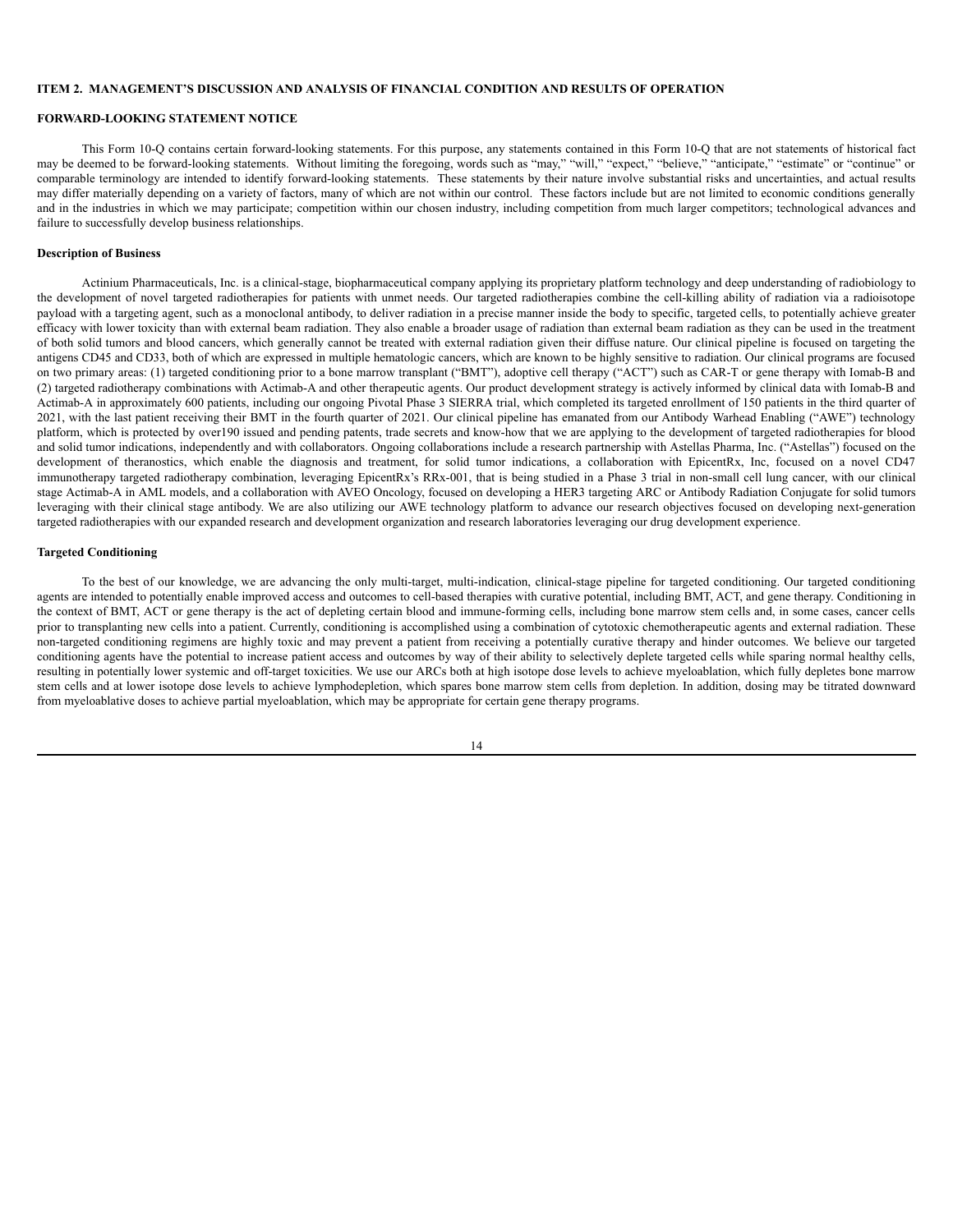#### **CD45 Targeted Conditioning Program**

Iomab-B (I-131 apamistamab), our lead candidate and targeted conditioning agent is comprised of the anti-CD45 monoclonal antibody known as apamistamab (formerly BC8) and the radioisotope Iodine-131 ("I-131"). CD45 is an antigen expressed on leukemia, lymphoma and myeloma cancer cells, as well as nucleated immune cells including bone marrow stem cells, but is not expressed outside of the hematopoietic, or blood forming, system. This unique expression on blood cancer and immune cells enables simultaneous depletion of both cell types, making CD45 an optimal antigen for targeted conditioning applications. CD45 is a cell surface antigen with an average expression of 200,000 copies per cell, however, it only internalizes at a rate of 10-15%. We believe our ARC approach is the most effective method to target CD45 positive cells, as the radioisotope payload linear energy transfer can readily ablate a targeted cell without requiring payload internalization like an antibody drug conjugate or without relying on biological effector function processes like a naked antibody. Furthermore, since CD45 expression level varies from low to high antigen density as the immune cells become more terminally differentiated, we can selectively condition depending on the therapeutic application, from full myeloablation to transient lymphodepletion, by adjusting the dose or intensity of the I-131 isotope payload. Full myeloablation can be achieved with high doses of I-131, as its energy pathlength and crossfire effect can penetrate into bone marrow niches to target and deplete blood and immune system forming bone marrow stem cells. Myeloablation is applicable to autologous or allogeneic BMT and to autologous gene-edited or modified therapies that can reconstitute a patient's blood and immune systems. Alternatively, low doses of I-131 can be transiently lymphodepleting and spare a patient's bone marrow stem cells, which we believe is ideal for ACT applications such as CAR-T. We intend to develop our CD45 targeted conditioning program for BMT, ACT and gene therapy applications for malignant and non-malignant diseases and believe that multiple radioisotopes beyond I-131 may be utilized including alpha and beta emitters.

Iomab-B uses high doses of I-131 to achieve myeloablative conditioning prior to a BMT. Iomab-B is currently being studied in the pivotal Phase 3 Study of Iomab-B in Elderly Relapsed or Refractory AML ("SIERRA"), clinical trial for targeted conditioning prior to an allogeneic BMT for patients with active, relapsed or refractory ("r/r") Acute Myeloid Leukemia, ("AML"), who are age 55 or older. Enrollment of the planned 150 patients in the SIERRA trial was completed in the third quarter of 2021 with the last patient receiving their BMT in the fourth quarter of 2021. Patients with active, r/r AML are not normally considered eligible for BMT and the SIERRA trial is the only randomized Phase 3 trial to offer BMT as a treatment option for this patient population. The SIERRA trial compares outcomes of patients randomized to receive Iomab-B and a BMT (the "study arm") to those patients randomized to receive physician's choice of salvage therapy (the "control arm"). The control arm is also defined as conventional care, as no standard of care exists for this patient population and includes over 20 agents that may be used as single agents or in combination including venetoclax, a targeted Bcl-2 inhibitor, Midostaurin and Sorafenib, targeted FLT3 inhibitors, hypomethylating agents and cytotoxic chemotherapies. Patients who fail to achieve a Complete Remission ("CR") on the control arm are ineligible to proceed to a BMT, but the trial design permits these patients to "cross over" to receive the study arm treatment if they meet the eligibility criteria. The primary endpoint of the SIERRA trial is durable Complete Remission ("dCR") of 180 days and the secondary endpoint is Overall Survival ("OS"). When the crossover patients receive Iomab-B and BMT, they have not achieved remission with their salvage therapy and are considered to be failures for the primary endpoint of the study. The SIERRA trial recruited patients at 24 sites in the United States and Canada, which includes many of the leading BMT sites based on volume.

If approved, we expect our initial commercial launch would target the leading 50-100 BMT and medical centers that perform the vast majority of BMT's in the United States. In the European Union ("EU"), we received favorable feedback from the European Medicines Agency ("EMA") via their scientific advice program that the trial design, primary endpoint and planned statistical analysis from the SIERRA trial are acceptable as the basis for a Marketing Authorization Application, or MAA. Additionally, the EMA commented that it does not anticipate the need for further standalone preclinical toxicology or safety studies. Overall, transplant procedures in the EU are approximately fifty percent higher than in the United States with a similar market dynamic, with a majority of BMT volume being conducted in a concentrated number of leading medical centers. In April 2022, we entered into a license and supply agreement with Immedica Pharma AB, or Immedica, pursuant to which Immedica licensed the exclusive product rights for commercialization of Iomab-B in the European Economic Area, Middle East and North Africa. including Algeria, Andorra, Bahrain, Cyprus, Egypt, Iran, Iraq, Israel, Jordan, Kuwait, Lebanon, Libya. Monaco, Morocco, Oman, Palestine, Qatar, San Marino, Saudi Arabia, Switzerland, Syria, Tunisia, Turkey, the United Arab Emirates, the United Kingdom, the Vatican City and Yemen. Upon signing, we are entitled to an upfront payment of \$35 million from Immedica, which we received in May 2022. Under the terms of the agreement, we are eligible to receive aggregate regulatory and commercial milestone payments of up to approximately \$417 million, subject to future currency exchange rates. Additionally, we are entitled to receive royalties in the mid-20 percent range on net sales of the product in certain countries that may result from the License Agreement. We will continue to be responsible for certain clinical development activities and the manufacturing of Iomab-B and will retain commercialization rights in the U.S. and rest of the world.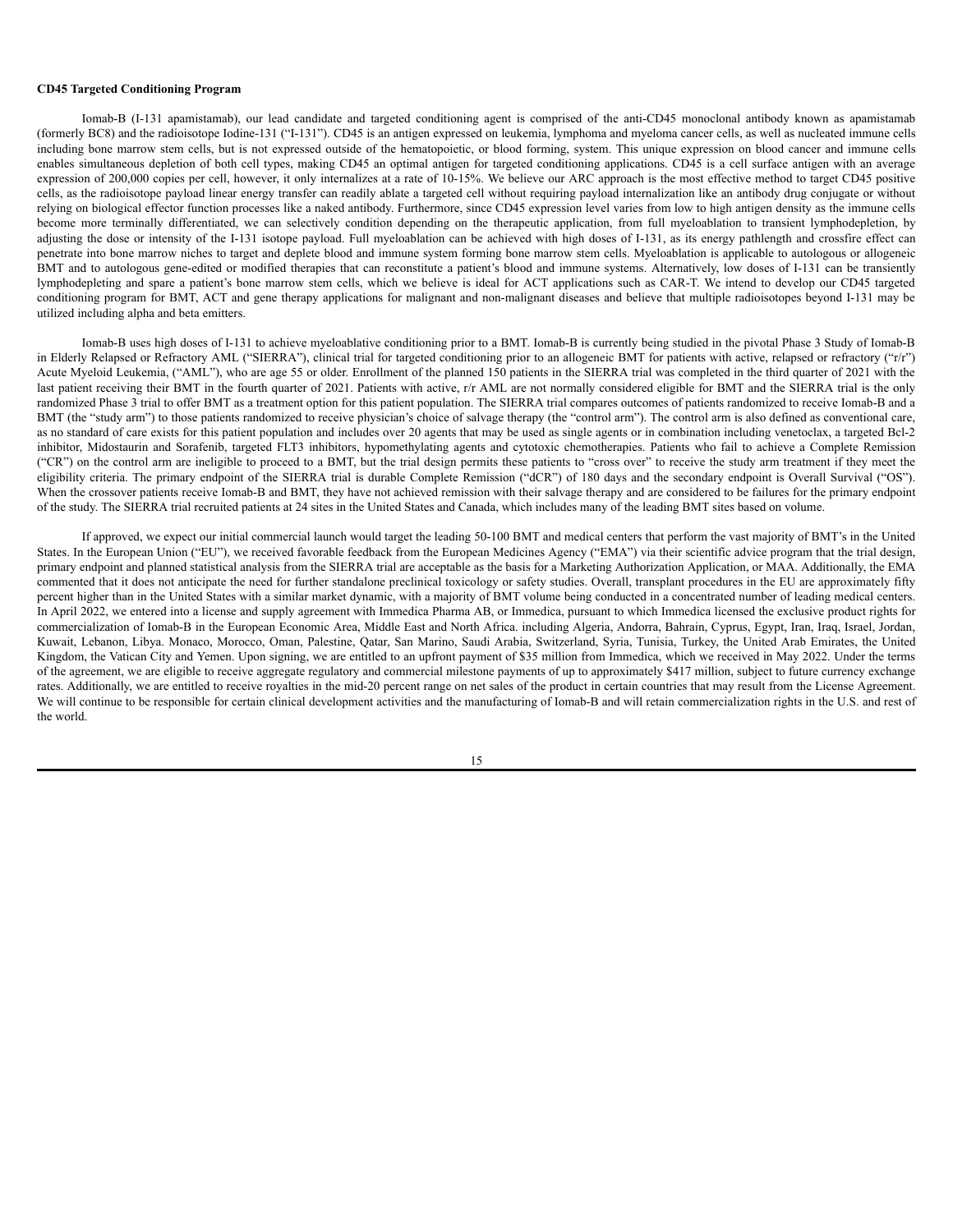Data from full patient enrollment in the SIERRA trial (153 patients), was presented at the Transplantation & Cellular Therapy (TCT) Tandem Meetings of ASTCT and CIBMTR, the combined annual meetings of the American Society for Transplantation and Cellular Therapy (ASTCT) and the Center for International Blood & Marrow Transplant Research (CIBMTR) in April 2022. The data presented includes rates of BMT access and engraftment, 100-day non-relapse transplant-related mortality (100-day TRM) and adverse events, which has been reported from interim analyses conducted at 25%, 50%, 75% and 100% of patient enrollment pursuant to the study protocol. The data presented at ASH highlighted that 100% of patients (66/66) on the study arm that received a therapeutic dose of Iomab-B received a BMT, with a median time to BMT of 30 days, and all patients achieved neutrophil and platelet engraftment in a median time of 18 days despite a high median blast count of 30%. On the control arm, only 18% of patients (14/77) achieved remission after salvage therapy, and then received a BMT with a median time to BMT of 67 days and median blast count of 20%. Of the 82% of patients failing to achieve a complete remission ("CR") with conventional care (63/77), 40 patients were eligible and elected to cross over to receive Iomab-B followed by transplant. These patients are considered as having failed the primary endpoint of the study. All crossover patients who received the therapeutic dose of Iomab-B (40/40) received a BMT, with a median time to BMT of 24 days and they achieved engraftment in a median time of 19 days despite high median blast count of 35% at time of crossover. It was also reported that 100-day TRM of the study or Iomab-B arm was 09% (6/65) of patients that received a BMT compared to 14% of patients (2/14) who received a BMT after salvage therapy on the control arm. The universal engraftment rate and low 100-day TRM rate of the Iomab-B arm resulted in 59 patients potentially evaluable for the primary endpoint compared to 12 patients in the control arm, an approximate five times difference. At each of the interim analyses throughout the SIERRA trial, this approximate five times difference has been consistent in favor of the Iomab-B arm as a result of higher rates of BMT engraftment and lower rates of 100-day TRM. Top-line data for the primary endpoint of durable Complete Remission is expected to be presented in the fourth quarter of 2022 based on the current status of the data collection and data query process with certain SIERRA trial sites. We believe topline data from SIERRA will support the submission of a Biologics License Application ("BLA") with the FDA, which we expect to file in the first half of 2023.

Our Iomab-ACT program is intended for targeted conditioning prior to ACT or gene therapy and uses the same I-131-apamistamab construct as Iomab-B at varying doses. At lower doses of one-eighth to one-sixth of the myeloablative dose, it is applicable for lymphodepletion prior to CAR-T or certain gene therapy applications where stem cell myeloablation is not necessary. At higher doses it is applicable for gene therapy applications where stem cell myeloablation is necessary.

We believe our Iomab-ACT program is highly differentiated when compared to Fludarabine and Cyclophosphamide ("Flu/Cy") or other chemotherapy-based regimens that are used as the standard of practice today for lymphodepletion prior to CAR-T. CD45 is an antigen expressed on certain immune cell types that are relevant to the mechanism of CAR-T therapies including lymphocytes, regulatory T-cells and macrophages that have been associated with clinical responses that may limit the safety, efficacy and durability of response of these CAR-T therapies including cytokine release syndrome ("CRS") and neurotoxicity. Some of these limitations may be attributable to the chemotherapy-based conditioning agents that are being used prior to CAR-T therapies. Preclinical data supporting the rational for our Iomab-ACT program was presented at multiple medical conferences in 2019. Unlike chemotherapy, Iomab-ACT is targeted in nature and, due to this CD45-directed targeting, we expect we can improve CAR-T cell expansion, potentially resulting in responses that are more durable, but also resulting in reduced CAR-T related toxicities. Importantly, we expect the Iomab-ACT program construct to enable lymphodepletion through a single-dose, outpatient administration versus Flu/Cy or other chemotherapy-based lymphodepletion regimens that can require multiple infusion cycles over several days. Because of this potentially superior profile, the Iomab-ACT construct could result in improved access to CAR-T therapy and better outcomes.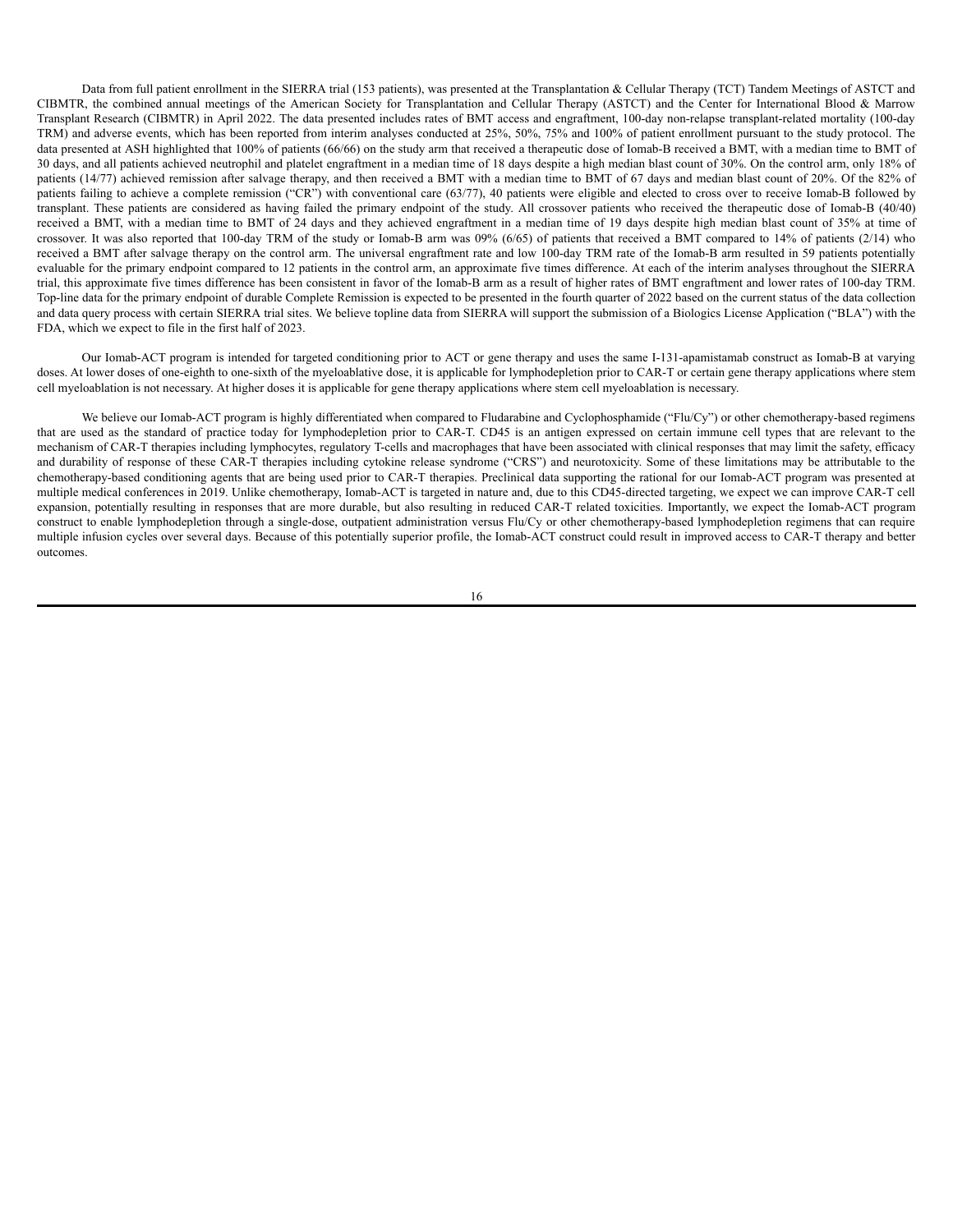We are studying Iomab-ACT in a clinical collaboration with Memorial Sloan Kettering Cancer Center ("MSKCC") for targeted conditioning prior to administration of MSKCC's 19-28z CD19 targeting CAR-T in patients with relapsed or refractory B-cell acute lymphoblastic leukemia ("ALL") or diffuse large B-cell lymphoma ("DLBCL"). We received grant funding from the National Institute of Health ("NIH") to fund this trial with MSKCC being a co-recipient on this grant. This is a first of its kind study to use an ARC-based conditioning regimen with CAR-T therapy. The hypothesized rationale for this study is that Iomab-ACT will exert an anti-tumor effect on the chemotherapyrefractory B-ALL cells that are sensitive to radiation resulting in reduced disease burden and simultaneously deplete CD45 expressing immune cells implicated in CAR-T related toxicities, resulting in an optimal homeostatic environment for the CAR-T cells. Results with MSKCC's 19-28z CD-19 CAR-T in 53 patients with r/r B-ALL published in the New England Journal of Medicine reported complete remissions in 83% (44/53) of patients, which compares favorably to standard chemotherapy regimens that have complete remission rates of 18% - 45% in this patient population. Median event-free survival ("EFS") was 6.1 months and median overall survival ("OS") was 12.9 months at a median follow up period of 29 months (range  $1 - 65$  months). There was a 26% (14/53) rate of Grade 3 or greater CRS and a 42% rate of Grade 3 or 4 neurotoxicity reported. The study will evaluate the feasibility of using an ARC-based conditioning regimen with CAR-T therapy and will evaluate safety measures including incidence of CRS and neurotoxicity and efficacy measures including responses and survival outcomes. We expect proof of concept data from this study in the second half of 2022.

In addition, we are working in collaboration with the University of California Davis to utilize Iomab-ACT conditioning with a novel anti-HIV autologous gene therapy. We continue to identify additional gene therapies for which Iomab-ACT can be used for targeted conditioning with the goal of collaborating with multiple academic or industry developers to establish Iomab-ACT as a non-chemotherapy universal targeted conditioning solution.

#### **CD33 Program: Combinations and Therapeutics**

Our CD33 program is evaluating the clinical utility of Actimab-A, comprised of the anti-CD33 mAb lintuzumab linked to the potent alpha-emitting radioisotope Actinium-225 ("Ac-225"). CD33 is expressed in the majority of patients with AML and myelodysplastic syndrome ("MDS") as well as approximately one-third of patients with multiple myeloma. Ac-225 emits four alpha particles and can kill a cell with one alpha-particle hit, making it one of the most powerful cell-killing agents with no know resistance mechanism to the double strand DNA breaks it can cause. We source Ac-225 from the Department of Energy's Oak Ridge National Laboratory.

Our CD33 development program is driven by data obtained from nearly one hundred fifty treated patients, including results from a Phase 1/2 trial that studied Actimab-A as a single agent at multiple dose levels in 58 patients with newly diagnosed AML, which was completed in 2018, as well as trials studying Actimab-A in combination with other agents.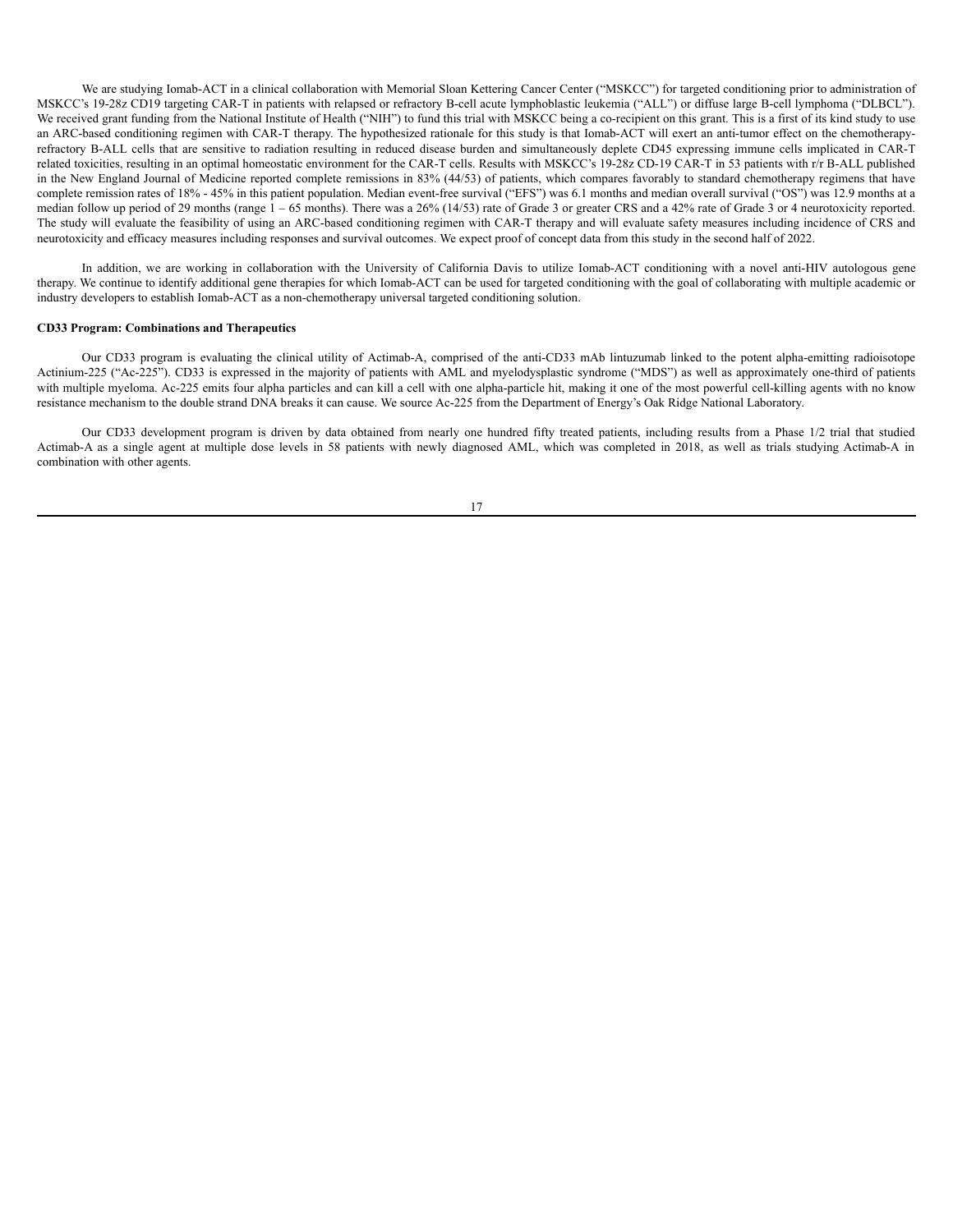We believe that radiation delivered internally via a targeting moiety can be synergistic when used in combination with chemotherapy, targeted agents and immunotherapy based on mechanistic rationales supported by our own clinical data, preclinical research and scientific and clinical evidence in the literature. We have prioritized our efforts and resources in favor of combination trials for our CD33 program development strategy rather than single agent trials at this time as we believe Actimab-A can be a backbone therapy in AML when combined with other therapeutic modalities. Our CD33 development program encompasses the following ongoing trials:

#### **Actimab -A Combination Trials:**

#### **Actimab-A + CLAG-M**

The combination of Actimab-A with CLAG-M has been studied in a Phase 1 combination trial that was conducted in collaboration with the Medical College of Wisconsin ("MCW") in patients age 18 and above with r/r AML who are fit for intensive therapy. Patient enrollment was completed in November 2021. CLAG-M (cladribine, cytarabine, filgrastim and mitoxantrone) is a salvage chemotherapy regimen that produced a 55% remission rate in patients with r/r AML in a previous study conducted by MCW that compared outcomes of patients receiving either CLAG-M, MEC or CLAG salvage therapy regimens. Data from the Phase 1 combination trial of Actimab-A + CLAG-M were presented at ASH in December 2021. After completion of dose-escalation in the Phase 1 trial, the recommended Phase 2 dose was determined to be 0.75 µCi/kg of Actimab-A. 3 patients were enrolled in the 0.75 µCi/kg dose cohort, which had a 100% remission rate comprised of 1 complete remission ("CR") and 2 complete remissions with incomplete platelet recovery ("CRp"), there were no dose limiting toxicities ("DLTs") or 30-day mortality reported. Overall, a 67% (12/18) overall response rate ("ORR") was reported across all dose cohorts (0.25 – 1.0 µCi/kg) and remissions were achieved in every dose cohort including the 0.25 and 0.50 µCi/kg doses of Actimab-A, which have been shown to be subtherapeutic as a single agent. In addition, there was a 72% minimal residual disease ("MRD") negativity rate, which compares favorably to the 39% MRD negativity rate reported by MCW with CLAG-M alone. This study enrolled patients who previously failed Venetoclax, a targeted Bcl-2 inhibitor, and efficacy was similar in patients Venetoclax naïve and those that previously failed Venetoclax, with a 60% response rate in previous Venetoclax failures. We are working to develop a regulatory and development pathway for the Actimab-A CLAG-M combination and will be evaluating potential registration enabling strategies. In addition, we believe this Actimab-A + CLAG-M combination study has provided proof of principle that the addition of Actimab-A to other AML therapies can lead to well-tolerated regimens with improved responses, which supports our Actimab-A backbone therapy in AML strategy.

#### **Actimab-A + Venetoclax**

We are also conducting a Phase 1/2 Actimab-A combination trial with the Bcl-2 inhibitor Venetoclax in fit and unfit patients age 18 and above with relapsed or refractory AML. This multi-center trial is being led by UCLA Medical Center. This combination is supported by mechanistic evidence in preclinical studies using Venetoclax resistant AML tumor cell lines. In these models, we have demonstrated that Actimab-A can deplete Mcl-1 and Bcl-XL, two proteins implicated in mediating resistance to Venetoclax, in addition to causing potentially lethal double-stranded DNA breaks in these CD33 expressing cells. Furthermore, in vivo studies in animal models of Venetoclaxresistant AML demonstrated robust tumor regression and improved survival in cohorts receiving the Actimab-A Venetoclax combination compared to Venetoclax alone. The rationale for this clinical study is that the addition of Actimab-A will; 1) have a direct anti-tumor effect via double-stranded DNA breaks and 2) deplete Mcl-1 and Bcl-XL making the AML cells more susceptible to Venetoclax. Updated data from the Phase 1 dose escalation portion of this study was presented at ASH in December 2021 from three dose cohorts of 0.50, 0.75 and 1.0 µCi/kg of Actimab-A in a total of 12 patients. 50% of patients received Venetoclax therapy prior to enrollment on the Actimab-A combination trial. And 67% of patients had poor risk cytogenetics, of which, 3 had a TP53 mutation, which is associate with poorer response rates and survival outcomes. Of the patients with a TP53 mutation, 67% achieved a remission including a patient that achieved a CR who remained in follow-up 230 days  $(\sim 7.5 \text{ months})$  at the time of data cutoff for ASH. The combination of Actimab-A with Venetoclax was reported to be well-tolerated with no 30-day mortality. The data to date support advancing to the Phase 2 portion of the trial and we expect to provide an update on the development strategy, including consideration of patients with a TP53 mutation, after the Phase 1 dose finding portion of the trial is complete and the recommended Phase 2 dose is determined.

In addition to these ongoing trials, we actively seek and evaluate additional modalities and agents that can be the basis for Actimab-A therapeutic combinations such as the CD47 immunotherapy magrolimab combinations we announced at the Society for Immunotherapy of Cancer ("SITC") in November 2021 to leverage our clinical experience, supply chain and AWE technology platform.

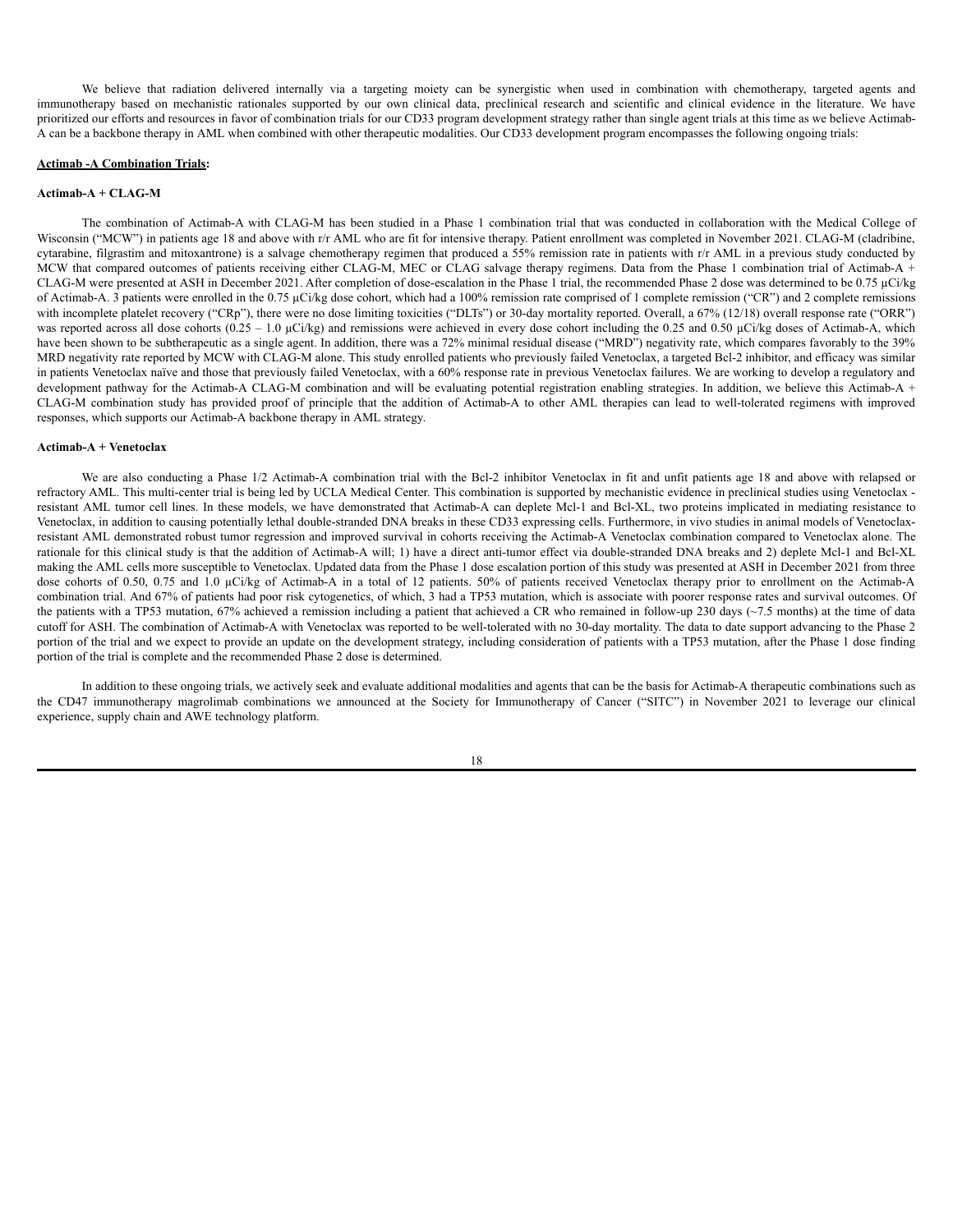#### **CD47 Based ARC Combinations in Solid Tumors and Blood Cancers**

CD47 is a macrophage checkpoint that is upregulated in multiple cancers including blood cancers such as AML and MDS as well as solid tumors. CD47 acts as a "don't eat me" signal on cancer cells to suppress phagocytosis and evade detection and destruction by the immune system. It has become an immunotherapy target of significant interest with multiple biopharmaceutical companies actively developing CD47 targeting agents across a wide range of oncology and hematology indications. CD47 targeting agents have shown limited efficacy as single agent monotherapies in AML/MDS or solid tumors, which has led to combinations such as with hypomethylating agents in AML/MDS. We hypothesized that targeted radiotherapy via ARCs could synergize with CD47 targeting agents via the direct cytotoxic and immunogenic effect of ARCs without overlapping toxicities. To explore this synergy and the potential to improve patient outcomes and we have initiated a program in AML with our Actimab-A ARC, consistent with our strategy to establish Actimab-A as a backbone AML therapy, and in solid tumors with a HER2 and HER3 targeting ARCs, which emanated from our AWE technology platform. To our knowledge, these are the first and only ARC-based targeted radiotherapy combinations with CD47 immunotherapy. Data from the novel HER2 magrolimab combination was presented at the 36<sup>th</sup> Annual SITC Meeting in April 2022 and at the HER3 magrolimab combination was presented American Association for Cancer Research ("AACR") Annual Meeting in April 2022 that showed a significant increase in tumor control compared to magrolimab alone in preclinical non-small cell lung cancer ("NSCLC")

The most advanced CD47 development programs are being studied in patients with AML and MDS. Leveraging our clinical experience with Actimab-A in these indications we have begun studying Actimab-A with the anti-CD47 antibody immunotherapy magrolimab, which is owned by Gilead Sciences, Inc., in preclinical models of AML. In preclinical models, it was shown that in multiple AML cell lines, the combination of Actimab-A with magrolimab led to increased phagocytosis of AML cells compared to magrolimab alone. Our studies also demonstrated that AML cell lines exposed to Actimab-A had an upregulation of calreticulin, which is a pro-phagocytic or "eat me" signal, which we hypothesize makes Actimab-A potentially synergistic with magrolimab and other anti-CD47 antibodies. The Actimab-A and magrolimab combination showed a significant increase in survival compared to Actimab-A alone in a disseminated AML animal tumor model. We intend to continue to study preclinically this combination with the goal of advancing to human clinical trials.

In January 2022, we announced a research collaboration with EpicentRx that will evaluate Actimab-A in combination with EpicentRx's RRx-001in AML. EpicentRx's RRx-001, currently under investigation in a Phase 3 trial for Small Cell Lung Cancer and in other oncology and non-oncology indications, is a versatile next generation small molecule immunotherapeutic that targets the CD47-SIRPa axis and the NLRP3 inflammasome to alter the tumor microenvironment and optimize immune response. This collaboration will explore the mechanistic synergy of RRx-001's CD47–SIRPα downregulation with Actinium's targeted radiotherapy calreticulin upregulation to increase the immune detection and destruction of cancer cells. Preclinical experiments have begun exploring this combination in AML models. We intend to leverage our experience with CD47 targeting agents such as magrolimab in this collaboration. Based on Actimab-A and RRx-001 both being clinical-stage assets, we believe there is a potentially faster pathway to clinical trials with this novel combination, particularly if the preclinical safety and efficacy profile are in line with what was observed with Actimab-A and magrolimab.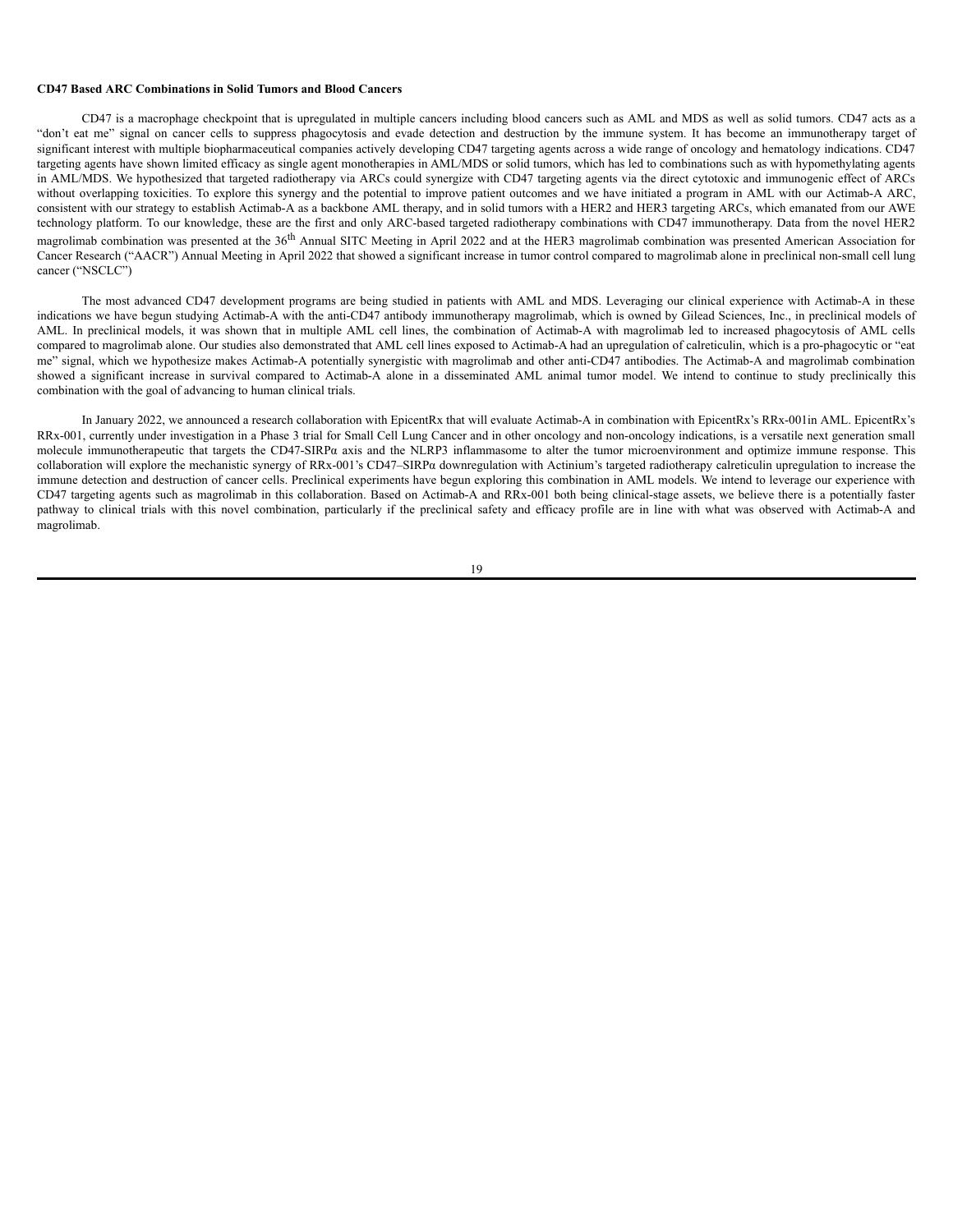#### **Antibody Warhead Enabling Technology Platform**

Our proprietary AWE technology platform is supported by intellectual property, know-how and trade secrets that cover the generation, development, methods of use and manufacture of targeted radiotherapies and certain of their components. Our AWE technology patent portfolio presently includes 43 patent families comprised of over 190 issued patents and pending patent applications, of which 10 are issued and 37 are pending in the United States, and 144 are issued or pending internationally. The effective lives of the issued patents in our portfolio, or patents that may issue from the pending applications in our portfolio, ranges from expirations between 2024 and 2042. Our technology enables the direct labeling, or conjugation and labeling, of a biomolecular targeting agent to a radionuclide warhead and its development and use as a therapeutic regimen for the treatment of diseases such as cancer. Our AWE intellectual property covers various methods of use in multiple diseases, including indication, dose and scheduling, radionuclide warhead, and therapeutic combinations. We have particular expertise in utilizing the alpha emitting isotope Ac-225 including clinical experience in treating approximately 150 patients with our alpha-emitter-based therapies, "gold standard" linker technology and 5 issued patents in the United States and 49 patents internationally related to the manufacturing or Ac-225 in a cyclotron, which we believe has the potential to produce higher quantities of Ac-225 than currently utilized methods.

Our research is focused on applying our AWE technology platform to the development of radiation conjugates and to execute on research collaborations. Our R&D efforts employ a multidisciplinary approach leveraging our team's knowledge and experience in cancer cell biology, radiochemistry, radiation sciences, immunology and oncology drug development. We intend to focus on generating targeted radiotherapies using our existing intellectual property, evaluating assets for in-licensing to complement our existing clinical pipeline and securing collaborations and partnerships with biopharmaceutical companies. By adding research and development capabilities to our clinical development and clinical supply chain capabilities, we seek to enable the rapid translation of radiotherapies.

Our AWE technology platform is being utilized in our ongoing research collaboration with Astellas to arm select targeting agents owned by Astellas with the alphaemitting radioisotope Ac-225 for the development of theranostics for solid tumor indications, which combine the ability of radioisotopes to be used for both diagnostic and therapeutic purposes.

We also utilized AWE to create a HER2-targeting radiotherapy using the antibody Trastuzumab with either Ac-225 or Lu-177 radioisotopes to study in combination with magrolimab for solid tumors. Anti-CD47 monotherapies, such as magrolimab, have not shown meaningful responses in clinical studies in solid tumors. We hypothesized that radiation directed at HER2 expressing cells would upregulate cell surface calreticulin, a pro-phagocytic "eat me" signal, that when combined with an anti-CD47 blockade therapy would enhance antitumor activity. Data from this combination was presented at the Annual Meeting of the Society for Immunotherapy for Cancer in November 2021. In vitro studies showed that immunogenicity, determined by binding to HER2 expressing cells, remained intact after radiolabeling Trastuzumab with Ac-225 or Lu-177. In multiple cells lines radiolabeled Trastuzumab increased cell surface calreticulin and the combination with magrolimab increased phagocytosis. The combination of the Ac-225 or Lu-117 Trastuzumab with magrolimab slowed tumor growth in animal models of solid tumors compared to either the radiolabeled Trastuzumab or magrolimab as single agents. We are continuing to evaluate this combination in additional tumor models, and we intend to continue to study this combination with the goal of advancing to human clinical trials.

We are also collaborating with AVEO Oncology ("AVEO") to develop a targeted radiotherapy against ErbB3, also known as HER3, with the Ac-225 isotope for solid tumor indications. HER3 is overexpressed in several solid tumor indications with high unmet needs, including colorectal, gastric, head and neck, breast, ovarian, melanoma, prostate and bladder cancers with HER3 agents under development demonstrating activity in preclinical and clinical studies. To our knowledge, this is the first HER3 targeting radiotherapy in development. AVEO is developing high affinity antibodies including HER3 targeting AV-203, which has demonstrated preclinical activity across a number of solid tumor indications and was studied in a Phase 1 open-label trial in patients with advanced solid tumors where it was found to be safe and generally well tolerated. In April 2022, we presented data at the AACR Annual Meeting showing potent tumor cell cytotoxicity, enhanced antitumor effects and significantly improved survival with an Ac-225 radiolabeled HER3 antibody compared to a naked HER3 antibody in a preclinical NSCLC model. We believe these preliminary results support our collaboration with AVEO and given that AV-203 has clinical safety data, a potentially accelerated regulatory pathway to clinical studies with an Ac-225 HER3 targeted radiotherapy.

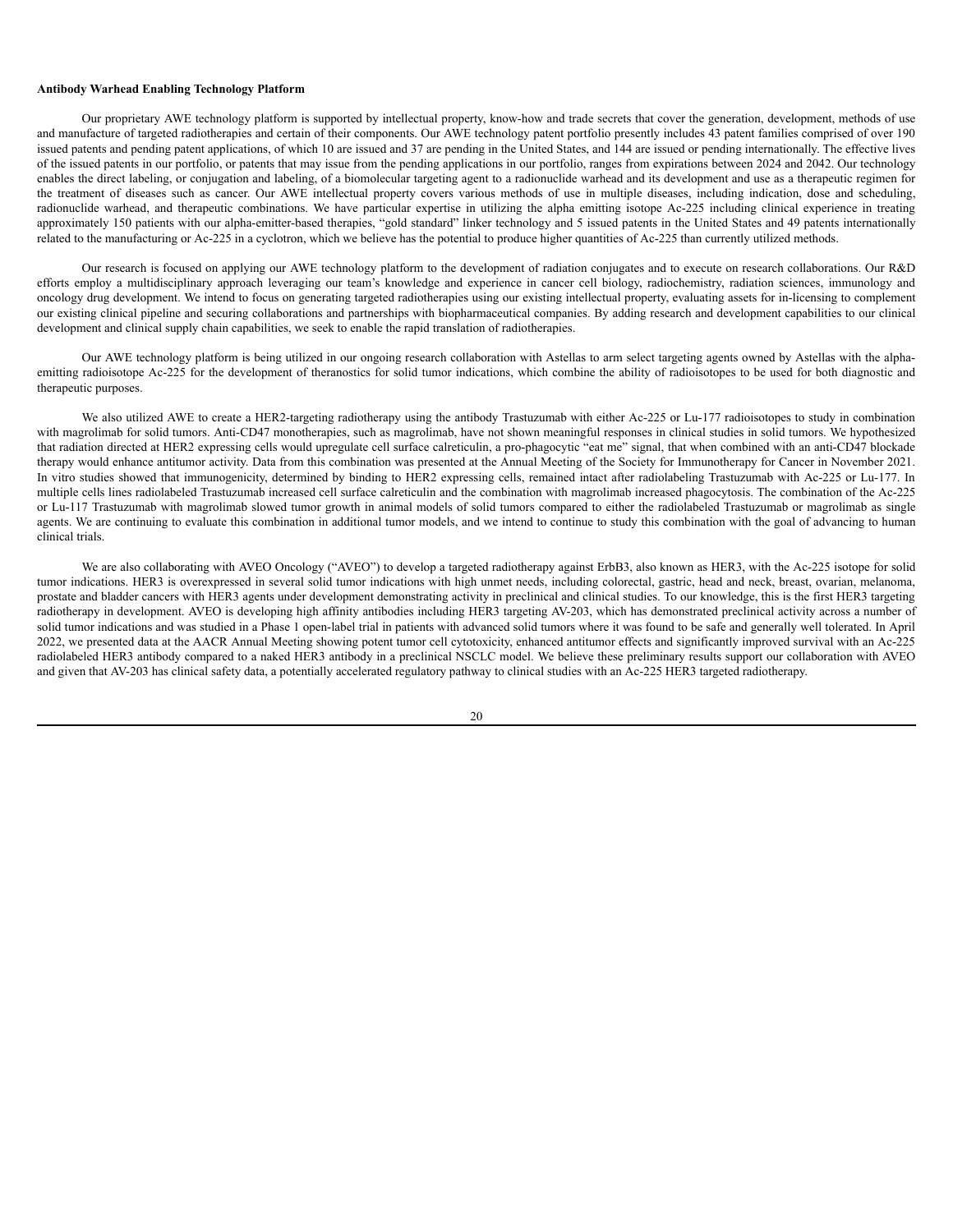#### **Recent Developments**

#### *Impact of COVID–19 Pandemic*

The global health crisis caused by the novel coronavirus COVID-19 pandemic and its resurgences has and may continue to negatively impact global economic activity, which, despite progress in vaccination efforts, remains uncertain and cannot be predicted with confidence. In addition, the Omicron variants of COVID-19, which appears to be the most transmissible variants to date, has spread globally. The full impact of the Omicron variants, or any subsequent variants, cannot be predicted at this time, and could depend on numerous factors, including vaccination rates among the population, the effectiveness of COVID-19 vaccines against the Omicron variants and the response by governmental bodies and regulators. Given the ongoing and dynamic nature of the circumstances, it is difficult to predict the impact of the COVID-19 pandemic on our business.

Many countries around the world have continued to impose quarantines and restrictions on travel and mass gatherings to slow the spread of the virus. Accordingly, our ability to continue to operate our business may also be limited. Such events may result in a period of business, supply and drug product manufacturing disruption, and in reduced operations, any of which could materially affect our business, financial condition and results of operations. In response to COVID-19, we implemented hybrid working for our office-based staff, while our research staff has been actively working in our laboratory throughout the pandemic and thus far have not experienced a significant disruption or delay in our operations as it relates to the clinical development, preclinical research or manufacturing of our drug candidates. Such government-imposed precautionary measures may have been relaxed in certain countries or states, but there is no assurance that more strict measures will be put in place again due to a resurgence in COVID-19 cases, including those involving new variants of the coronavirus, which may be more contagious and deadly than prior strains. Therefore, the COVID-19 pandemic may continue to affect our operation, may further divert the attention and efforts of the medical community to coping with COVID-19 and disrupt the marketplace in which we operate and may have a material adverse effect on our operations.

A continuation or worsening of the levels of market disruption and volatility seen in the recent past could have an adverse effect on our ability to access capital, which could in the future negatively affect our liquidity. In addition, a recession or market correction resulting from the spread of COVID-19 could materially affect our business and the value of our common stock.

We believe our earlier stage CD33 clinical trials will continue to recruit and enroll patients given the acute nature of relapsed or refractory AML. The continuation of the pandemic could adversely affect our planned clinical trial operations, including our ability to conduct the trials on the expected timelines and recruit and retain patients and principal investigators and site staff who, as healthcare providers, may have heightened exposure to COVID-19 if their geography is impacted by the pandemic. Further, the continuation and/or resurgence of the COVID-19 pandemic could result in delays in our clinical trials due to prioritization of hospital resources toward the pandemic, restrictions in travel, potential unwillingness of patients to enroll in trials at this time, or the inability of patients to comply with clinical trial protocols if quarantines or travel restrictions impede patient movement or interrupt healthcare services. In addition, we rely on independent clinical investigators, contract research organizations and other thirdparty service providers to assist us in managing, monitoring and otherwise carrying out our preclinical studies and clinical trials, and the pandemic may affect their ability to devote sufficient time and resources to our programs or to travel to sites to perform work for us, which may result in delays or hinder our ability to collect data from our clinical trials.

Additionally, COVID-19 may result in delays in receiving approvals from local and foreign regulatory authorities, delays in necessary interactions with IRB's or Institutional Review Boards, local and foreign regulators, ethics committees and other important agencies and contractors due to limitations in employee resources or forced furlough of government employees.

To date, COVID-19 has not had a financial impact on our company. We continue to monitor the impacts of COVID-19 on the global economy and on our business operations. Although we expect that vaccinations for COVID-19 will continue to improve conditions, the ultimate impact from COVID-19 on our business operations and financial results during 2022 will depend on, among other things, the ultimate severity and scope of the pandemic, including the new variants of the virus, the pace at which governmental and private travel restrictions and public concerns about public gatherings will ease, the rate at which historically large increases in unemployment rates will decrease, if at all, and whether, and the speed with which the economy recovers. We are not able to fully quantify the impact that these factors will have on our financial results during 2022 and beyond.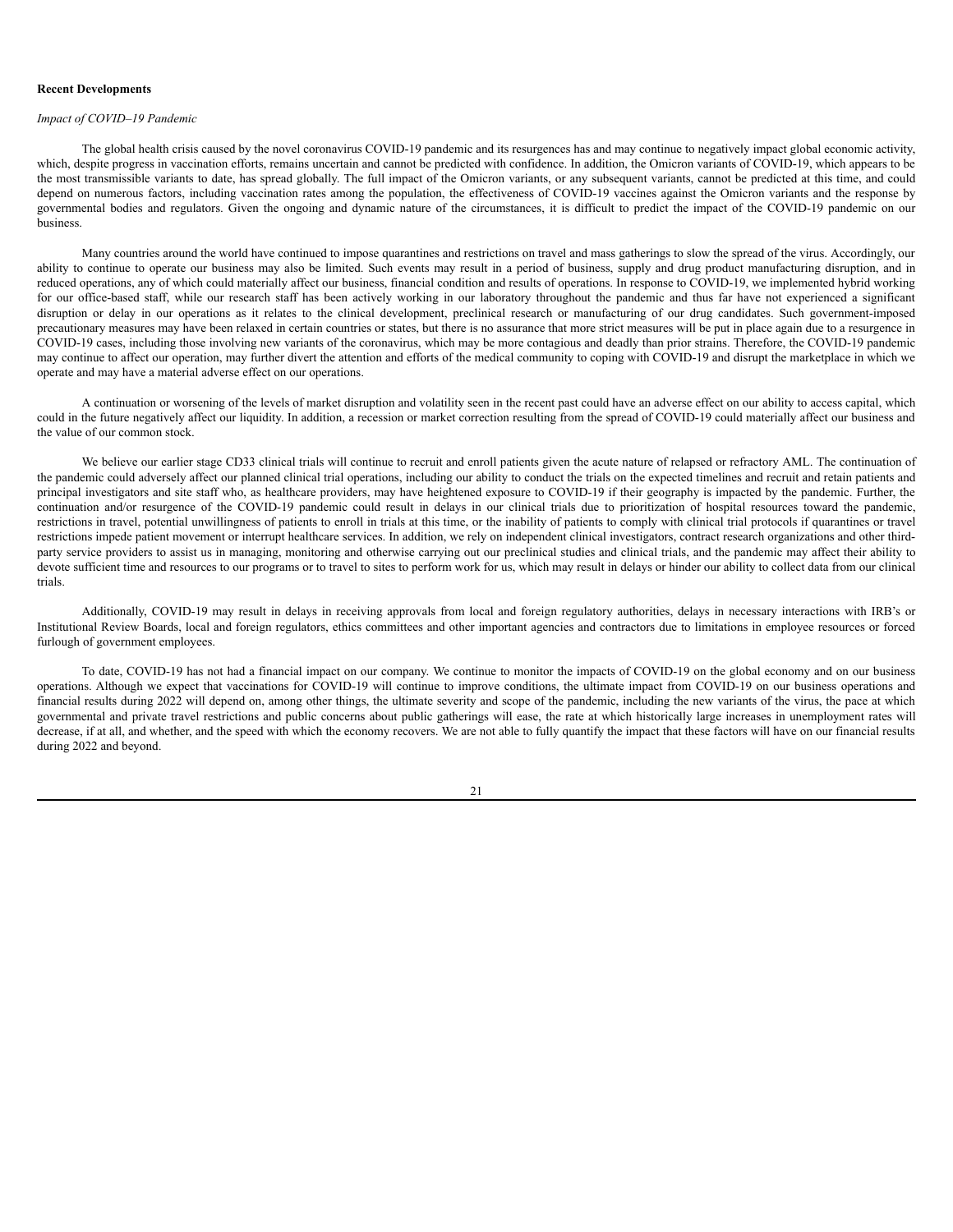## Results of Operations - Three Months Ended March 31, 2022 Compared to Three Months Ended March 31, 2021

The following table sets forth, for the periods indicated, data derived from our statements of operations:

|                                                 |              | For the<br><b>Three Months Ended</b><br>March 31, |  |  |  |  |
|-------------------------------------------------|--------------|---------------------------------------------------|--|--|--|--|
| (in thousands)                                  | 2022         | 2021                                              |  |  |  |  |
| Revenue:                                        |              |                                                   |  |  |  |  |
| Revenue                                         | \$<br>$\sim$ | <sup>\$</sup>                                     |  |  |  |  |
| Other revenue                                   | 940          | 622                                               |  |  |  |  |
| Total revenue                                   | 940          | 622                                               |  |  |  |  |
| Operating expenses:                             |              |                                                   |  |  |  |  |
| Research and development, net of reimbursements | 4,369        | 4,276                                             |  |  |  |  |
| General and administrative                      | 1,735        | 1,718                                             |  |  |  |  |
| Total operating expenses                        | 6,104        | 5,994                                             |  |  |  |  |
| Other income:                                   |              |                                                   |  |  |  |  |
| Interest income – net                           | 35           | 52                                                |  |  |  |  |
| Total other income                              | 35           | 52                                                |  |  |  |  |
| Net loss                                        | (5,129)<br>S | (5,320)<br>S.                                     |  |  |  |  |

#### **Revenue**

We recorded no commercial revenue for the three months ended March 31, 2022 and March 31, 2021.

#### **Other revenue**

We determined that certain collaborations with a third-party are within the scope of Topic ASC 606, *Revenue Recognition from Contracts with Customers,* or ASC 606. The collaboration agreement is made up of multiple modules related to various research activities. While the third party has the option to terminate the agreement at the conclusion of any module, we identified a single performance obligation to provide research services within each module for which we receive monetary consideration. Other revenue recognized during the three months ended March 31, 2022 and March 31, 2021 was \$0.8 million and \$0.6 million respectively.

The National Institutes of Health awarded us a Small Business Technology Transfer cost reimbursable grant to support a clinical collaboration with Memorial Sloan Kettering Cancer Center, or MSK, to study Iomab-ACT, our CD45-targeting Antibody Radio-Conjugate, for targeted conditioning to achieve lymphodepletion prior to administration of a CD19-targeted CAR T-cell therapy developed at MSK. We recognized other revenue during the three months ended March 31, 2022 of \$0.1 million.

#### **Research and development expense**

Research and development expenses of \$4.4 million for the three months ended March 31, 2022 increased \$0.1 million from \$4.3 million for the three months ended March 31, 2021. Higher expenses related to our research activities at our laboratory space and government grant program were mostly offset by lower expenses on our CD45 program resulting from the completion of enrollment in the SIERRA trial.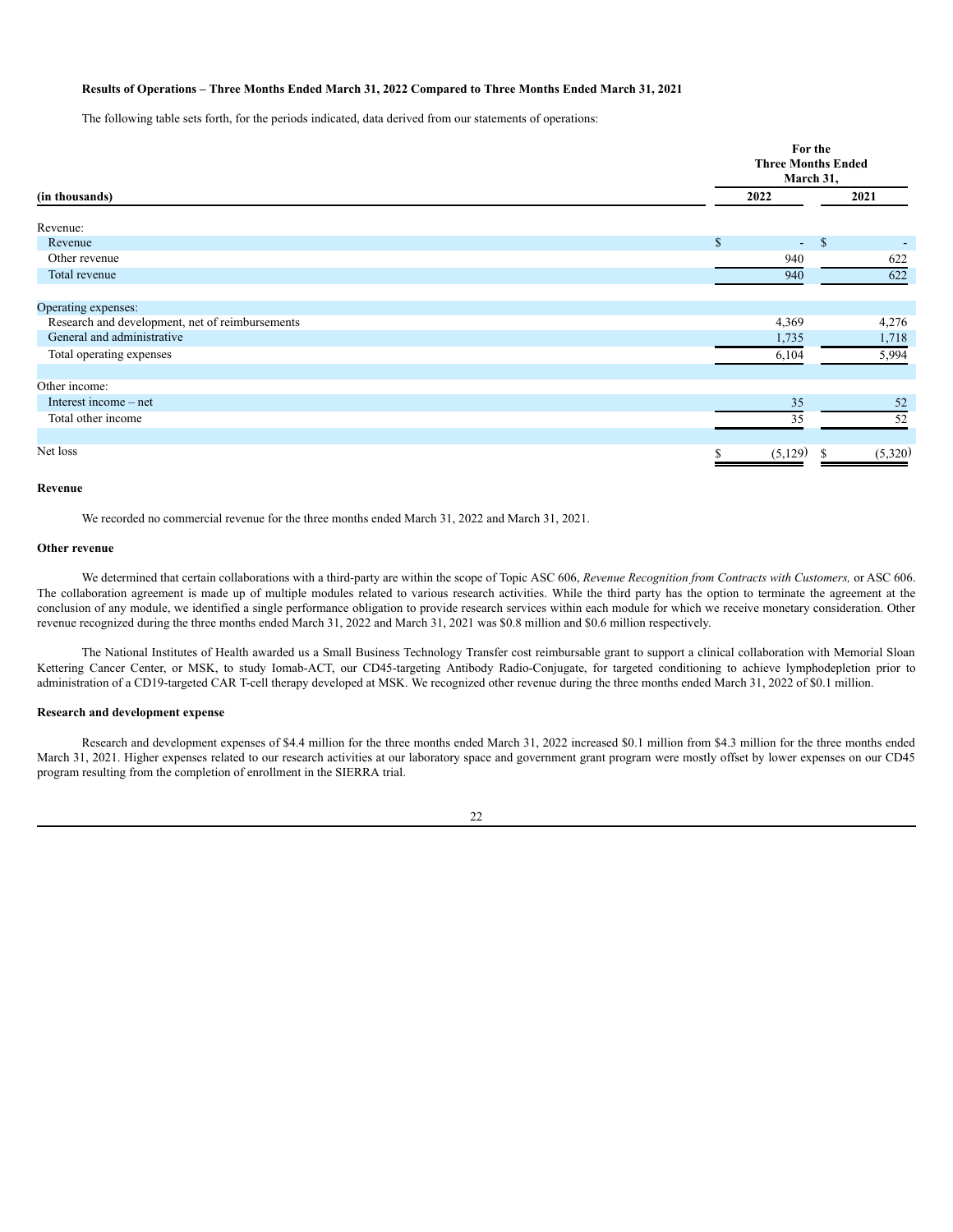#### **General and administrative expense**

General and administrative expenses of \$1.7 million for the three months ended March 31, 2022 were unchanged from \$1.7 million for the three months ended March 31, 2021.

### **Other income**

Other income is comprised of net interest income in both reporting periods. The amount for the three months ended March 31, 2022 of \$35 thousand decreased from \$52 thousand for the three months ended March 31, 2021 due to a lower average interest rate.

#### **Net loss**

Net loss of \$5.1 million for the three months ended March 31, 2022 decreased by \$0.2 million from \$5.3 million for the three months ended March 31, 2021 primarily due to the increase in other revenue recognized during the respective periods.

## **Liquidity and Capital Resources**

Historically, we have financed our operations primarily through sales of shares of our stock. The following tables sets forth selected cash flow information for the periods indicated:

|                                                          |         | For the<br><b>Three Months Ended</b><br>March 31, |  |  |  |
|----------------------------------------------------------|---------|---------------------------------------------------|--|--|--|
| (in thousands)                                           | 2022    | 2021                                              |  |  |  |
| Cash used in operating activities                        | (5,781) | (5,642)                                           |  |  |  |
| Cash used in investing activities                        |         | (4)                                               |  |  |  |
| Cash used in /provided by financing activities           | (22)    | 14,340                                            |  |  |  |
| Net change in cash, cash equivalents and restricted cash | (5,810) | 8,694                                             |  |  |  |

Net cash used in operating activities for the three months ended March 31, 2022 of \$5.8 million increased by \$0.2 million from \$5.6 million in the prior-year period. A lower net loss of \$0.2 million was more than offset by \$0.9 million in receipts for other revenue that were received in 2021 and recognized in the three months ended March 31, 2022

Net cash used in financing activities for the three months ended March 31, 2022 was \$22 thousand of payments of finance leases. During the three months ended March 31, 2021, net cash provided by financing activities was \$14.3 million, primarily from the sale of shares of our common stock.

In August 2020 we entered into the Capital on Demand™ Sales Agreement with JonesTrading Institutional Services LLC, or JonesTrading, pursuant to which we may sell, from time to time, through or to JonesTrading, up to an aggregate of \$200 million of our common stock. Shares of common stock are offered pursuant to our shelf registration statement on Form S-3 filed with the SEC on August 7, 2020. As of December 31, 2021, we had sold 6.7 million shares of common stock, resulting in gross proceeds of \$59.1 million and net proceeds of \$57.0 million. For the three months ended March 31, 2022, there were no sales of shares of common stock. For the three months ended March 31, 2021, we sold 1.7 million shares of common stock, resulting in gross proceeds of \$14.8 million and net proceeds of \$14.4 million.

As of the date of filing this report, we expect that our existing resources will be more than sufficient to fund our planned operations for more than 12 months following the date of this report.

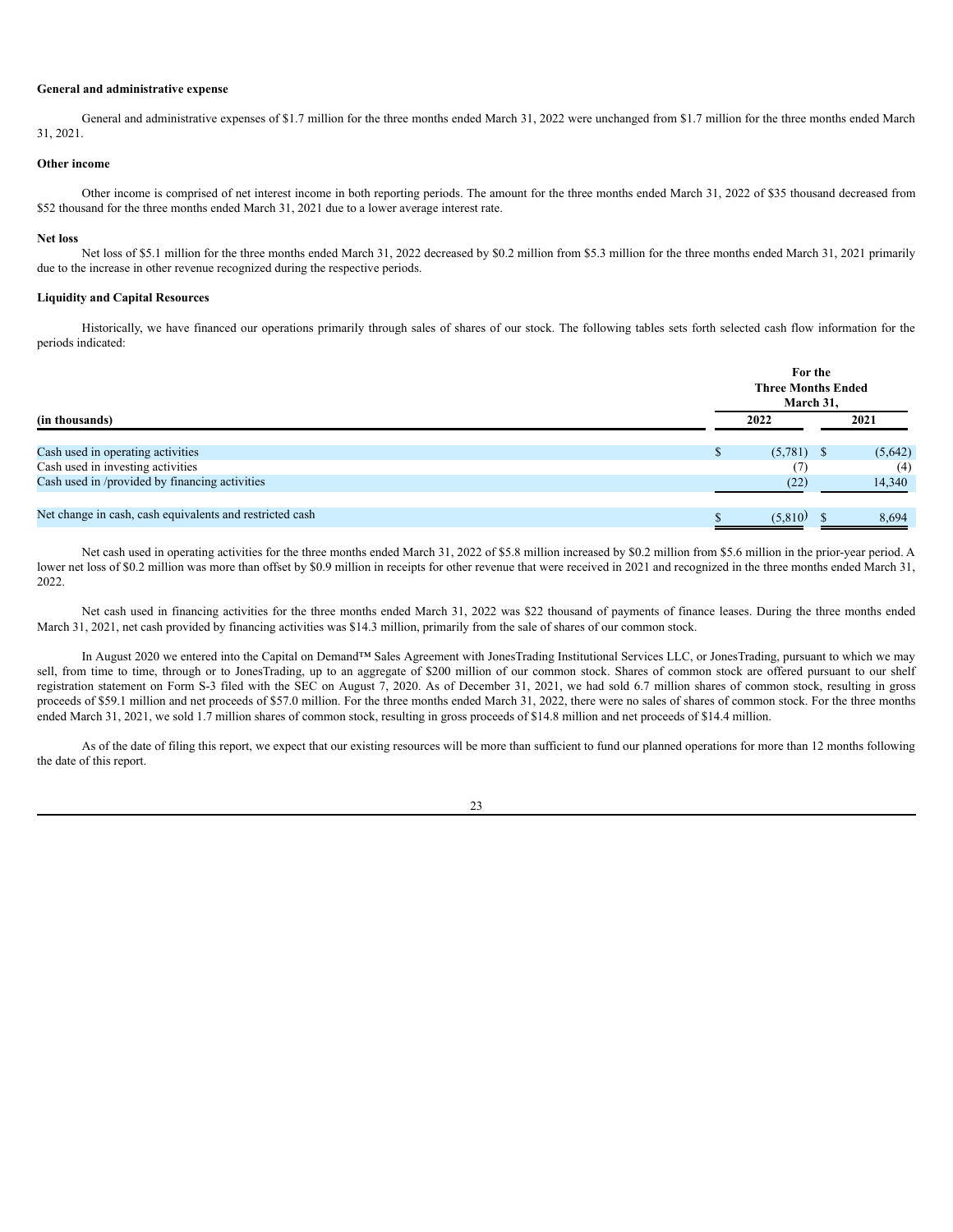#### **Critical Accounting Policies and Use of Estimates**

Our management's discussion and analysis of financial condition and results of operations is based on our consolidated financial statements, which have been prepared in accordance with accounting principles generally accepted in the United States, ("GAAP"). The preparation of these financial statements requires us to make estimates and judgments that affect the reported amounts of assets, liabilities and expenses and the disclosure of contingent assets and liabilities in our consolidated financial statements during the reporting periods. These items are monitored and analyzed by us for changes in facts and circumstances, and material changes in these estimates could occur in the future. We base our estimates on historical experience, known trends and events, and on various other factors that we believe are reasonable under the circumstances, the results of which form the basis for making judgments about the carrying value of assets and liabilities that are not readily apparent from other sources. Changes in estimates are reflected in reported results for the period in which they become known. Actual results may differ materially from these estimates under different assumptions or conditions.

Our significant accounting policies are described in detail in the notes to our consolidated financial statements appearing in our Annual Report filed on Form 10-K for the year ended December 31, 2021.

#### **Fair Value of Financial Instruments**

Fair value is defined as the price that would be received to sell an asset, or paid to transfer a liability, in an orderly transaction between market participants. A fair value hierarchy has been established for valuation inputs that gives the highest priority to quoted prices in active markets for identical assets or liabilities and the lowest priority to unobservable inputs.

#### **Revenue Recognition**

We recognize revenue in accordance with ASC 606. Under ASC 606, we recognize revenue when our customer obtains control of promised goods or services, in an amount that reflects the consideration that we expect to receive in exchange for those goods or services. To determine revenue recognition for arrangements within the scope of ASC 606, we perform the following five steps: (i) identify the contract(s) with a customer; (ii) identify the performance obligations in the contract; (iii) determine the transaction price, including variable consideration, if any; (iv) allocate the transaction price to the performance obligations in the contract; and (v) recognize revenue as we satisfy a performance obligation. We only apply the five-step model to contracts when it is probable that we will collect the consideration to which we are entitled in exchange for the goods or services we transfer to the customer.

At contract inception, once the contract is determined to be within the scope of ASC 606, we assess whether the promised goods or services promised within each contract are distinct and, therefore, represent a separate performance obligation. Goods and services that are determined not to be distinct are combined with other promised goods and services until a distinct bundle is identified. In determining whether goods or services are distinct, we evaluate certain criteria, including whether (i) the customer can benefit from the good or service either on its own or together with other resources that are readily available to the customer (capable of being distinct) and (ii) the good or service is separately identifiable from other goods or services in the contract (distinct in the context of the contract).

ASC 606 requires us to allocate the arrangement consideration on a relative standalone selling price basis for each performance obligation after determining the transaction price of the contract and identifying the performance obligations to which that amount should be allocated. The relative standalone selling price is defined in the new revenue standard as the price at which an entity would sell a promised good or service separately to a customer. We then recognize as revenue the amount of the transaction price that is allocated to the respective performance obligation as each performance obligation is satisfied, either at a point in time or over time, and if over time, recognition is based on the use of an output or input method.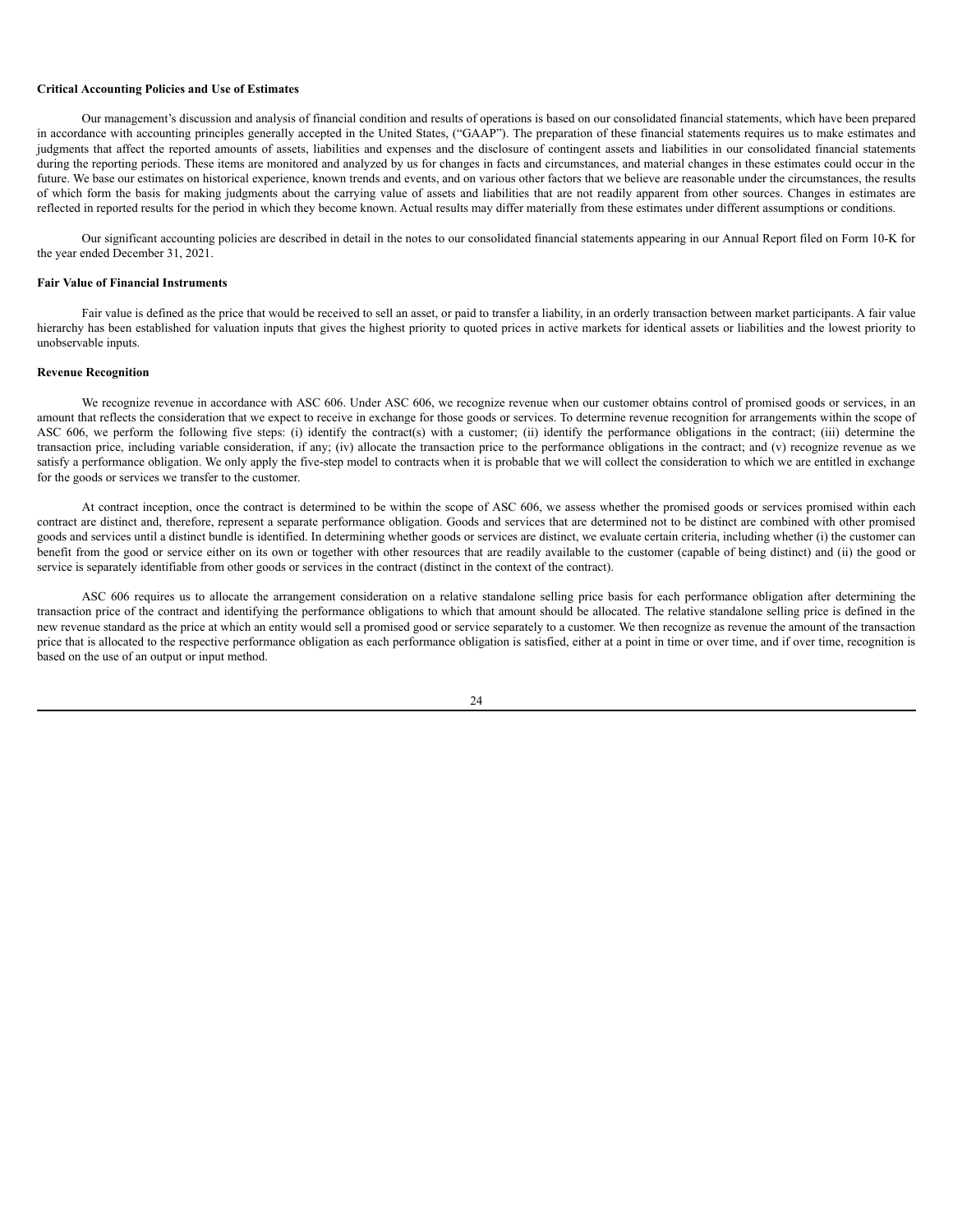#### **Collaborative Arrangements**

We follow the accounting guidance for collaboration agreements, which requires that certain transactions between us and collaborators be recorded in our consolidated statements of operations and comprehensive loss on either a gross basis or net basis, depending on the characteristics of the collaborative relationship, and requires enhanced disclosure of collaborative relationships. We evaluate our collaboration agreements for proper classification in our consolidated statements of operations and comprehensive loss based on the nature of the underlying activity. When we conclude that we have a customer relationship with one of our collaborators, we follow the guidance of ASC 606.

#### **Research and Development Costs**

Research and development costs are expensed as incurred. These costs include the costs of manufacturing drug product, the costs of clinical trials, costs of employees and associated overhead, and depreciation and amortization costs related to facilities and equipment. Research and development reimbursements are recorded by us as a reduction of research and development costs.

#### **Share-Based Payments**

We estimate the fair value of each stock option award at the grant date by using the Black-Scholes option pricing model. The fair value determined represents the cost for the award and is recognized over the vesting period during which an employee is required to provide service in exchange for the award. We account for forfeitures of stock options as they occur.

#### **Accounting Standards Recently Adopted**

In May 2021, FASB issued ASU 2021-04, Earnings Per Share (topic 260), Debt - Modifications and Extinguishments (Subtopic 470-50), Compensation - Stock Compensation (Topic 718) and Derivatives and Hedging - Contracts in an Entity's Own Equity (Subtopic 815-40) - Issuer's Accounting for Certain Modifications or *Exchanges of Freestanding Equity-Classified Written Call Options*, which provides guidance of a modification or an exchange of a freestanding equity-classified written call option that remains equity classified after modification or exchange as (1) an adjustment to equity and, if so, the related earnings per share (EPS) effects, if any, or (2) an expense and, if so, the manner and pattern of recognition. The amendments in this ASU are effective January 1, 2022, including interim periods. We adopted this standard effective January 1, 2022 and the standard did not have a material effect on our financial statements.

In November 2021, the FASB issued ASU 2021-10, Government Assistance (Topic 832), Disclosures by Business Entities about Government Assistance, which provides guidance on disclosure requirements to entities other than not-for-profit entities about transaction with a government that are accounted for by applying a grant or contribution accounting model by analogy. ASU 2021-10 requires an entity to make annual disclosures related to (1) the nature of the transactions and the related accounting policy used to account for the government transactions, (2) quantification and disclosure of amounts related to the government transactions included in balance sheet and income statement financial statement line items, and (3) significant terms and conditions of the government transactions, including commitments and contingencies. The amendments of ASU 2021-10 are effective January 1, 2022, including interim periods. We adopted this standard effective January 1, 20212 and the standard did not have a material impact on our financial statements.

#### **Accounting Standards Recently Issued**

In October 2021, FASB issued ASU 2021-08, Business Combinations (Topic 805), Account for Contract Assets and Contract Liabilities from Contracts with *Customers*, which provides guidance on accounting for contract assets and contract liabilities acquired in a business combination in accordance ASC 606. To achieve this, an acquirer may assess how the acquiree applied ASC 606 to determine what to record for the acquired revenue contracts. Generally, this should result in an acquirer recognizing and measuring the acquired contract assets and contract liabilities consistent with how they were recognized and measured in the acquiree's financial statements. The amendments of ASU 2021-08 are effective January 1, 2023, including interim periods. Early adoption is permitted, including adoption in an interim period. We will evaluate the impact of ASU 2021-08 on any future business combinations that we may enter in the future.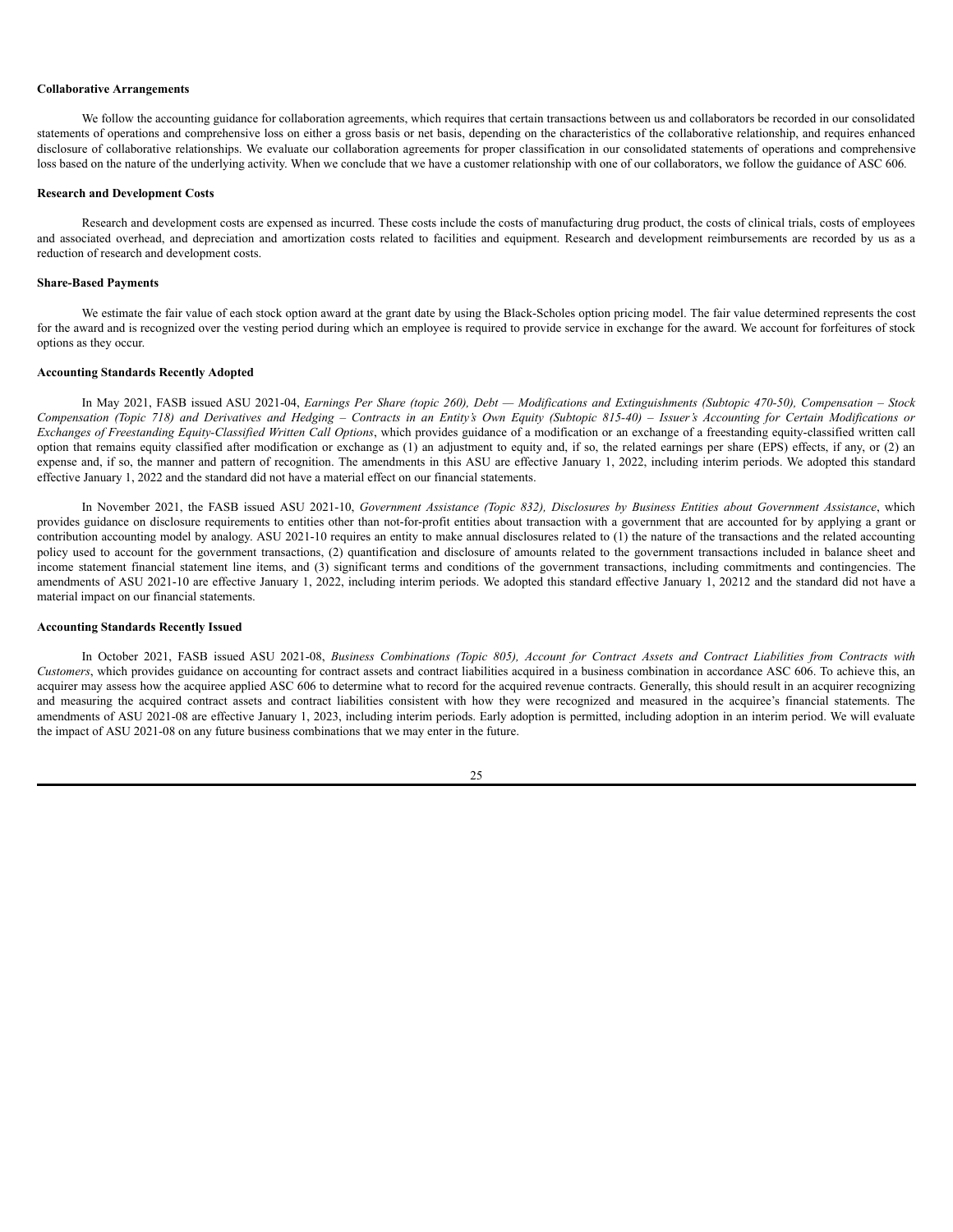#### **Subsequent Events**

On April 7, 2022, we entered into a license and supply agreement (the "License Agreement") with Immedica Pharma AB ("Immedica"), pursuant to which Immedica licensed the exclusive product rights for commercialization of Iomab-B (I-131 apamistamab) in the European Economic Area, Middle East and North Africa (EUMENA) including Algeria, Andorra, Bahrain, Cyprus, Egypt, Iran, Iraq, Israel, Jordan, Kuwait, Lebanon, Libya. Monaco, Morocco, Oman, Palestine, Qatar, San Marino, Saudi Arabia, Switzerland, Syria, Tunisia, Turkey, the United Arab Emirates, the United Kingdom, the Vatican City and Yemen. Upon signing, we were entitled to an upfront payment of \$35 million from Immedica, which was received in May 2022. Under the terms of the License Agreement, we are eligible to receive aggregate regulatory and commercial milestone payments of up to approximately \$417 million, subject to future currency exchange rates. Additionally, we are entitled to receive royalties in the mid-20 percent range on net sales of the product in certain countries that may result from the License Agreement. We will continue to be responsible for certain clinical development activities and the manufacturing of Iomab-B and will retain commercialization rights in the U.S. and rest of the world.

Since March 31, 2022, we have sold 1.6 million shares of common stock under our Capital on Demand™ Sales Agreement with JonesTrading, resulting in net proceeds of \$11.1 million.

The cumulative effect of these subsequent events has been to increase our cash position by \$46.1 million, resulting in an unaudited cash position as of May 13, 2022, of approximately \$115 million.

## <span id="page-27-0"></span>**ITEM 3. QUANTITATIVE AND QUALITATIVE DISCLOSURES ABOUT MARKET RISK.**

We are not currently exposed to significant market risk related to changes in interest rates. As of March 31, 2022, our cash equivalents consisted primarily of shortterm money market funds. Our primary exposure to market risk is interest rate sensitivity, which is affected by changes in the general level of U.S. interest rates. Due to the short-term nature of the cash equivalents in our portfolio and the low risk profile of our cash equivalents, an immediate 10% change in interest rates would not have a material effect on the fair market value of our financial position or results of operations.

We are not currently exposed to significant market risk related to changes in foreign currency exchange rates. Our operations may be subject to fluctuations in foreign currency exchange rates in the future.

Inflation generally affects us by increasing our cost of labor and clinical trial costs. We do not believe that inflation had a material effect on our business, financial condition or results of operations during the three months ended March 31, 2022 and 2021.

## <span id="page-27-1"></span>**ITEM 4. CONTROLS AND PROCEDURES.**

*Evaluation of Disclosure Controls and Procedures*. Under the supervision and with the participation of our management, including our principal executive officer and principal financial and accounting officer, we conducted an evaluation of the effectiveness, as of March 31, 2022, of our disclosure controls and procedures, as defined in Rules 13a-15(e) and 15d-15(e) under the Securities Exchange Act of 1934, as amended, or the Exchange Act. Based upon such evaluation, our principal executive officer and principal financial and accounting officer have concluded that, as of March 31, 2022, our disclosure controls and procedures were effective to provide reasonable assurance that the information we are required to disclose in our filings with the Securities and Exchange Commission, or SEC, under the Exchange Act (i) is recorded, processed, summarized and reported within the time periods specified in the SEC's rules and forms and (ii) accumulated and communicated to our management, including our principal executive officer and principal financial and accounting officer, as appropriate to allow timely decisions regarding required disclosure.

*Changes in Internal Control over Financial Reporting*. There were no changes in our system of internal controls over financial reporting during the period covered by this report that has materially affected, or are reasonably likely to materially affect, our internal control over financial reporting.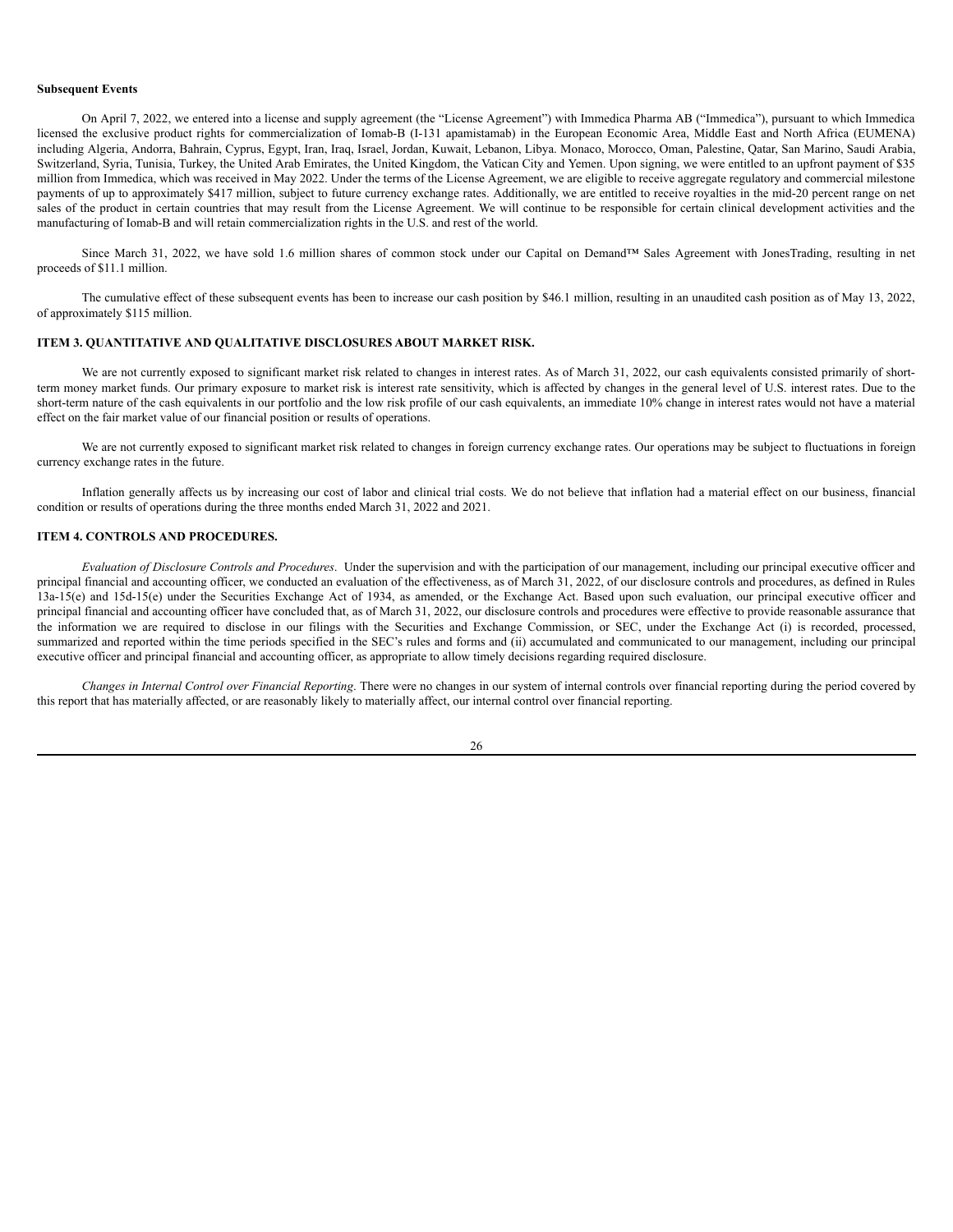## **PART II – OTHER INFORMATION**

## <span id="page-28-1"></span><span id="page-28-0"></span>**ITEM 1. LEGAL PROCEEDINGS**

None.

## <span id="page-28-2"></span>**ITEM 1A. RISK FACTORS**

In analyzing our company, you should consider carefully the following risk factors, together with all of the other information included in this Quarterly Report on Form 10-O. Factors that could cause or contribute to differences in our actual results include those discussed in the following subsection, as well as those discussed above in "Management's Discussion and Analysis of Financial Condition and Results of Operations" and in our Annual Report filed on Form 10-K for the year ended December 31, 2021. Each of the following risk factors, either alone or taken together, could adversely affect our business, operating results and financial condition, as well as adversely affect the value of an investment in our company. The risks and uncertainties described below are not the only ones we face. Additional risks not currently known to us or other factors not perceived by us to present significant risks to our business at this time also may impair our business operations.

## **Summary of Risk Factors**

We are providing the following summary of the risk factors contained in this Annual Report on Form 10-K to enhance the readability and accessibility of our risk factor disclosures. We encourage you to carefully review the full risk factors contained in this Annual Report on Form 10-K in their entirety for additional information regarding the material factors that make an investment in our securities speculative or risky. These risks and uncertainties include, but are not limited to, the following:

- We are a clinical-stage company and have generated no revenue from commercial sales to date;
- We have incurred net losses in every year since our inception and anticipate that we will continue to incur net losses in the future;
- If we fail to obtain additional financing, we will be unable to continue or complete our product development and you will likely lose your entire investment;
- We are highly dependent on the success of Iomab-B and the SIERRA trial and we may not be able to complete the necessary clinical development or our development efforts may not result in the data necessary to receive regulatory approval;
- Our business could be adversely affected by the effects of health epidemics, including the global COVID-19 pandemic;
- We have not demonstrated that any of our products are safe and effective for any indication and will continue to expend substantial time and resources on clinical development before any of our current or future product candidates will be eligible for FDA approval, if ever;
- Our clinical trials may fail to demonstrate adequately the efficacy and safety of our product candidates, which would prevent or delay regulatory approval and commercialization;
- Preliminary, Interim, and "top-line" data from our clinical trials that we announce or publish from time to time may change as more patient data become available and are subject to audit and verification procedures that could result in material changes in the final data.;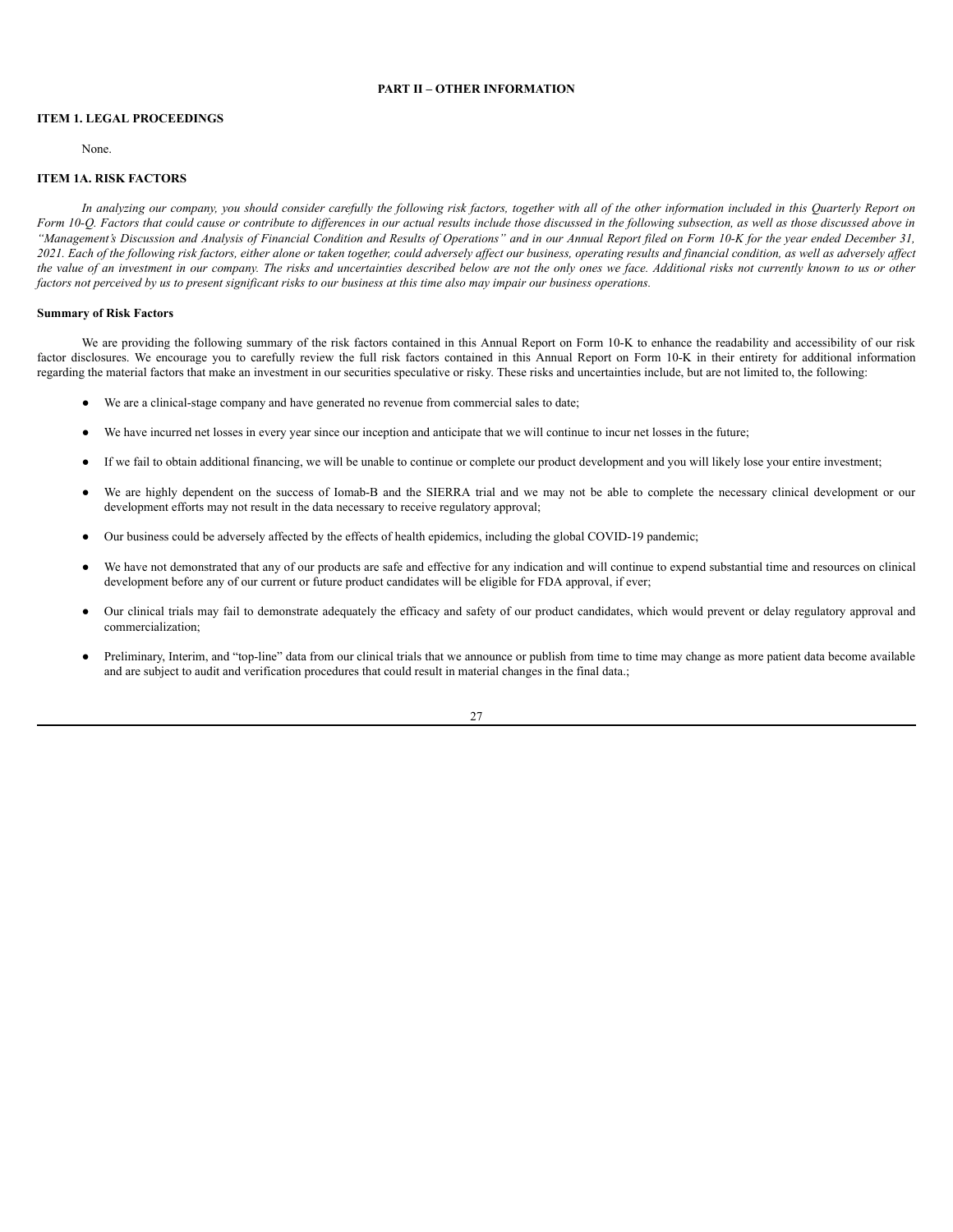- Healthcare legislative reform measures intended to increase pressure to reduce prices of pharmaceutical products paid for by Medicare or, otherwise, affect the federal regulation of the U.S. healthcare system could have a material adverse effect our business, future revenue, if any, and results of operations;
- We rely on third parties to conduct our clinical trials. If these third parties do not successfully carry out their contractual duties or meet expected deadlines or comply with regulatory requirements, we may not be able to obtain regulatory approval for or commercialize our product candidates;
- We currently depend on a single third-party manufacturer to produce our pre-clinical and clinical trial drug supplies. Any disruption in the operations of our current third-party manufacturer, or other third-party manufacturers we may engage in the future, could adversely affect our business and results of operations;
- Our product candidates may cause undesirable side effects or have other properties that could halt their clinical development, prevent their regulatory approval, limit their commercial potential, or result in significant negative consequences;
- Our patent position is highly uncertain and involves complex legal and factual questions.
- The use of hazardous materials, including radioactive and biological materials, in our research and development efforts imposes certain compliance costs on us and may subject us to liability for claims arising from the use or misuse of these materials;
- We are highly dependent on our key personnel, and the demand for talent in the biotechnology industry is highly competitive; if we are not successful in attracting and retaining highly qualified personnel, we may not be able to successfully implement or execute our business strategy;
- Certain provisions of our Certificate of Incorporation and Bylaws and Delaware law make it more difficult for a third party to acquire us and make a takeover more difficult to complete, even if such a transaction were in our stockholders' interest; and
- Our ability to utilize our net operating loss carryforwards and certain other tax attributes may be limited.

#### **Risks Related to Our Business**

#### *We are a clinical-stage company and have generated no revenue from commercial sales to date.*

We are a clinical-stage biopharmaceutical company with a limited operating history. We have no products approved for commercial sale and have not generated any revenue from product sales to date. We will encounter risks and difficulties frequently experienced by early-stage companies in rapidly evolving fields. If we do not address these risks successfully, our business will suffer.

## We have incurred net losses in every year since our inception and anticipate that we will continue to incur net losses in the future.

We are not profitable and have incurred losses in each period since our inception. As of March 31, 2022 and December 31, 2021, we had an accumulated deficit of \$260.9 million and \$255.7 million, respectively. We reported a net loss of \$5.1 million and \$5.3 million for the three months ended March 31, 2022 and 2021, respectively. We expect to continue to operate at a net loss as we continue our research and development efforts, continue to conduct clinical trials and develop manufacturing, sales, marketing and distribution capabilities. There can be no assurance that the products under development by us will be approved for sale in the United States or elsewhere. Furthermore, there can be no assurance that if such products are approved, they will be successfully commercialized, which would have an adverse effect on our business prospects, financial condition and results of operation.

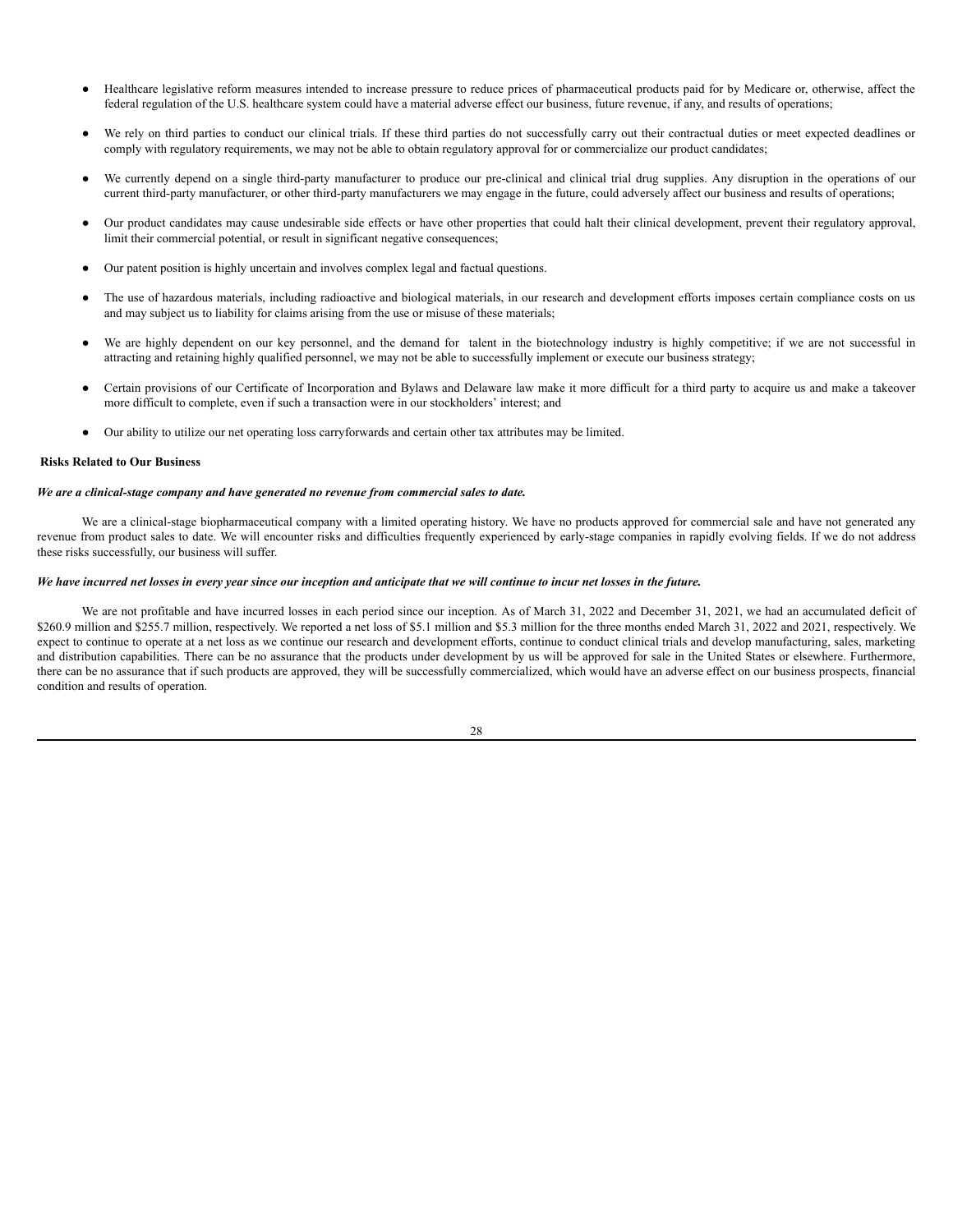#### If we fail to obtain additional financing, we will be unable to continue or complete our product development and you will likely lose your entire investment.

In August 2020, we entered into the Capital on Demand™ Sales Agreement with JonesTrading, pursuant to which we may sell, from time to time, through or to JonesTrading, up to an aggregate of \$200 million of our common stock. Shares of common stock are offered pursuant to our shelf registration statement filed with the SEC on August 7, 2020. For the year ended December 31, 2021, we sold 4.6 million shares of common stock, resulting in net proceeds of \$35.3 million. As of the date of filing this report, we expect that our existing resources will be more than sufficient to fund our planned operations for more than 12 months following the date of this report.

Our business or operations may change in a manner that would consume available funds more rapidly than anticipated and substantial additional funding may be required to maintain operations, fund expansion, develop new or enhanced products, acquire complementary products, business or technologies or otherwise respond to competitive pressures and opportunities, such as a change in the regulatory environment or a change in preferred cancer treatment modalities. However, we may not be able to secure funding when we need it or on favorable terms or indeed on any terms. In addition, from time to time, we may not be able to secure enough capital in a timely enough manner which may cause the generation of a going-concern opinion from our auditors which can and may impair our stock market valuation and also our ability to finance on favorable terms or indeed on any terms.

To raise additional capital, we may in the future offer additional shares of our common stock or other securities convertible into or exchangeable for our common stock. We cannot assure you that we will be able to sell shares or other securities in any other offering at a price per share that is equal to or greater than the price per share paid by investors, and investors purchasing shares or other securities in the future could have rights superior to existing stockholders.

If we cannot raise adequate funds to satisfy our capital requirements, we will have to delay, scale back or eliminate our research and development activities, clinical studies or future operations. We may also be required to obtain funds through arrangements with collaborators, which arrangements may require us to relinquish rights to certain technologies or products that we otherwise would not consider relinquishing, including rights to future product candidates or certain major geographic markets. We may further have to license our technology to others. This could result in sharing revenues which we might otherwise have retained for ourselves. Any of these actions may harm our business, financial condition and results of operations.

The amount of funding we will need depends on many factors, including the progress, timing and scope of our product development programs; the progress, timing and scope of our preclinical studies and clinical trials; the time and cost necessary to obtain regulatory approvals; the time and cost necessary to further develop manufacturing processes and arrange for contract manufacturing; our ability to enter into and maintain collaborative, licensing and other commercial relationships; and our partners' commitment of time and resources to the development and commercialization of our products.

## We have limited access to the capital markets and even if we can raise additional funding, we may be required to do so on terms that are dilutive to you.

We have limited access to the capital markets to raise funds. The capital markets have been unpredictable in the recent past for radioisotope and other oncology companies and unprofitable companies such as ours. In addition, it is generally difficult for development-stage companies to raise capital under current market conditions. The amount of capital that a company such as ours is able to raise often depends on variables that are beyond our control. As a result, we may not be able to secure financing on terms attractive to us, or at all. If we are able to consummate a financing arrangement, the amount raised may not be sufficient to meet our future needs. If adequate funds are not available on acceptable terms, or at all, our business, including our technology licenses, results of operations, financial condition and our continued viability will be materially adversely affected.

## We are highly dependent on the success of Iomab-B and the SIERRA trial and we may not be able to complete the necessary clinical development or our development *ef orts may not result in the data necessary to receive regulatory approval.*

We have completed patient enrollment in the pivotal Phase 3 SIERRA trial (Study of Iomab-B in Elderly Relapsed or Refractory AML), a 150-patient multi-center randomized trial that will compare outcomes of patients who receive Iomab-B and a BMT to those patients receiving physician's choice of salvage chemotherapy, defined as conventional care, as no standard of care exists for this patient population. The SIERRA trial may be unsuccessful and fail to demonstrate a safety and efficacy profile that is necessary to receive favorable regulatory approval. Even if Iomab-B receives favorable regulatory approval, we may not be successful in securing adequate reimbursement or establishing successful commercial operations. Any or all of these factors could have a material adverse impact on our business and ability to continue operations.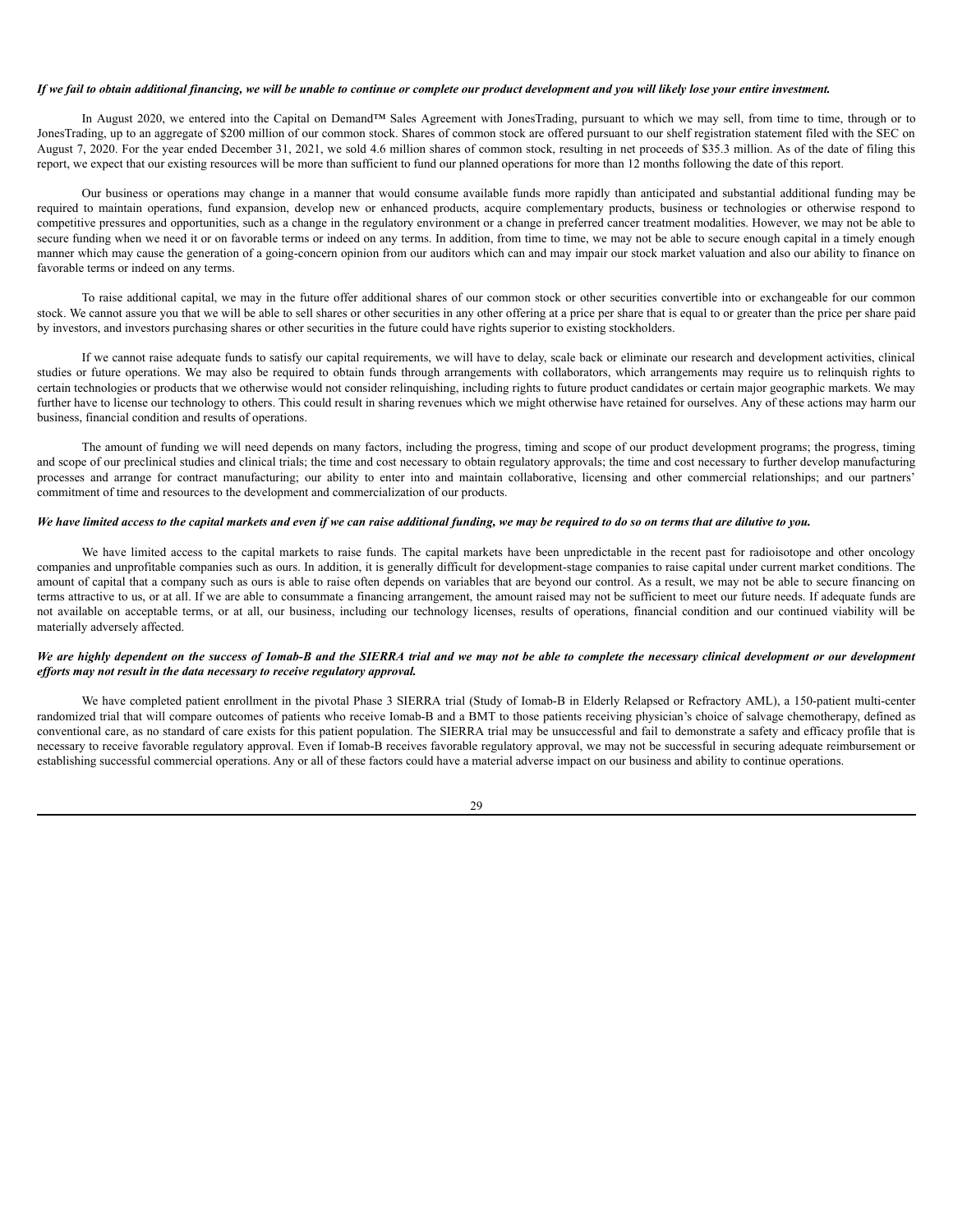#### *We may be unable to establish sales, marketing and commercial supply capabilities.*

We do not currently have, nor have we ever had, commercial sales and marketing capabilities. If any of our product candidates become approved, we would have to build and establish these capabilities in order to commercialize our approved product candidates. The process of establishing commercial capabilities will be expensive and time consuming. Even if we are successful in building sales and marketing capabilities, we may not be successful in commercializing any of our product candidates. Any delays in commercialization or failure to successfully commercialize any product candidate may have material adverse impacts on our business and ability to continue operations.

#### Our business could be adversely affected by the effects of health epidemics, including the global COVID-19 pandemic.

The global health crisis caused by the novel coronavirus COVID-19 pandemic and its resurgences has and may continue to negatively impact global economic activity, which, despite progress in vaccination efforts, remains uncertain and cannot be predicted with confidence. In addition, the Omicron variant of COVID-19, which appears to be the most transmissible variant to date, has spread globally. The full impact of the Omicron variant, or any subsequent variant, cannot be predicted at this time, and could depend on numerous factors, including vaccination rates among the population, the effectiveness of COVID-19 vaccines against the Omicron variant and the response by governmental bodies and regulators. Given the ongoing and dynamic nature of the circumstances, it is difficult to predict the impact of the COVID-19 pandemic on our business.

Many countries around the world have continued to impose quarantines and restrictions on travel and mass gatherings to slow the spread of the virus. Accordingly, our ability to continue to operate our business may also be limited. Such events may result in a period of business, supply and drug product manufacturing disruption, and in reduced operations, any of which could materially affect our business, financial condition and results of operations. In response to COVID-19, we implemented remote working and thus far have not experienced a significant disruption or delay in our operations as it relates to the clinical development of our drug candidates. Such government-imposed precautionary measures may have been relaxed in certain countries or states, but there is no assurance that more strict measures will be put in place again due to a resurgence in COVID-19 cases, including those involving new variants of the coronavirus, which may be more contagious and deadly than prior strains. Therefore, the COVID-19 pandemic may continue to affect our operation, may further divert the attention and efforts of the medical community to coping with COVID-19 and disrupt the marketplace in which we operate and may have a material adverse effect on our operations.

A continuation or worsening of the levels of market disruption and volatility seen in the recent past could have an adverse effect on our ability to access capital, which could in the future negatively affect our liquidity. In addition, a recession or market correction resulting from the spread of COVID-19 could materially affect our business and the value of our common stock.

We believe our earlier stage CD33 clinical trials will continue to recruit and enroll patients given the acute nature of relapsed or refractory AML. The continuation of the pandemic could adversely affect our planned clinical trial operations, including our ability to conduct the trials on the expected timelines and recruit and retain patients and principal investigators and site staff who, as healthcare providers, may have heightened exposure to COVID-19 if their geography is impacted by the pandemic. Further, the continuation and/or resurgence of the COVID-19 pandemic could result in delays in our clinical trials due to prioritization of hospital resources toward the pandemic, restrictions in travel, potential unwillingness of patients to enroll in trials at this time, or the inability of patients to comply with clinical trial protocols if quarantines or travel restrictions impede patient movement or interrupt healthcare services. In addition, we rely on independent clinical investigators, contract research organizations and other thirdparty service providers to assist us in managing, monitoring and otherwise carrying out our preclinical studies and clinical trials, and the pandemic may affect their ability to devote sufficient time and resources to our programs or to travel to sites to perform work for us, which may result in delays or hinder our ability to collect data from our clinical trials.

Additionally, COVID-19 may result in delays in receiving approvals from domestic and foreign regulatory authorities, delays in necessary interactions with Institutional Review Boards ("IRBs"), domestic and foreign regulators, ethics committees and other important agencies and contractors due to limitations in employee resources or forced furlough of government employees.

We continue to monitor the impacts of COVID-19 on the global economy and on our business operations. However, the ultimate impact from COVID-19 on our business operations and financial results during 2022 will depend on, among other things, the ultimate severity and scope of the pandemic, including the new variants of the virus, the pace at which governmental and private travel restrictions and public concerns about public gatherings will ease, the rate at which historically large increases in unemployment rates will decrease, if at all, and whether, and the speed with which the economy recovers. We are not able to fully quantify the impact that these factors will have on our financial results during 2022 and beyond.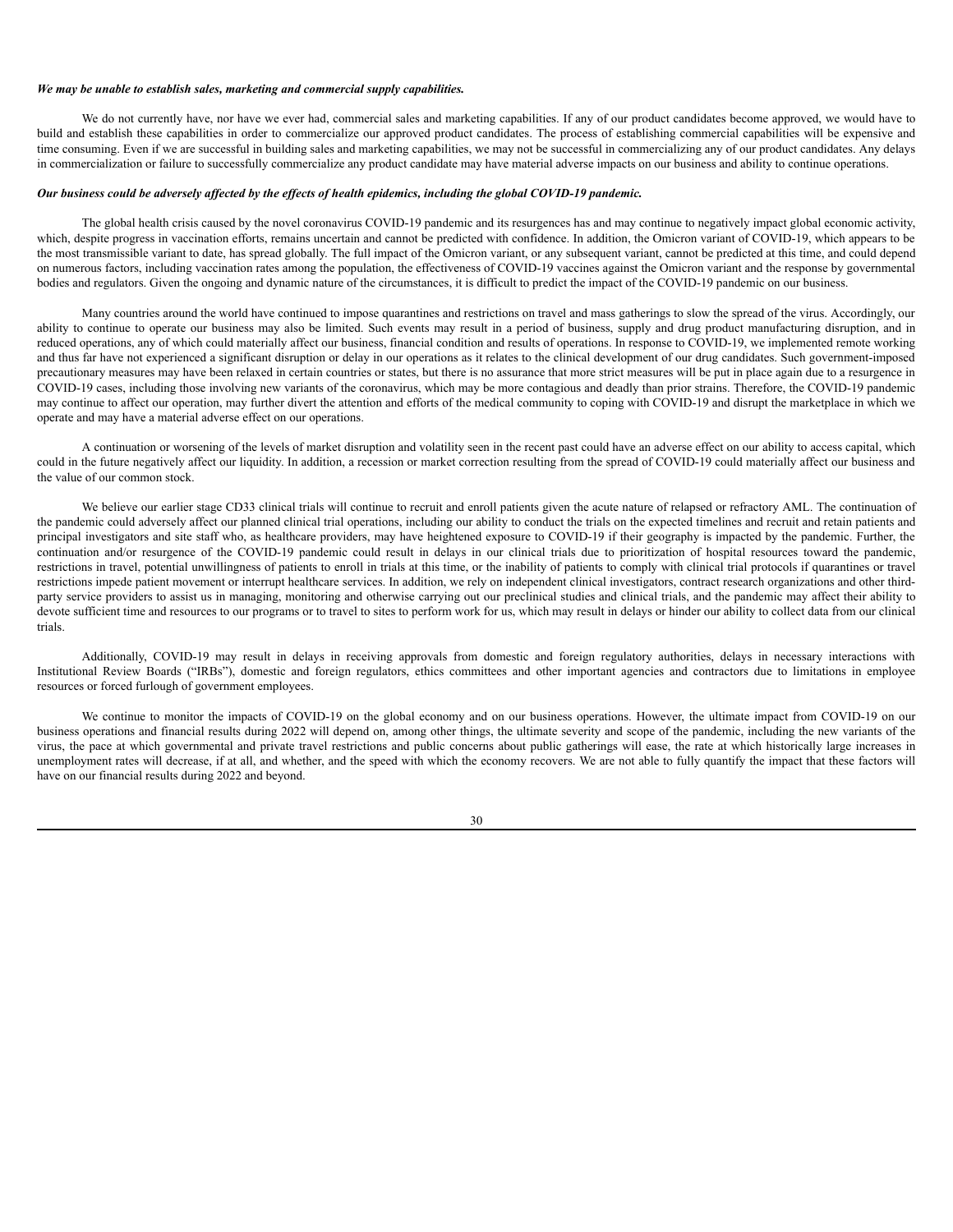#### *Our business is subject to cybersecurity risks.*

Our operations are increasingly dependent on information technologies and services. Threats to information technology systems associated with cybersecurity risks and cyber incidents or attacks continue to grow, and include, among other things, storms and natural disasters, terrorist attacks, utility outages, theft, viruses, phishing, malware, design defects, human error, and complications encountered as existing systems are maintained, repaired, replaced, or upgraded. Risks associated with these threats include, among other things:

- theft or misappropriation of funds;
- loss, corruption, or misappropriation of intellectual property, or other proprietary, confidential or personally identifiable information (including supplier, clinical data or employee data);
- disruption or impairment of our and our business operations and safety procedures;
- damage to our reputation with our potential partners, patients and the market;
- exposure to litigation;
- increased costs to prevent, respond to or mitigate cybersecurity events.

Although we utilize various procedures and controls to mitigate our exposure to such risk, cybersecurity attacks and other cyber events are evolving and unpredictable. Moreover, we have no control over the information technology systems of third parties conducting our clinical trials, our suppliers, and others with which our systems may connect and communicate. As a result, the occurrence of a cyber incident could go unnoticed for a period time.

We have cybersecurity insurance coverage in the event we become subject to various cybersecurity attacks, however, we cannot ensure that it will be sufficient to cover any particular losses we may experience as a result of such cyberattacks. Any cyber incident could have a material adverse effect on our business, financial condition and results of operations.

#### **Risks Related to Regulation**

#### The FDA or comparable foreign regulatory authorities may disagree with our regulatory plans and we may fail to obtain regulatory approval of our product candidates.

Our products are subject to rigorous regulation by the FDA and numerous other federal, state and foreign governmental authorities. The process of seeking regulatory approval to market an antibody radiation-conjugate product is expensive and time-consuming, and, notwithstanding the effort and expense incurred, approval is never guaranteed. If we are not successful in obtaining timely approval of our products from the FDA, we may never be able to generate significant revenue and may be forced to cease operations. In particular, the FDA permits commercial distribution of a new antibody radiation-conjugate product only after a BLA for the product has received FDA approval. The BLA process is costly, lengthy and inherently uncertain. Any BLA filed by us will have to be supported by extensive data, including, but not limited to, technical, preclinical, clinical trial, chemistry, manufacturing and controls ("CMC") and labeling data, to demonstrate to the FDA's satisfaction the safety and efficacy of the product for its intended use. The lengthy approval process as well as the unpredictability of future clinical trial results may result in our failing to obtain regulatory approval to market our product candidates, which would significantly harm our business, results of operations and prospects. In addition, even if we were to obtain approval, regulatory authorities may approve any of our product candidates for fewer or more limited indications than we request, may not approve the price we intend to charge for our products, may grant approval contingent on the performance of costly post-marketing clinical trials, or may approve a product candidate with a label that does not include the labeling claims necessary or desirable for the successful commercialization of that product candidate. Any of the foregoing scenarios could materially harm the commercial prospects for our product candidates.

The approval process in the United States and in other countries could result in unexpected and significant costs for us and consume management's time and other resources. The FDA and other foreign regulatory agencies could ask us to supplement our submissions, collect non-clinical data, conduct additional clinical trials or engage in other time-consuming actions, or it could simply deny our applications. In addition, even if we obtain approval to market our products in the United States or in other countries, the approval could be revoked, or other restrictions imposed if post-market data demonstrates safety issues or lack of effectiveness. We cannot predict with certainty how, or when, the FDA or other regulatory authorities will act. If we are unable to obtain the necessary regulatory approvals, our financial condition and cash flow may be materially adversely affected, and our ability to grow domestically and internationally may be limited. Additionally, even if we obtain approval, regulatory authorities may approve any of our product candidates for fewer or more limited indications that we request. The Company's products may not be approved for the specific indications that are most necessary or desirable for successful commercialization or profitability.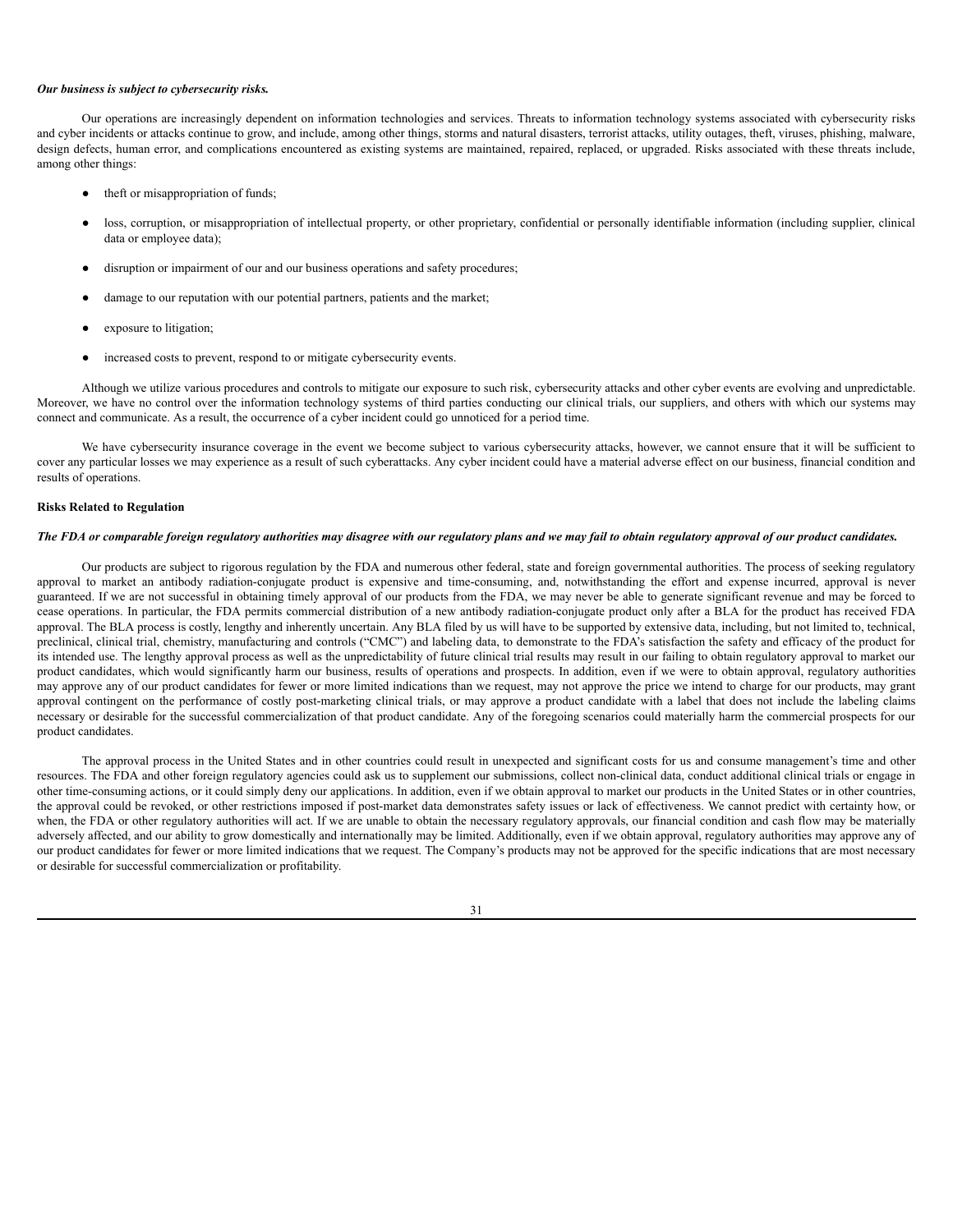## We have not demonstrated that any of our products are safe and effective for any indication and will continue to expend substantial time and resources on clinical development before any of our current or future product candidates will be eligible for FDA approval, if ever.

We expect that a substantial portion of our efforts and expenditures over the next few years will be devoted to development of our existing and contemplated biological product candidates. Accordingly, our business currently depends heavily on the successful development, FDA approval, and commercialization of such candidates, which may never receive FDA approval or be successfully commercialized even if FDA approval is received. The research, testing, manufacturing, labeling, approval, sale, marketing, and distribution of our biological product candidates are, and will remain, subject to extensive regulation by the FDA and other regulatory authorities in the United States and other countries, as applicable. We are currently not permitted to market any of our current or future product candidates in the United States until we receive FDA approval (of each) via the BLA process. To date, we have two product candidates in clinical development and have not-yet submitted a BLA for any of our candidates and, for many such candidates, do not expect to be in a position to do so for the foreseeable future, as there are numerous developmental steps that must be completed before we can prepare and submit a BLA.

In the United States, the FDA regulates pharmaceutical and biological product candidates under the FDCA and the Public Health Service Act ("PHSA"), as well as their respective implementing regulations. Such products and product candidates are also subject to other federal, state, and local statutes and regulations. The process of obtaining regulatory approvals and the subsequent compliance with appropriate federal, state, local, and foreign statutes and regulations requires the expenditure of substantial time and financial resources. The process required by the FDA before a drug or biological product may be marketed in the United States generally involves the following:

- completion of preclinical laboratory tests and animal studies in accordance with FDA's good laboratory practices ("GLPs") and applicable requirements for the humane use of laboratory animals or other applicable regulations;
- submission to the FDA of an Investigational New Drug ("IND"), which must become effective before human clinical trials in the United States may begin;
- performance of adequate and well-controlled human clinical trials in accordance with FDA's IND regulations, GCPs, and any additional requirements for the protection of human research subjects and their health information, to establish the safety and efficacy of the proposed biological product for its intended use;
- submission to the FDA of a BLA for marketing approval that meets applicable requirements to ensure the continued safety, purity, and potency of the product that is the subject of the BLA based on results of preclinical testing and clinical trials;
- satisfactory completion of an FDA inspection of the manufacturing facility or facilities where the biological product is produced, to assess compliance with cGMPs and assure that the facilities, methods and controls are adequate to preserve the biological product's identity, strength, quality and purity;
- potential FDA audit of the nonclinical study and clinical trial sites that generated the data in support of the BLA; and
- FDA review and approval, or denial, of the BLA.

Before testing any biological product candidate in humans, the product candidate enters the preclinical testing stage. Preclinical tests include laboratory evaluations of product chemistry, toxicity and formulation, as well as animal studies to assess the potential safety and activity of the product candidate. The conduct of the preclinical tests must comply with federal regulations and requirements including GLPs. The clinical trial sponsor must submit the results of the preclinical tests, together with manufacturing information, analytical data, any available clinical data or literature and a proposed clinical protocol, to the FDA as part of the IND. Some preclinical testing may continue even after the IND is submitted. The IND automatically becomes effective 30 days after receipt by the FDA, unless the FDA raises concerns or questions regarding the proposed clinical trials and places the trial on a clinical hold within that 30-day time period. In such a case, the IND sponsor and the FDA must resolve any outstanding concerns before the clinical trial can begin. The FDA may also impose clinical holds on a biological product candidate at any time before or during clinical trials due to safety concerns or noncompliance. If the FDA imposes a clinical hold, trials may not recommence without FDA authorization and then only under terms authorized by the FDA. Accordingly, we cannot be sure that submission of an IND will result in the FDA allowing clinical trials to begin or that, for those that have already commenced under an active IND, that issues will not arise that suspend or terminate such trials.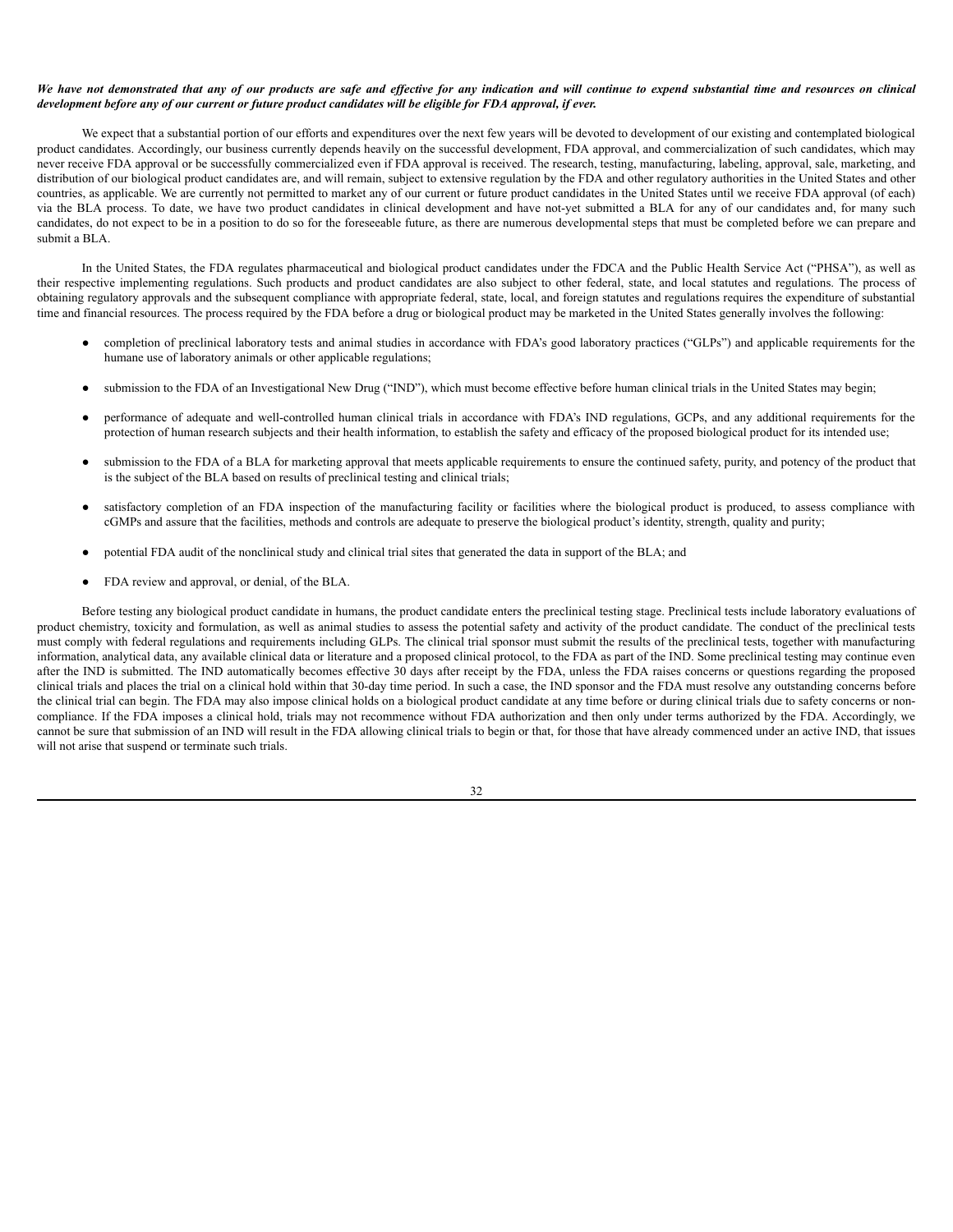Clinical trials involve the administration of the biological product candidate to healthy volunteers or patients under the supervision of qualified investigators, generally physicians not employed by or under the trial sponsor's control. Clinical trials are conducted under protocols detailing, among other things, the objectives of the clinical trial, dosing procedures, subject selection and exclusion criteria, and the parameters to be used to monitor subject safety, including stopping rules that assure a clinical trial will be stopped if certain adverse events should occur. Each protocol and any amendments to the protocol must be submitted to the FDA as part of the IND. Clinical trials must be conducted and monitored in accordance with the FDA's regulations composing the GCP requirements, including the requirement that all research subjects provide informed consent. Further, each clinical trial must be reviewed and approved by an independent institutional review board, or IRB, at or servicing each institution at which the clinical trial will be conducted. An IRB is charged with protecting the welfare and rights of trial participants and considers such items as whether the risks to individuals participating in the clinical trials are minimized and are reasonable in relation to anticipated benefits. The IRB also approves the form and content of the informed consent that must be signed by each clinical trial subject or his or her legal representative and must monitor the clinical trial until completed. Human clinical trials are typically conducted in three sequential phases that may overlap or be combined:

- Phase 1. The biological product is initially introduced into healthy human subjects and tested for safety. In the case of some products for severe or life-threatening diseases, especially when the product may be too inherently toxic to ethically administer to healthy volunteers, the initial human testing is often conducted in subjects.
- Phase 2. The biological product is evaluated in a limited patient population to identify possible adverse effects and safety risks, to preliminarily evaluate the efficacy of the product for specific targeted diseases and to determine dosage tolerance, optimal dosage and dosing schedule.
- Phase 3. Clinical trials are undertaken to further evaluate dosage, clinical efficacy, potency, and safety in an expanded patient population at geographically dispersed clinical trial sites. These clinical trials are intended to establish the overall risk to benefit ratio of the product and provide an adequate basis for product labeling.

Post-approval clinical trials, sometimes referred to as Phase 4 clinical trials, may be conducted after initial marketing approval. These clinical trials are used to gain additional experience from the treatment of patients in the intended therapeutic indication, particularly for long-term safety follow-up.

After the completion of clinical trials of a biological product, FDA approval of a BLA must be obtained before commercial marketing of the biological product. The BLA must include results of product development, laboratory and animal studies, human trials, information on the manufacture and composition of the product, proposed labeling and other relevant information. The FDA may grant deferrals for submission of data, or full or partial waivers. The testing and approval processes require substantial time and effort and there can be no assurance that the FDA will accept the BLA for filing and, even if filed, that any approval will be granted on a timely basis, if at all. Before approving a BLA, the FDA will inspect the facilities at which the product is manufactured. The FDA will not approve the product unless it determines that the manufacturing processes and facilities are in compliance with cGMP requirements and adequate to assure consistent production of the product within required specifications. Additionally, before approving a BLA, the FDA will typically inspect one or more clinical sites to assure that the clinical trials were conducted in compliance with IND trial requirements and GCP requirements. To assure cGMP and GCP compliance, an applicant must incur significant expenditure of time, money and effort in the areas of training, record keeping, production, and quality control.

Notwithstanding the submission of relevant data and information, the FDA may ultimately decide that the BLA does not satisfy its regulatory criteria for approval and deny approval. Data obtained from clinical trials are not always conclusive and the FDA may interpret data differently than we interpret the same data. Our product candidates are in the earliest stages of clinical development and, therefore, a long way from BLA submission. We cannot predict with any certainty if or when we might submit a BLA for regulatory approval for our product candidates or whether any such BLA will be approved by the FDA. Human clinical trials are very expensive and difficult to design and implement, in part because they are subject to rigorous regulatory requirements. For example, the FDA may not agree with our proposed endpoints for any clinical trial we propose, which may delay the commencement of our clinical trials. The clinical trial process is also lengthy and requires substantial time and effort.

In December 2015, the FDA cleared our IND filing for Iomab-B and we have completed patient enrollment of a randomized, controlled, pivotal Phase 3 clinical trial under such IND to study Iomab-B in patients 55 years of age or older with relapsed or refractory AML. Assuming the Phase 3 trial meets its endpoints and there are no unexpected issues or delays, it is expected to form the basis for a BLA for Iomab-B for use in preparing and conditioning AML patients for a BMT. Additionally, there are physician IND trials at the FHCRC that have been conducted or are currently ongoing at FHCRC with Iomab-B (for other target indications) and the apamistamab antibody (formerly known as BC8) we licensed. And, we have multiple Phase 1 and Phase 2 clinical trials ongoing and others that we have planned but not-yet commenced, for our other drug candidates under our own sponsorship and multiple investigator-initiated trials ongoing. Except for Iomab-B (for patients with AML), we expect that the clinical trials we need to conduct to be in a position to submit BLAs for our product candidates currently in-development will take, at least, several years to complete. Moreover, failure can occur at any stage of the trials, and we could encounter problems that cause us to abandon or repeat clinical trials. Also, the results of early preclinical and clinical testing may not be predictive of the results of subsequent clinical trials. A number of companies in the biopharmaceutical industry have suffered significant setbacks in advanced clinical trials due to lack of efficacy or adverse safety profiles, notwithstanding promising results in earlier studies. And, preclinical and clinical data are often susceptible to multiple interpretations and analyses. Many companies that have believed their product candidates performed satisfactorily in preclinical studies and clinical trials have, nonetheless, failed to obtain marketing approval of their products. Success in preclinical testing and early clinical trials does not ensure that later clinical trials, which involve many more subjects, and the results of later clinical trials may not replicate the results of prior clinical trials and preclinical testing. Any failure or substantial delay in our product development plans may have a material adverse effect on our business.

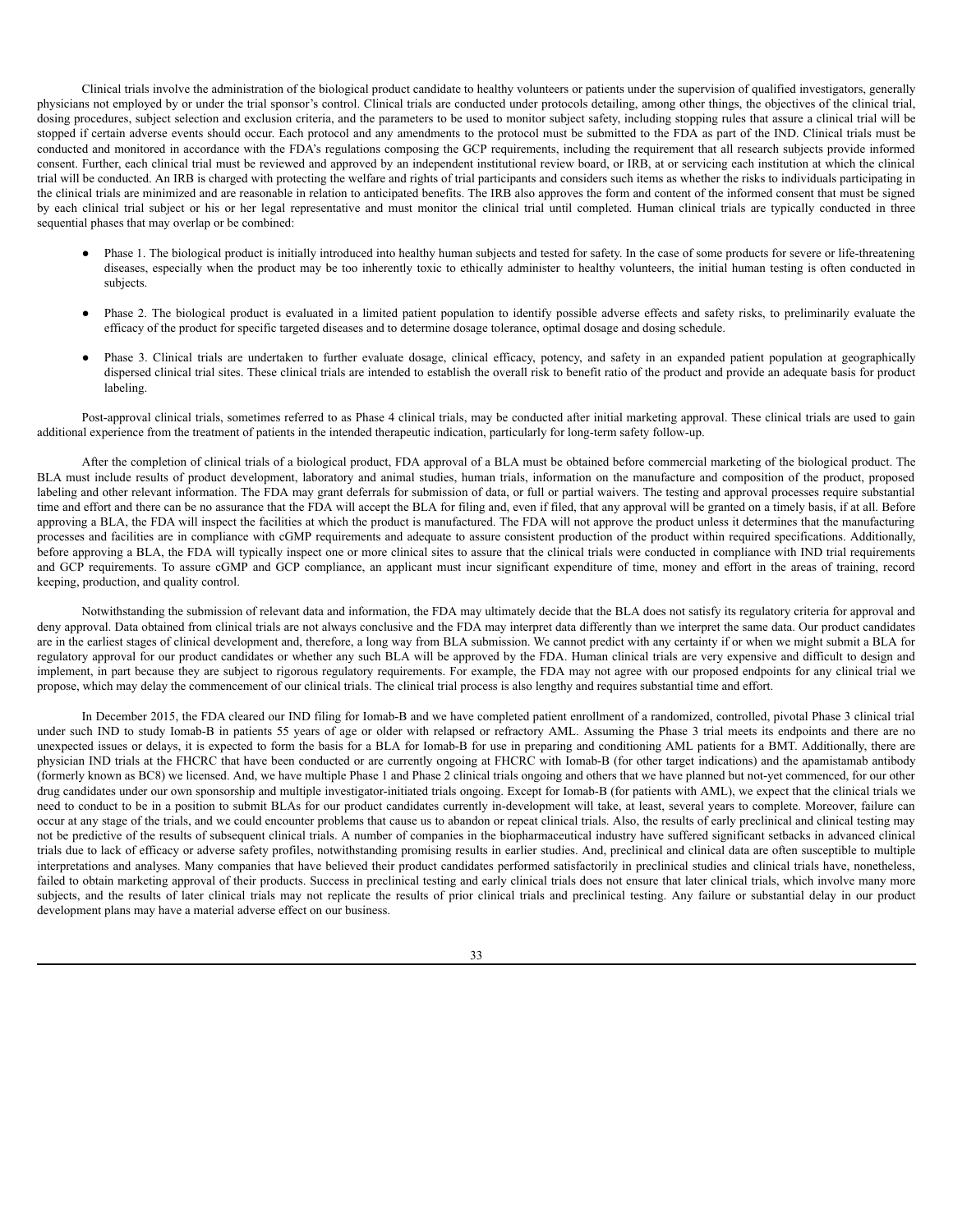#### We may encounter substantial delays in our clinical trials or may not be able to conduct our trials on the timelines we expect.

We cannot predict whether we will encounter problems with any of our ongoing or planned clinical trials that will cause us or regulatory authorities to delay, suspend, or discontinue clinical trials or to delay the collection or analysis of data from ongoing clinical trials. Any of the following could delay or disrupt the clinical development of our product candidates and potentially cause our product candidates to fail to receive regulatory approval:

- conditions imposed on us by the FDA or comparable foreign authorities regarding the scope or design of our clinical trials;
- delays in receiving, or the inability to obtain, required approvals from IRBs or other reviewing entities at clinical sites selected for participation in our clinical trials;
- delays in enrolling patients into clinical trials;
- a lower than anticipated retention rate of patients in clinical trials;
- the need to repeat or discontinue clinical trials as a result of inconclusive or negative results or unforeseen complications in testing or because the results of later trials may not confirm positive results from earlier preclinical studies or clinical trials;
- inadequate supply, delays in distribution, deficient quality of, or inability to purchase or manufacture drug product, comparator drugs or other materials necessary to conduct our clinical trials;
- unfavorable FDA or other foreign regulatory inspection and review of a clinical trial site or records of any clinical or preclinical investigation;
- serious and unexpected drug-related side effects experienced by participants in our clinical trials, which may occur even if they were not observed in earlier trials or only observed in a limited number of participants;
- a finding that the trial participants are being exposed to unacceptable health risks;
- the placement by the FDA or a foreign regulatory authority of a clinical hold on a trial;
- delays in obtaining regulatory agency authorization for the conduct of our clinical trials;
- delays by us or third parties in the collection or analysis of data from our clinical trials; or
- delays due to COVID-19 or a similar global health pandemic.

We may suspend, or the FDA or other applicable regulatory authorities may require us to suspend, clinical trials of a product candidate at any time if we or they believe the patients participating in such clinical trials, or in independent third-party clinical trials for drugs based on similar technologies, are being exposed to unacceptable health risks including but not limited to unacceptable or suboptimal factors related to toxicity, clinical efficacy, imbalances in safety and efficacy profiles or for other reasons.

Further, individuals involved with our clinical trials may serve as consultants to us from time to time and receive stock options or cash compensation in connection with such services. If these relationships and any related compensation to the clinical investigator carrying out the study result in perceived or actual conflicts of interest, or the FDA concludes that the financial relationship may have affected interpretation of the study, the integrity of the data generated at the applicable clinical trial site may be questioned and the utility of the clinical trial itself may be jeopardized. The delay, suspension or discontinuation of any of our clinical trials, or a delay in the analysis of clinical data for our product candidates, for any of the foregoing reasons, could adversely affect our efforts to obtain regulatory approval for and to commercialize our product candidates, increase our operating expenses and have a material adverse effect on our financial results.

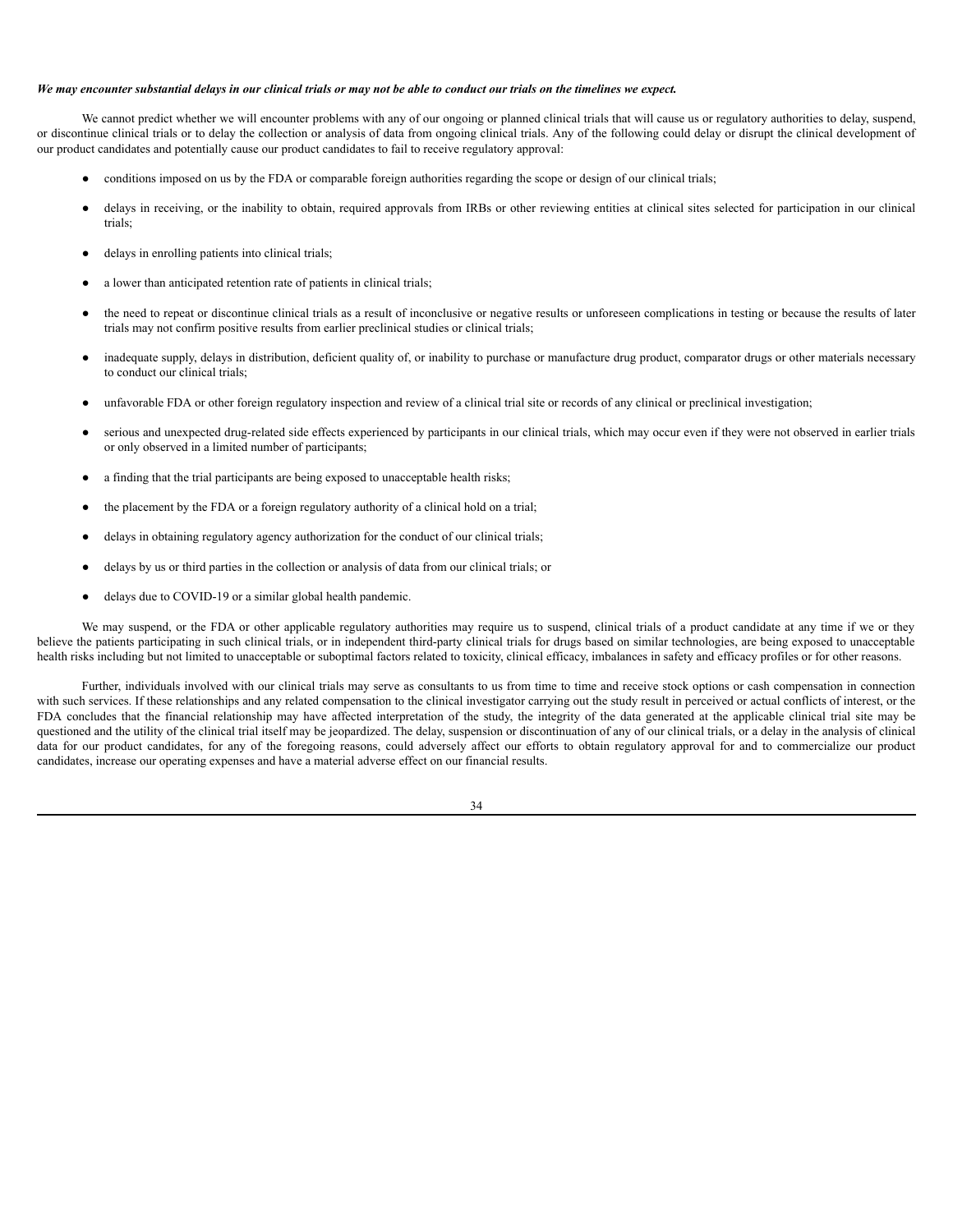Clinical trials may also be delayed or terminated as a result of ambiguous or negative interim results. In addition, a clinical trial may be suspended or terminated by us, the FDA, the IRBs at the sites where the IRBs are overseeing a trial, or a data safety monitoring board, or DSMB (Data Safety Monitoring Board)/DMC (Data Monitoring Committee), overseeing the clinical trial at issue, or other regulatory authorities due to a number of factors, including:

- failure to conduct the clinical trial in accordance with regulatory requirements or our clinical protocols;
- inspection of the clinical trial operations or trial sites by the FDA or other regulatory authorities resulting in the imposition of a clinical hold;
- varying interpretation of data by the FDA or similar foreign regulatory authorities;
- failure to achieve primary or secondary endpoints or other failure to demonstrate efficacy;
- unforeseen safety issues; or
- lack of adequate funding to continue the clinical trial.

#### *Modifications to our product candidates may require federal approvals.*

The BLA application is the vehicle through which the company may formally propose that the FDA approve a new pharmaceutical for sale and marketing in the United States. Once a particular product candidate receives FDA approval, expanded uses or uses in new indications of our products may require additional human clinical trials and new regulatory approvals, including additional IND and BLA submissions and premarket approvals before we can begin clinical development, and/or prior to marketing and sales. If the FDA requires new approvals for a particular use or indication, we may be required to conduct additional clinical studies, which would require additional expenditures and harm our operating results. If the products are already being used for these new indications, we may also be subject to significant enforcement actions.

Conducting clinical trials and obtaining approvals is a time-consuming process, and delays in obtaining required future approvals could adversely affect our ability to introduce new or enhanced products in a timely manner, which in turn would have an adverse effect on our business prospects, financial condition and results of operation.

## The FDA or comparable foreign regulatory authorities may disagree with our regulatory plans, and we may fail to obtain regulatory approval of our product candidates.

In June 2012, we acquired rights to apamistamab, a clinical stage anti-CD45 monoclonal antibody with safety and efficacy data in more than 300 patients in need of a BMT. Iomab-B is our product candidate that links I-131 to apamistamab that is being studied in the pivotal Phase 3 SIERRA trial. Product candidates utilizing apamistamab would require BLA approval before they can be marketed in the United States. We are also evaluating Iomab-ACT, which uses a lower dose I-131 for lymphodepletion prior to CAR-T or adoptive cell therapy. We are currently evaluating clinical trials that would use our construct for lymphodepletion. Our lintuzumab-Ac-225 product candidate is also being studied in several Phase 1 trials under our sponsorship and investigator-initiated trials in patients with r/r AML. Product candidates utilizing the lintuzumab antibody would require BLA approval before they can be marketed in the United States. We are in the early stages of evaluating other product candidates consisting of conjugates of Ac-225 with human or humanized antibodies for pre-clinical and clinical development in other types of cancer. The FDA may not approve these products for the indications that are necessary or desirable for successful commercialization. The FDA may fail to approve any BLA we submit for new product candidates or for new intended uses or indications for approved products or future product candidates. Failure to obtain FDA approval for our products in the proposed indications would have a material adverse effect on our business prospects, financial condition and results of operations.

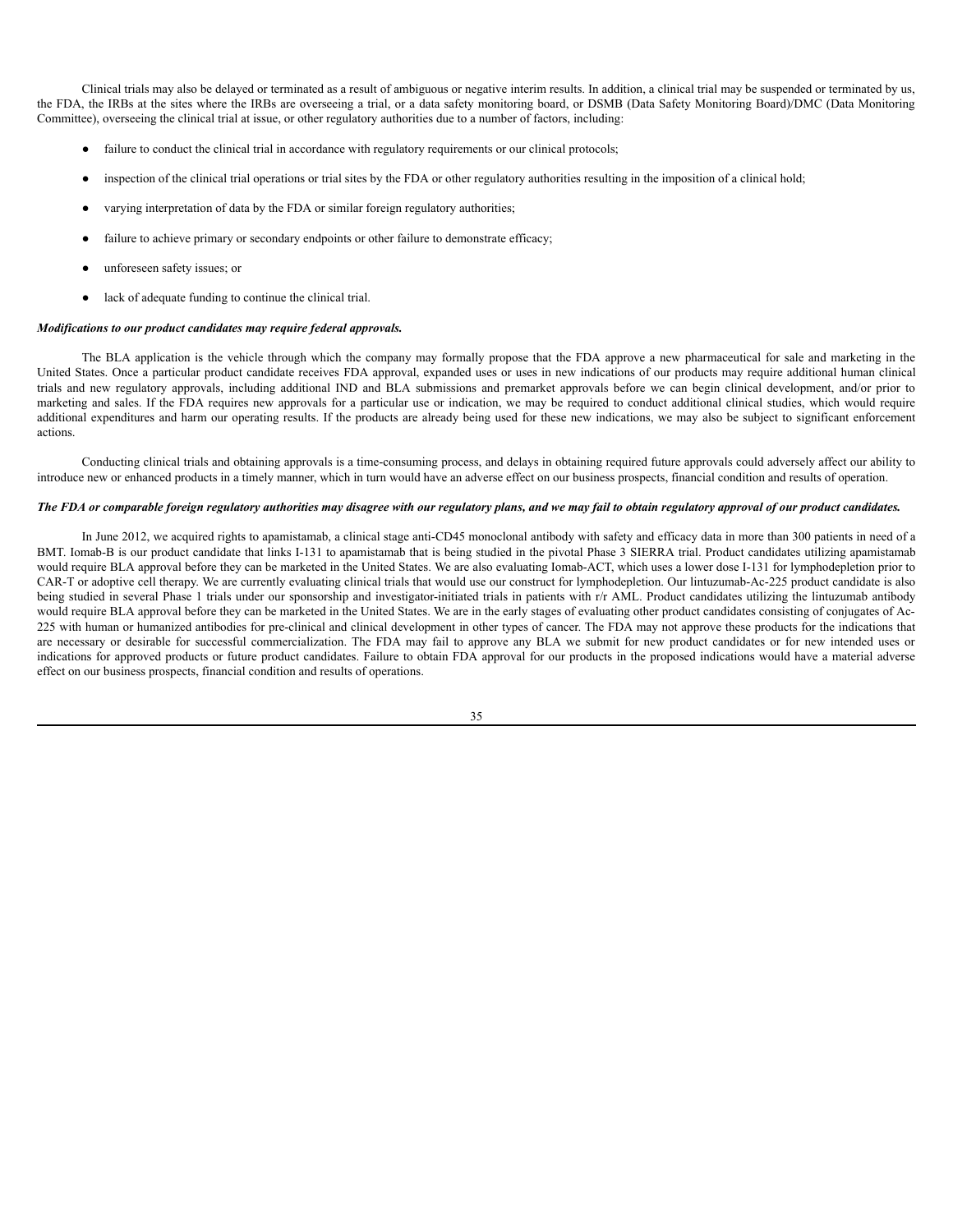#### *Clinical trials necessary to support approval of our product candidates are time-consuming and expensive.*

Initiating and completing clinical trials necessary to support FDA approval of a BLA for Iomab-B, CD33 program candidates, and other product candidates, is a timeconsuming and expensive process, and the outcome is inherently uncertain. Moreover, the results of early clinical trials are not necessarily predictive of future results, and any product candidate we advance into clinical trials may not have favorable results in later clinical trials. We worked with the FDA to develop the SIERRA clinical trial to test the safety and efficacy of Iomab-B in patients with relapsed or refractory AML who are age 55 and above prior to a BMT. This trial is designed to support a BLA filing for marketing approval by the FDA, pending results from the trial. In addition to clinical data, a BLA filing encompasses preclinical, CMC, labeling and other information. Even if the clinical data from the SIERRA trial is positive, there can be no assurances that the BLA filing we produce will meet all of the FDA's requirements or that they will not request additional information or studies, which may delay the FDA's review or we may not be able to produce. We have also worked with the FDA to develop a regulatory pathway for lintuzumab-Ac-225 in patients with high-risk MDS that consists of a dose-confirming Phase 1 trial that can be followed by a randomized, controlled pivotal trial that could support a BLA filing. To date, we have not initiated this clinical trial and we may never elect or be able to do so. There can be no assurance that the data generated during the trial will meet our chosen safety and effectiveness endpoints or otherwise produce results that will eventually support the filing or approval of a BLA. Even if the data from this trial are favorable, the data may not be predictive of the results of any future clinical trials.

## Preliminary, Interim, and "top-line" data from our clinical trials that we announce or publish from time to time may change as more patient data become available and are *subject to audit and verification procedures that could result in material changes in the final data.*

From time to time, we may publicly disclose preliminary, interim, and top-line data from our clinical trials, which is based on a preliminary analysis of then-available data, and the results and related findings and conclusions are subject to change as more patient data become available or following a more comprehensive review of the data related to the particular study or trial. For example, at the ASH annual meeting in December 2021, we presented safety and feasibility data available at the time of data submission from 100% patient enrollment from the SIERRA trial. We also make assumptions, estimations, calculations and conclusions as part of our analyses of data, and we may not have received or had the opportunity to fully and carefully evaluate all data. Our clinical trials may be open label studies and certain of our clinical development and or operations staff may review interim or preliminary safety or efficacy data during routine data collection, cleaning and analysis from time to time. Interim or preliminary results that we report may differ from future results of the same studies, or different conclusions or considerations may qualify such results once additional data have been received and fully evaluated. Preliminary, interim or top-line data also remain subject to audit and verification procedures that may result in the final data being materially different from the top-line, interim or preliminary data we previously published. As a result, top-line, interim and preliminary data should be viewed with caution until the final data are available.

From time to time, we may also disclose interim data from our preclinical studies and clinical trials. Interim data from clinical trials that we may complete are subject to the risk that one or more of the clinical outcomes may materially change as patient enrollment continues and more patient data become available. Adverse differences between interim data and final data could significantly harm our business prospects. Further, disclosure of interim data by us or by our competitors could result in volatility in the price of our common stock.

Further, others, including regulatory agencies, may not accept or agree with our assumptions, estimates, calculations, conclusions or analyses or may interpret or weigh the importance of data differently, which could impact the value of the particular program, the approvability or commercialization of the particular product candidate or product and our company in general. In addition, the information we choose to publicly disclose regarding a particular study or clinical trial is based on what is typically extensive information, and you or others may not agree with what we determine is material or otherwise appropriate information to include in our disclosure.

If the interim, top-line or preliminary data that we report differ from final results, or if others, including regulatory authorities, disagree with the conclusions reached, our ability to obtain approval for, and commercialize, our product candidates may be harmed, which could harm our business, operating results, prospects or financial condition.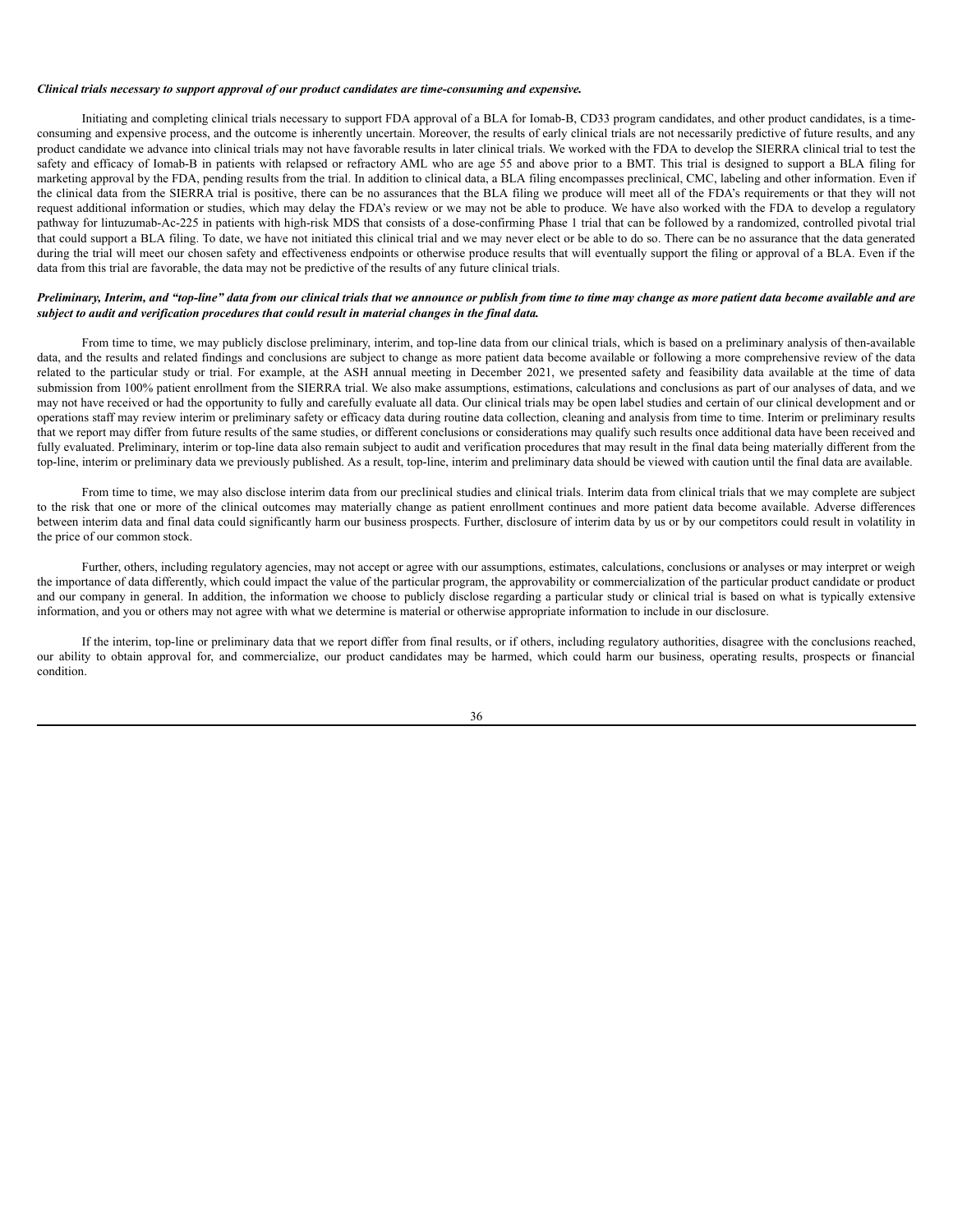#### Our clinical trials may fail to demonstrate adequately the efficacy and safety of our product candidates, which would prevent or delay regulatory approval and *commercialization.*

Even if our clinical trials are completed as planned, we cannot be certain that their results will support our product candidate claims or that the FDA or foreign authorities will agree with our conclusions regarding them. Success in pre-clinical studies and early clinical trials does not ensure that later clinical trials will be successful, and we cannot be sure that the later trials will replicate the results of prior trials and pre-clinical studies. The clinical trial process may fail to demonstrate that our product candidates are safe and effective for the proposed indicated uses. If FDA concludes that the clinical trials for Iomab-B, Actimab-A, or any other product candidate for which we might seek approval, have failed to demonstrate safety and effectiveness, we would not receive FDA approval to market that product candidate in the United States for the indications sought. In addition, such an outcome could cause us to abandon the product candidate and might delay development of others. Any delay or termination of our clinical trials will delay or preclude the filing of any submissions with the FDA and, ultimately, our ability to commercialize our product candidates and generate revenues. It is also possible that patients enrolled in clinical trials will experience adverse side effects that are not currently part of a product candidate's profile.

## *The intellectual property related to antibodies we have licensed has expired or likely expired.*

The key patents related to the humanized antibody, lintuzumab, which we use in our CD33 program product candidates have expired. It is generally possible that others may be eventually able to use an antibody with the same sequence, and we will then need to rely on additional patent protection covering alpha particle drug products comprising Ac-225. Our final drug construct consists of the lintuzumab antibody labeled with the isotope Ac-225. We have licensed issued patents that relate to the linker technology we use to conjugate the isotope to the antibody. Further, we own issued and pending patents related to methods for drug conjugation and isotope labeling and for methods of isotope production. In addition, we possess trade secrets and know how related to the manufacturing and use of isotopes. Any competing product based on the lintuzumab antibody is likely to require several years of development before achieving our product candidate's current status and may be subject to significant regulatory hurdles but such development by others is nevertheless a possibility that could negatively impact our business in the future. We own 3 issued U.S. patents, 1 issued European patent (validated as a national patent in several countries) and 1 issued Japanese patent that relate to the composition of our Iomab-B product candidate. Several patent applications relating to Iomab-B are also pending in the U.S. and internationally. We have and may continue to file patents related to Iomab-B that can provide barriers to entry but there is no certainty that these patents will be granted or such granting thereof will adequately prevent others from seeking to replicate and use the apamistamab antibody or the construct. We have pending patents related to radioimmunoconjugate composition, formulation administration, and methods of use in solid or liquid cancers. This matter includes composition, administration, and methods of treatment for our products Actimab-A and Iomab-B. Any competing product based on the antibody used in Iomab-B is likely to require several years of development before achieving our product candidate's current status and may be subject to significant regulatory hurdles but such development by others is nevertheless a possibility that could negatively impact our business in the future.

## *Our CD33 program clinical trials are testing the same drug construct.*

Our CD33 program is comprised of several clinical trials including investigator-initiated trials in AML that are studying the same drug construct consisting of lintuzumab-Ac-225. Negative results from any of these trials could negatively impact our ability to enroll or complete our other trials studying lintzumab-Ac-225. Additionally, negative outcomes including safety concerns, may result in the FDA discontinuing other trials utilizing lintuzumab-Ac-225.

#### We may be unable to obtain a sufficient supply of isotopes to support clinical development or at commercial scale.

Iodine-131 is a key component of our Iomab-B drug candidate. We currently source medical grade I-131 from three suppliers including two leading global manufacturers. Currently, there is sufficient supply of I-131 to advance our ongoing SIERRA clinical trial, support additional trials we may undertake utilizing I-131 and for commercialization of Iomab-B. We continually evaluate I-131 manufacturers and suppliers and intend to have multiple qualified suppliers prior to the commercial launch of Iomab-B. While we consider I-131 to be commoditized and obtainable through several suppliers, there can be no guarantee that we will be able to secure I-131 or obtain I-131 on terms that are acceptable to us.

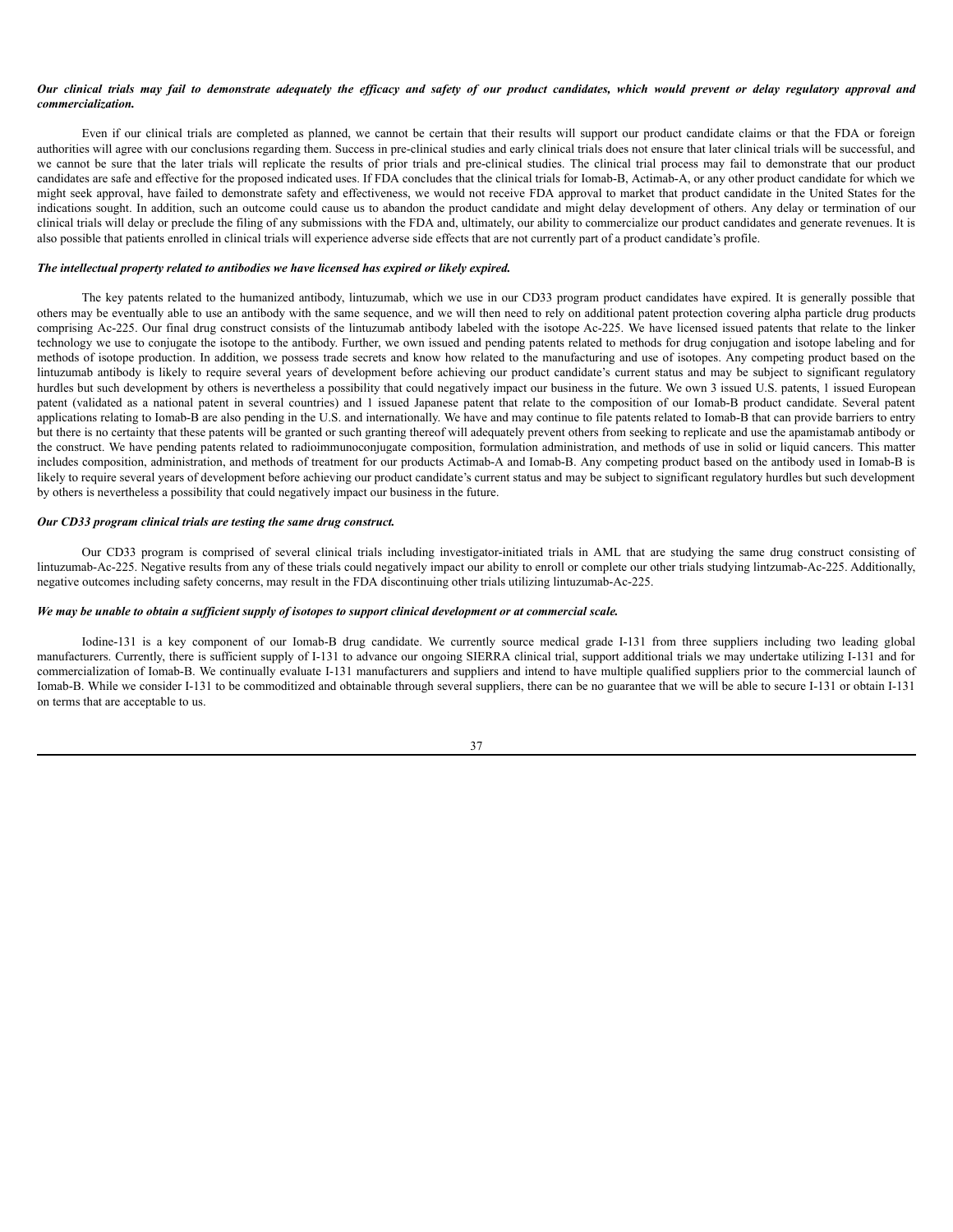Actinium-225 is a key component of our CD33 ARC program, AWE platform and other drug candidates that we might consider for development with the Ac-225 payload. There are adequate quantities of Ac-225 available today to meet our current needs via our present supplier, the Department of Energy ("DOE"). The current Ac-225 currently supplied to Actinium's clinical trials from the DOE is derived from the natural decay of thorium-229 from so-called 'thorium-cows' and is able to produce sufficient quantities that are several multiples of the amount of Ac-225 we require to supply our clinical programs through to early commercialization phase. The DOE is also producing Ac-225 from a recently developed alternative route for Ac-225 production via a linear accelerator that is currently being evaluated by Actinium. Initial preclinical and modelling results have indicated that the linear accelerator sourced Ac-225 does not impact labelling efficiency and expected distribution. In accordance with representations made by the DOE, the capacity of Ac-225 from this route is expected to be sufficient to supply all of Actinium's pipeline and commercial Ac-225 needs and support new program expansion by not just Actinium but also other companies that are developing Ac-225 based products. Additional routes of Ac-225 production are being pursued by the DOE including the generation of new thorium cows and production via a cyclotron. The cyclotron production method for Ac-225 production leverages Actinium's proprietary technology and know-how and presents an additional path towards production of high-quality Ac-225 that would be able to satisfy commercial needs. In addition, we are aware of at least six other government and non-government entities globally including the U.S., Canada, Russia, Belgium, France and Japan that have, or expect to have ability to supply Ac-225 or equipment for its production within the timeframes relevant to the potential first commercial approval of our Ac-225 ARC.

Our contract for supply of this isotope from the DOE must be renewed yearly, we recently renewed our contract to extend through the end of 2022. While we expect this contract will continue to be renewed at the end of its term as it has since 2009, there can be no assurance that the DOE will renew the contract or change its policies that allow for the sale of isotope to us. Failure to acquire sufficient quantities of medical grade Ac-225 would make it impossible to effectively complete clinical trials and to commercialize any Ac-225 based drug candidates that we may develop and would materially harm our business.

Our ability to conduct clinical trials to advance our ARC drug candidates is dependent on our ability to obtain the radioisotopes I-131, Ac-225 and other isotopes we may choose to utilize in the future. Currently, we are dependent on third party manufacturers and suppliers for our isotopes. These suppliers may not perform their contracted services or may breach or terminate their agreements with us. Our suppliers are subject to regulations and standards that are overseen by regulatory and government agencies and we have no control over our suppliers' compliance to these standards. Failure to comply with regulations and standards may result in their inability to supply isotopes and could result in delays in our clinical trials, which could have a negative impact on our business. We have developed intellectual property, know-how and trade secrets related to the manufacturing process of Ac-225. While we have manufactured medical grade Ac-225 of a purity compared to the cyclotron sourced material in the past, this activity was terminated due to operating cost reasons and we currently do not have experience in manufacturing medical grade Ac-225 and may not obtain the resources necessary to establish our own manufacturing capabilities in future. Our inability to build out and establish our own manufacturing facilities would require us to continue to rely on third party suppliers as we currently do. However, based on our current third-party suppliers and potential future suppliers of Ac-225 we expect to have adequate isotope supply to support our current ongoing clinical trials, current AWE program activities and commercialization should our drug candidates receive approval.

## If we encounter difficulties enrolling patients in our clinical trials, our clinical development activities could be delayed or otherwise adversely affected.

The timely completion of clinical trials in accordance with their protocols depends on our ability to enroll a sufficient number of patients who remain in the trial until its conclusion. We may experience difficulties in patient enrollment in our clinical trials for a variety of reasons, including:

- the size and nature of the patient population;
- the patient eligibility criteria defined in the protocol;
- the size of the study population required for analysis of the trial's primary endpoints;
- the proximity of patients to trial sites;
- the design of the trial;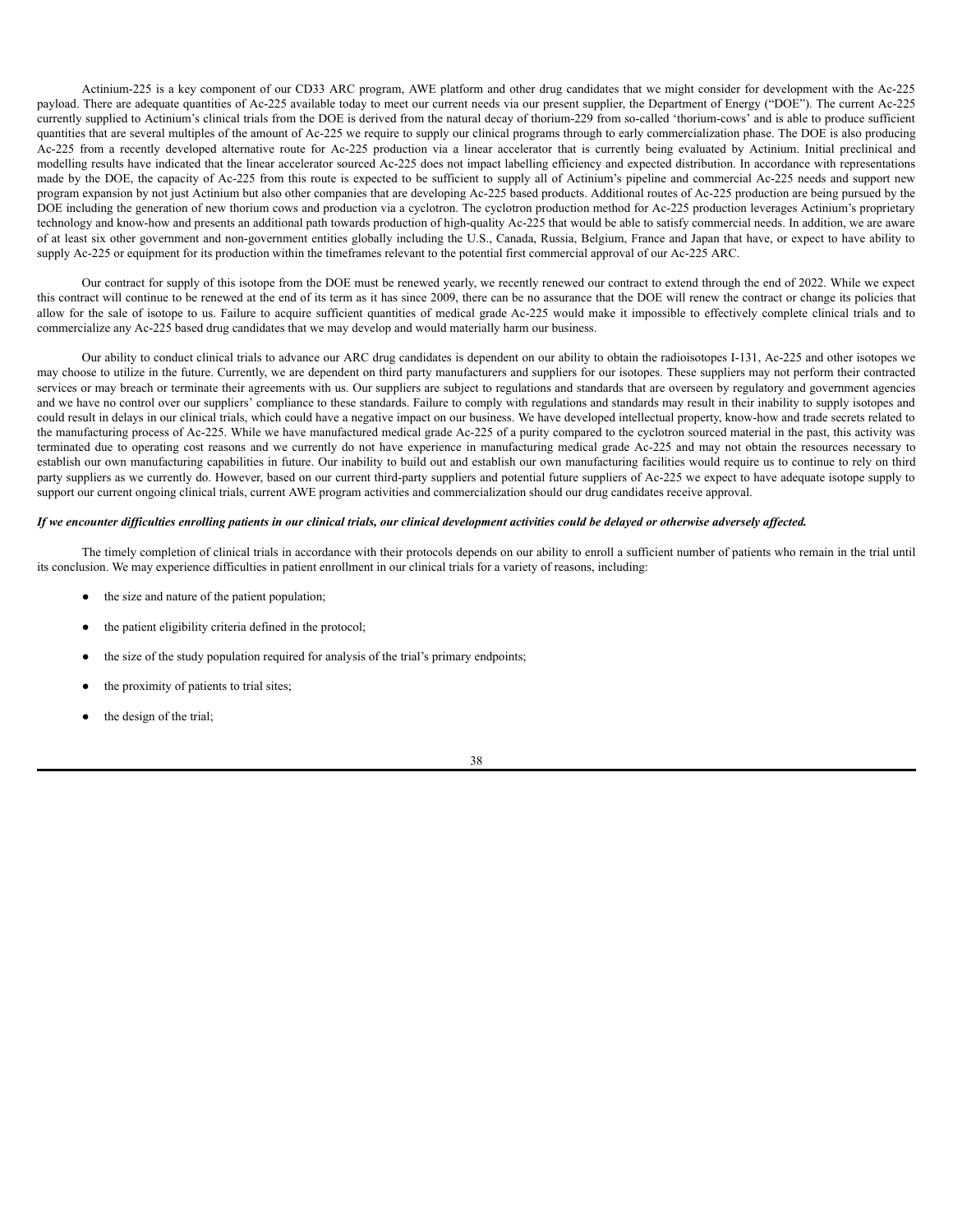- our ability to recruit clinical trial investigators with the appropriate competencies and expertise;
- competing clinical trials for similar or alternate therapeutic treatments;
- clinician's and patients' perceptions as to the potential advantages and side effects of the product candidate being studied in relation to other available therapies;
- our ability to obtain and maintain patient consents; and
- the risk that patients enrolled in clinical trials will not complete a clinical trial.

In addition, refractory patients, which several of our trials are enrolling, participating in clinical trials are seriously and often terminally ill and therefore may not complete the clinical trial due to reasons including comorbid conditions or occurrence of adverse medical events related or unrelated to the investigational products, or death. Even if we are able to enroll a sufficient number of patients in our clinical trials, delays in patient enrollment will result in increased costs or affect the timing of our planned trials, which could adversely affect our ability to advance the development of our product candidates.

#### FDA may take actions that would prolong, delay, suspend, or terminate clinical trials of our product candidates, which may delay or prevent us from commercializing our *product candidates on a timely basis.*

There can be no assurance that the data generated in our clinical trials will be acceptable to FDA or that if future modifications during the trial are necessary, that any such modifications will be acceptable to FDA. Certain modifications to a clinical trial protocol made during the course of the clinical trial have to be submitted to the FDA. This could result in the delay or halt of a clinical trial while the modification is evaluated. In addition, depending on the quantity and nature of the changes made, FDA could take the position that some or all of the data generated by the clinical trial is not usable because the same protocol was not used throughout the trial. This might require the enrollment of additional subjects, which could result in the extension of the clinical trial and the FDA delaying approval of a product candidate. If the FDA believes that its prior approval is required for a particular modification, it can delay or halt a clinical trial while it evaluates additional information regarding the change.

Any delay or termination of our current or future clinical trials as a result of the risks summarized above, including delays in obtaining or maintaining required approvals from IRBs, delays in patient enrollment, the failure of patients to continue to participate in a clinical trial, and delays or termination of clinical trials as a result of protocol modifications or adverse events during the trials, may cause an increase in costs and delays in the filing of any submissions with the FDA, delay the approval and commercialization of our product candidates or result in the failure of the clinical trial, which could adversely affect our business, operating results and prospects. Lengthy delays in the completion of our Iomab-B clinical trials would adversely affect our business and prospects and could cause us to cease operations.

#### We have obtained orphan drug designation from FDA for two of our current product candidates and intend to pursue such designation for other candidates and indications in the future, but we may be unable to obtain such designations or to maintain the benefits associated with any orphan drug designations we have received or *may receive in the future.*

We have received orphan drug designation for Iomab-B and lintuzumab-CD33 ARC for treatment of AML in both the United States and the EU. Under the Orphan Drug Act, the FDA may grant orphan designation to a drug or biologic intended to treat a rare disease or condition, which is a disease or condition that affects fewer than 200,000 individuals in the United States, or if it affects more than 200,000 individuals in the United States, there is no reasonable expectation that the cost of developing and making available a drug or biologic for this type of disease or condition will be recovered from sales in the United States for that drug or biologic. Similarly, the EMA grants orphan drug designation to promote the development of products that are intended for the diagnosis, prevention, or treatment of a life-threatening or chronically debilitating condition affecting not more than five in 10,000 persons in the EU.

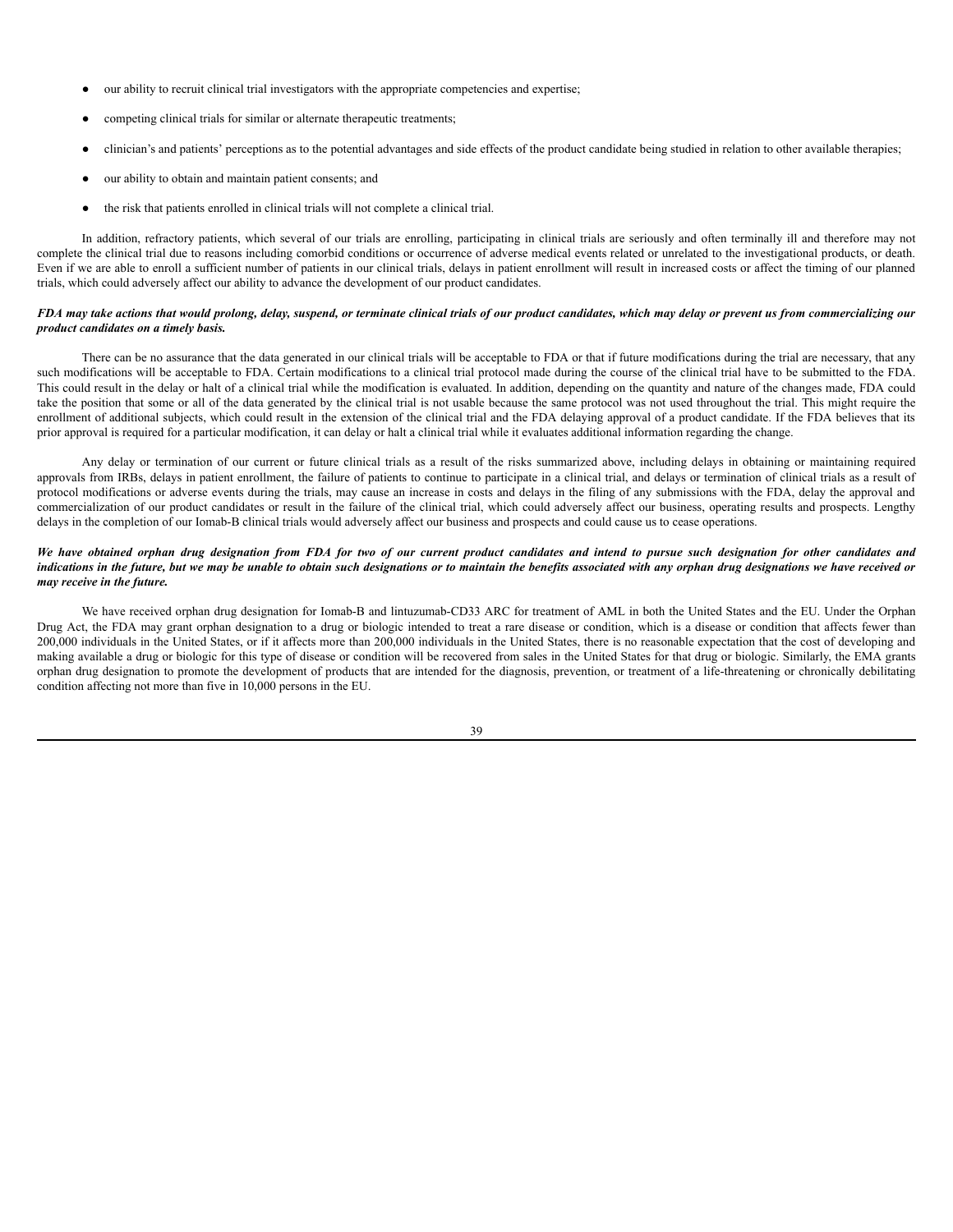Orphan drug designation neither shortens the development time or regulatory review time of a drug or biologic nor gives the drug or biologic any advantage in the regulatory review or approval process. In the United States, orphan drug designation entitles a party to financial incentives, such as opportunities for grant funding towards clinical trial costs, tax advantages, and application fee waivers. In addition, if a product candidate receives the first FDA approval for the indication for which it has orphan designation, such product is entitled, upon approval, to seven years of orphan-drug exclusivity, during which the FDA may not approve any other application to market the same drug for the same indication, unless a subsequently approved product is clinically superior to orphan drug or where the manufacturer is unable to assure sufficient product quantity in the applicable patient population. In the EU, orphan drug designation entitles a party to financial incentives such as reduction of fees or fee waivers and ten years of market exclusivity following drug or biological product approval. This period may be reduced to six years if the orphan drug designation criteria are no longer met, including where it is shown that the product is sufficiently profitable not to justify maintenance of market exclusivity.

Even if we obtain (or have obtained) orphan drug designation for certain product candidates, we may not be the first to obtain marketing approval for such candidates for the applicable indications due to the uncertainties inherent in the development of novel biologic products. And, an orphan drug candidate may not receive orphan-drug exclusivity upon approval if such candidate is approved for a use that is broader than the indication for which it received orphan designation. In addition, exclusive marketing rights in the United States may be lost if the FDA later determines that the request for designation was materially defective or if the manufacturer is unable to assure sufficient quantities of the product to meet the needs of patients with the rare disease or condition.

Finally, even if we successfully obtain orphan-drug exclusivity for an orphan drug candidate upon approval, such exclusivity may not effectively protect the product from competition because (i) different drugs with different active moieties can be approved for the same condition; and (ii) the FDA or EMA can also subsequently approve a subsequent product with the same active moiety and for the same indication as the orphan drug if the later-approved drug if deemed clinically superior to the orphan drug.

#### Even if we receive regulatory approval of our product candidates, we will be subject to ongoing regulatory obligations and continued regulatory review.

Any regulatory approvals that we receive for our product candidates will require surveillance to monitor the safety and efficacy of the product candidate. The FDA may also require a REMS in order to approve our product candidates, which could entail requirements for a medication guide, physician communication plans or additional elements to ensure safe use, such as restricted distribution methods, patient registries and other risk minimization tools. In addition, if the FDA or a comparable foreign regulatory authority approves our product candidates, the manufacturing processes, labeling, packaging, distribution, adverse event reporting, storage, advertising, promotion, import, export and recordkeeping for our product candidates will be subject to extensive and ongoing regulatory requirements. These requirements include submissions of safety and other post-marketing information and reports, registration, as well as continued compliance with cGMPs and GCPs for any clinical trials that we conduct postapproval. In addition, the FDA could require us to conduct another study to obtain additional safety or biomarker information. Later discovery of previously unknown problems with our product candidates, including adverse events of unanticipated severity or frequency, or with our third-party suppliers or manufacturing processes, or failure to comply with regulatory requirements, may result in, among other things:

- restrictions on the marketing or manufacturing of our product candidates, withdrawal of the product from the market, or voluntary or mandatory product recalls;
- fines, warning letters or holds on clinical trials;
- refusal by the FDA to approve pending applications or supplements to approved applications filed by us or suspension or revocation of license approvals;
- product seizure or detention, or refusal to permit the import or export of our product candidates; and
- injunctions or the imposition of civil or criminal penalties.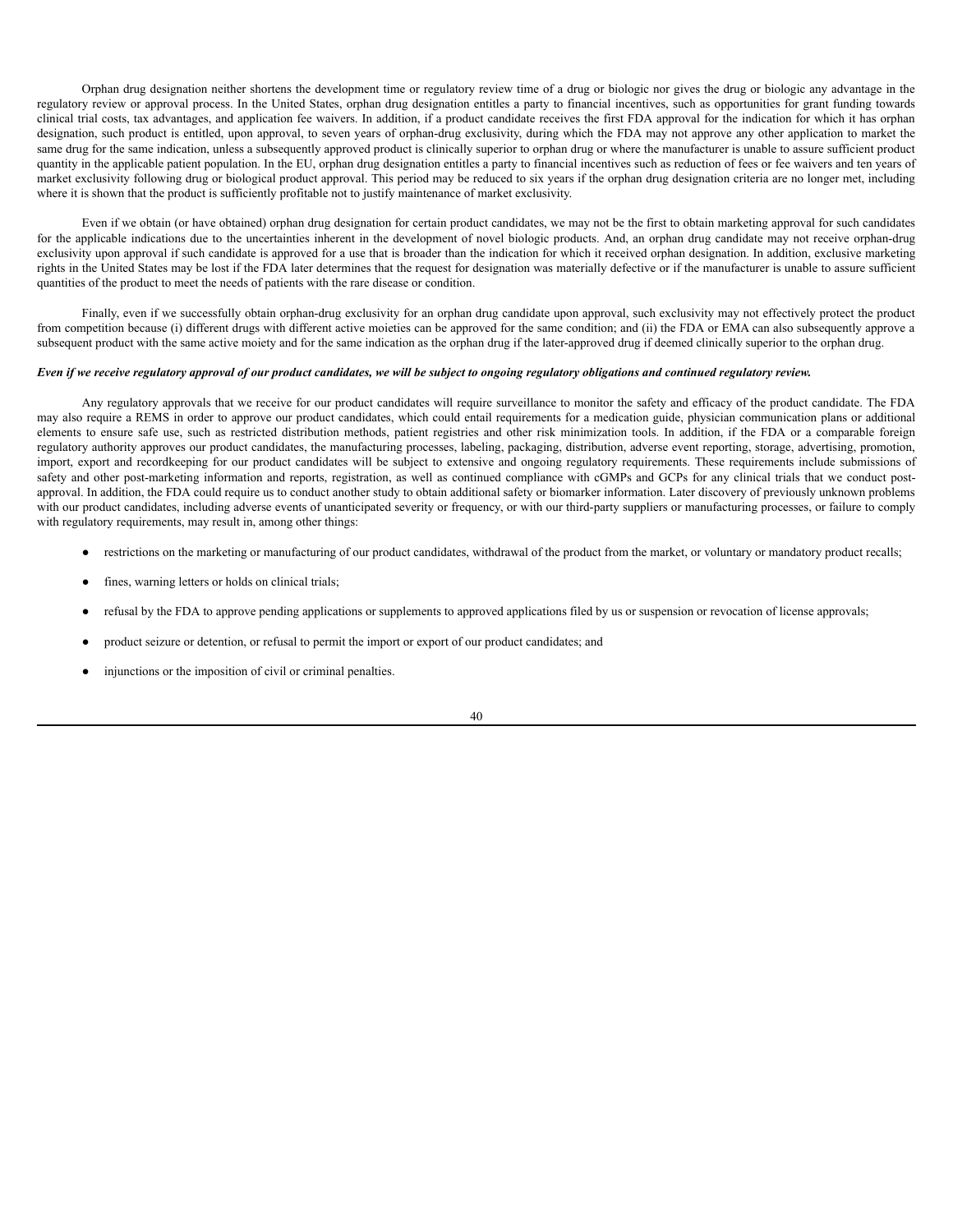The FDA's and other regulatory authorities' policies may change, and additional government regulations may be enacted that could prevent, limit or delay regulatory approval of our product candidates. We cannot predict the likelihood, nature or extent of government regulation that may arise from future legislation or administrative action, either in the United States or abroad. If we are slow or unable to adapt to changes in existing requirements or the adoption of new requirements or policies, or if we are not able to maintain regulatory compliance, we may lose any marketing approval that we may have obtained, and we may not achieve or sustain profitability.

## Coverage and reimbursement may be limited or unavailable in certain market segments for our product candidates which could limit our sales of our product candidates, if *approved.*

The commercial success of our product candidates in both domestic and international markets will be substantially dependent on whether third-party coverage and reimbursement is available for patients that use our products. However, the availability of insurance coverage and reimbursement for newly approved cancer therapies is uncertain, and therefore, third-party coverage may be particularly difficult to obtain even if our products are approved by the FDA as safe and efficacious. Patients using existing approved therapies are generally reimbursed all or part of the product cost by Medicare or other third-party payors. Medicare, Medicaid, health maintenance organizations and other third-party payors are increasingly attempting to contain healthcare costs by limiting both coverage and the level of reimbursement of new drugs, and, as a result, they may not cover or provide adequate payment for these products. Submission of applications for reimbursement approval generally does not occur prior to the filing of a BLA for that product and may not be granted until many months after BLA approval. In order to obtain coverage and reimbursement for these products, we or our commercialization partners may have to agree to a net sales price lower than the net sales price we might charge in other sales channels. The continuing efforts of government and third-party payors to contain or reduce the costs of healthcare may limit our revenue. Initial dependence on the commercial success of our products may make our revenues particularly susceptible to any cost containment or reduction efforts.

## Healthcare legislative reform measures intended to increase pressure to reduce prices of pharmaceutical products paid for by Medicare or, otherwise, affect the federal regulation of the U.S. healthcare system could have a material adverse effect our business, future revenue, if any, and results of operations.

In the United States, there have been a number of legislative and regulatory initiatives focused on containing the cost of healthcare. The Affordable Care Act, for example, substantially changed the way healthcare is financed by both governmental and private insurers. The Affordable Care Act contains a number of provisions that could impact our business and operations, primarily, once we obtain FDA approval to commercialize one of our product candidates in the United States, if ever, and may also affect our operations in ways we cannot currently predict. Affordable Care Act provisions that may affect our business include, among others, those governing enrollment in federal healthcare programs, reimbursement changes, rules regarding prescription drug benefits under health insurance exchanges, expansion of the 340B program, expansion of state Medicaid programs, fees and increased discount and rebate obligations, transparency and reporting requirements, and fraud and abuse enforcement. Such changes may impact existing government healthcare programs, industry competition, formulary composition, and may result in the development of new programs, including Medicare payment for performance initiatives, health technology assessments, and improvements to the physician quality reporting system and feedback program.

There have been significant ongoing judicial, administrative, executive, and legislative initiatives to modify, limit, replace, or repeal the Affordable Care Act. For example, former President Trump issued several Executive Orders and other directives designed to delay the implementation of certain provisions of the Affordable Care Act or otherwise circumvent some of the requirements for health insurance mandated by the Affordable Care Act. Concurrently, Congress considered legislation that would repeal or replace all or part of the Affordable Care Act. While Congress has not passed comprehensive repeal legislation, several bills affecting the implementation the Affordable Care Act have been passed. For example, the Tax Cuts and Jobs Act of 2017 eliminated the Affordable Care Act provision requiring individuals to purchase and maintain health coverage, or the "individual mandate," by reducing the associated penalty to zero, beginning in 2019. In December 2018, a district court in Texas held that the individual mandate is unconstitutional and that the rest of the Affordable Care Act is, therefore, invalid. On appeal, the Fifth Circuit Court of Appeals affirmed the holding on the individual mandate but remanded the case back to the lower court to reassess whether and how such holding affects the validity of the rest of the Affordable Care Act. The Fifth Circuit's decision on the individual mandate was appealed to the U.S. Supreme Court. On June 17, 2021, the Supreme Court held that the plaintiffs (comprised of the state of Texas, as well as numerous other states and certain individuals) did not have standing to challenge the constitutionality of the Affordable Care Act's individual mandate and, accordingly, vacated the Fifth Circuit's decision and instructed the district court to dismiss the case. As a result, the Affordable Care Act will remain in-effect in its current form for the foreseeable future; however, we cannot predict what additional challenges may arise in the future, the outcome thereof, or the impact any such actions may have on our business.

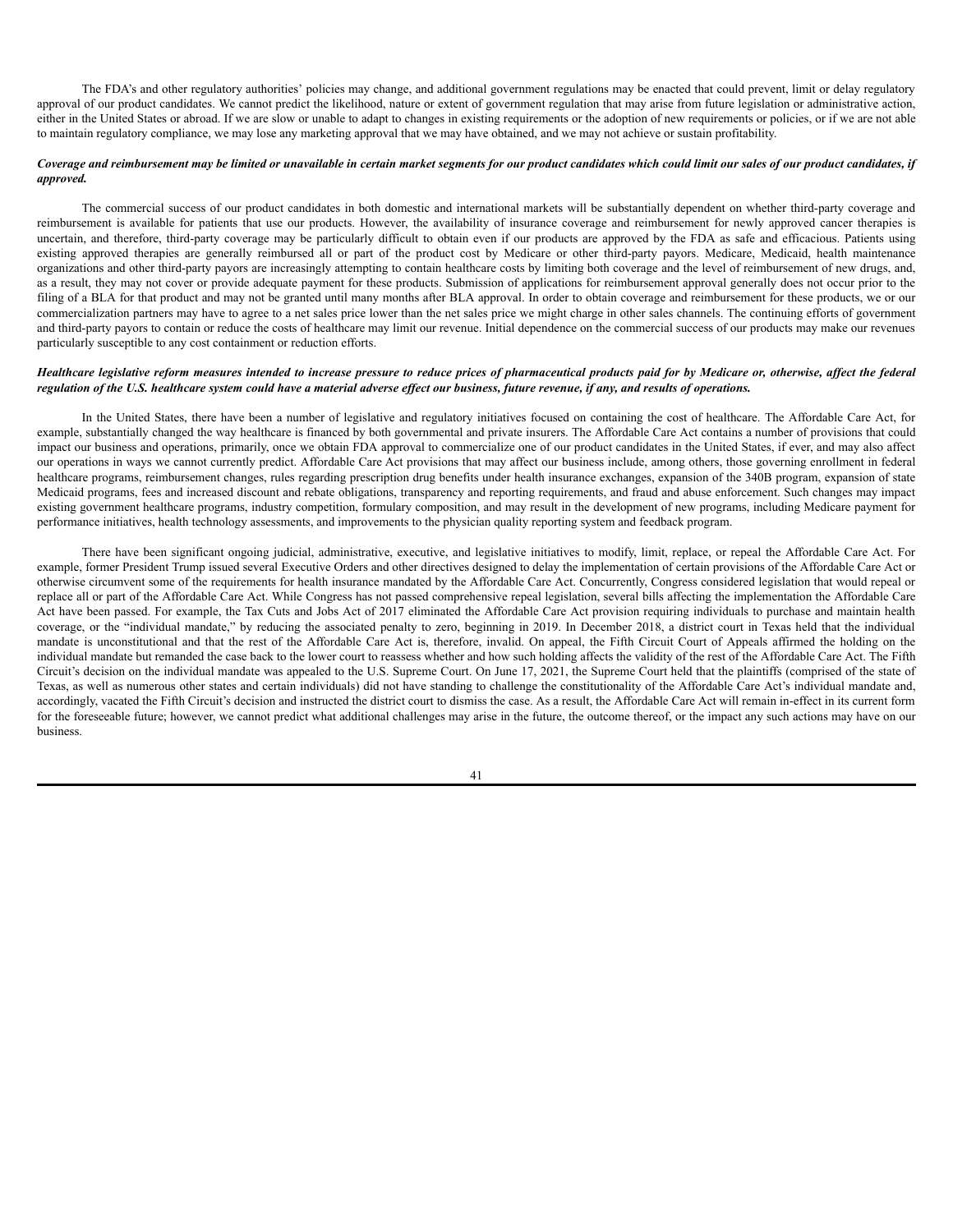The adoption or implementation of new or amended legislation at the federal or state level could affect our ability to obtain regulatory approval for any of our vaccine candidates and the commercial viability of our future approved products, if any. We cannot predict the ultimate nature, timing, or effect of any changes to the Affordable Care Act or other federal and state reform efforts, and there is no assurance that such efforts will not adversely affect our future business and financial results.

In addition to the Affordable Care Act, there have been several recent Congressional inquiries and proposed and enacted federal and state legislation designed to, among other things, bring more transparency to drug pricing, review the relationship between pricing and manufacturer patient programs, and reform government program reimbursement methodologies for drug products. Pharmaceutical product prices have been the focus of increased scrutiny by the government, including certain state attorneys general, members of Congress and the United States Department of Justice. State or federal healthcare reform measures or other social or political pressure to lower the cost of pharmaceutical products could have a material adverse impact on our business, results of operations and financial condition.

The Biden administration also introduced various measures in 2021 focusing on healthcare and drug pricing, in particular. For example, on January 28, 2021, President Biden issued an executive order that initiated a special enrollment period for purposes of obtaining health insurance coverage through the Affordable Care Act marketplace, which began on February 15, 2021, and remained open through August 15, 2021. The executive order also instructed certain governmental agencies to review and reconsider their existing policies and rules that limit access to healthcare, including among others, reexamining Medicaid demonstration projects and waiver programs that include work requirements and policies that create unnecessary barriers to obtaining access to health insurance coverage through Medicaid or the Affordable Care Act. On the legislative front, the American Rescue Plan Act of 2021 was signed into law on March 11, 2021, which, in relevant part, eliminates the statutory Medicaid drug rebate cap, currently set at 100% of a drug's average manufacturer price, for single source drugs and innovator multiple source drugs, beginning January 1, 2024. And, in July 2021, the Biden administration released an executive order entitled, "Promoting Competition in the American Economy," with multiple provisions aimed at prescription drugs. In response, on September 9, 2021, HHS released a "Comprehensive Plan for Addressing High Drug Prices" that outlines principles for drug pricing reform and sets out a variety of potential legislative policies that Congress could pursue as well as potential administrative actions HHS can take to advance these principles. And, in November 2021, President Biden announced the "Prescription Drug Pricing Plan" as part of the Build Back Better Act (H.R. 5376) passed by the House of Representatives on November 19, 2021, which aims to lower prescription drug pricing by, among other things, allowing Medicare to negotiate prices for certain high-cost prescription drugs covered under Medicare Part D and Part B after the drugs have been on the market for a certain number of years and imposing tax penalties on drug manufacturers that refuse to negotiate pricing with Medicare or increase drug prices "faster than inflation." If enacted, this bill could have a substantial impact on our business, particularly once we have commercially available products on the U.S. market, if ever. In the coming years, additional legislative and regulatory changes could be made to governmental health programs that could significantly impact pharmaceutical companies and the potential success of our vaccine candidates.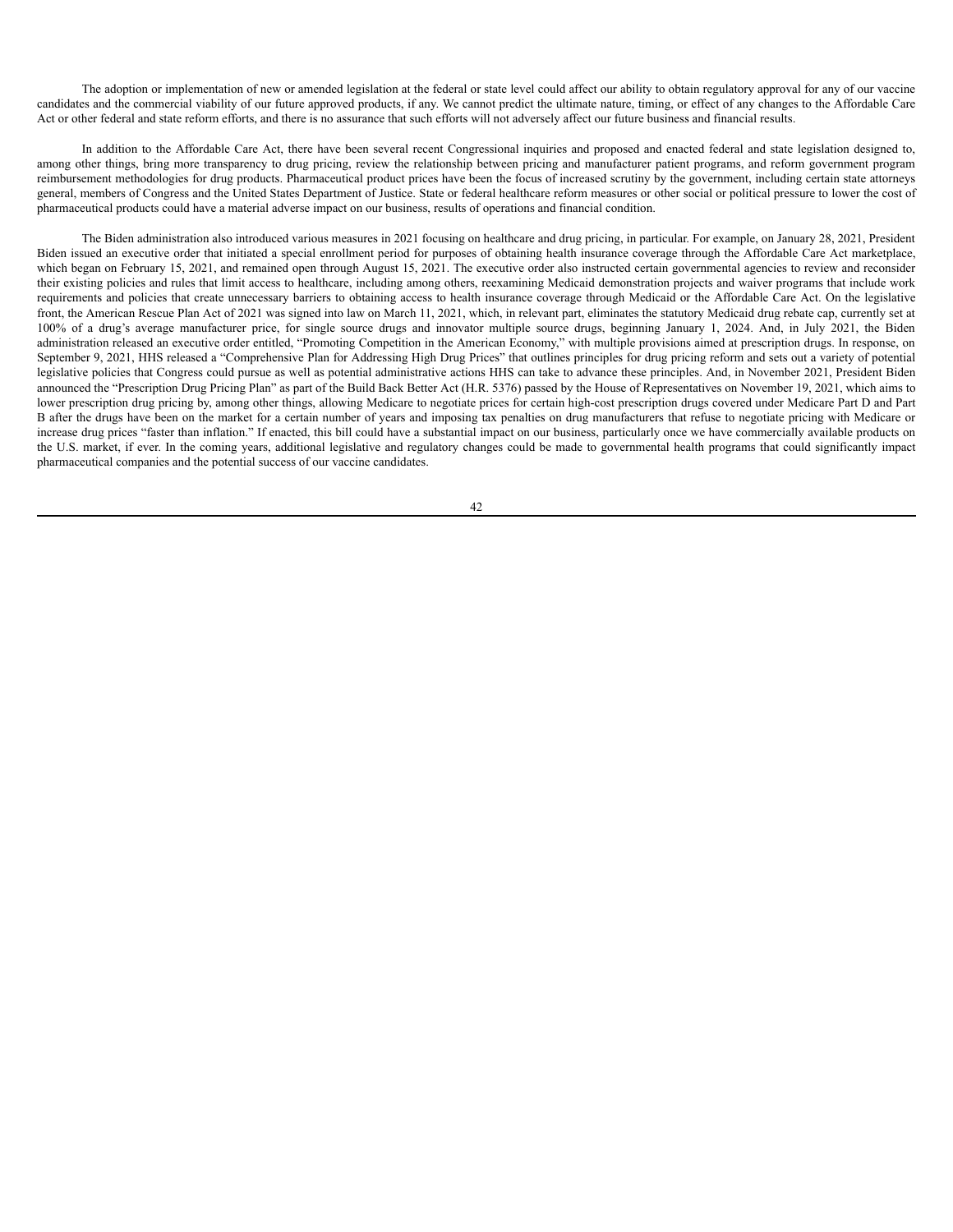## Our relationships with customers, health care professionals and third-party payors may be subject to applicable healthcare laws, which could expose us to penalties, including administrative, civil or criminal penalties, damages, fines, imprisonment, exclusion from participation in federal healthcare programs such as Medicare and Medicaid, reputational harm, the curtailment or restructuring of our operations and diminished future profits and earnings.

Healthcare professionals and third-party payors will play a primary role in the recommendation and prescription of any product candidates for which we obtain marketing approval. Our current and future arrangements with customers, healthcare professionals and third-party payors may expose us to broadly applicable fraud and abuse and other healthcare laws and regulations that may constrain the business or financial arrangements and relationships through which we conduct research, market, sell and distribute any products for which we obtain marketing approval. Federal and state healthcare laws and regulations that may affect our operations, directly or indirectly, include the following, among others:

- the federal Anti-Kickback Statute, which prohibits persons and entities from, among other things, knowingly and willfully soliciting, offering, receiving or providing remuneration, directly or indirectly, in cash or in kind, to induce or reward either the referral of an individual for, or the purchase, lease, order or recommendation of, any good, facility, item or service, for which payment may be made under federal and state healthcare programs such as Medicare and Medicaid;
- the federal false claims laws, including civil whistleblower or qui tam actions under the federal False Claims Act, which impose criminal and civil penalties against individuals or entities for, among other things, knowingly presenting, or causing to be presented, to the federal government, claims for payment that are false or fraudulent or making a false statement to avoid, decrease or conceal an obligation to pay money to the federal government;
- the federal Health Insurance Portability and Accountability Act of 1996, or HIPAA, as amended by the Health Information Technology for Economic and Clinical Health Act of 2009, or HITECH, which imposes criminal and civil liability for, among other things, executing a scheme to defraud any healthcare benefit program or making false statements relating to healthcare matters and also imposes obligations, including mandatory contractual terms, on covered entities, including certain healthcare providers, health plans, and healthcare clearinghouses, and their respective business associates that create, receive, maintain or transmit individually identifiable health information for or on behalf of the covered entity as well as their covered subcontractors, with respect to safeguarding the privacy, security and transmission of individually identifiable health information;
- the federal Civil Monetary Penalties Law, which prohibits, among other things, the offering or transfer of remuneration to a Medicare or state healthcare program beneficiary if the person knows or should know it is likely to influence the beneficiary's selection of a particular provider, practitioner, or supplier of services reimbursable by Medicare or a state healthcare program, unless an exception applies;
- the federal Physician Payments Sunshine Act, created under the Affordable Care Act, and its implementing regulations, which requires certain manufacturers of drugs, devices, biologicals and medical supplies for which payment is available under Medicare, Medicaid or the Children's Health Insurance Program (with certain exceptions) to report annually information related to certain payments or other transfers of value provided to physicians and any ownership and investment interests held by physicians or their immediate family members. Beginning in 2022, applicable manufacturers also will be required to report such information regarding payments and other transfers of value to physician assistants, nurse practitioners, clinical nurse specialists, anesthesiologist assistants, certified registered nurse anesthetists and certified nurse midwives during the previous year; and
- analogous state laws and regulations, including (among others) state anti-kickback and false claims laws, which may apply to our business practices, including, but not limited to, research, distribution, sales and marketing arrangements and claims involving healthcare items or services reimbursed by any third-party payor, including private insurers; state laws that require pharmaceutical companies to comply with the pharmaceutical industry's voluntary compliance guidelines and the relevant compliance guidance promulgated by the United States federal government, or otherwise restrict payments that may be made to healthcare providers and other potential referral sources; state laws and regulations that require drug manufacturers to file reports relating to pricing and marketing information and that require tracking gifts and other remuneration and items of value provided to healthcare professionals and entities; state and local laws that require the registration of pharmaceutical sales representatives; and state laws governing the privacy and security of health information in certain circumstances, many of which differ from each other in significant ways and often are not preempted by federal law, thus complicating compliance efforts.

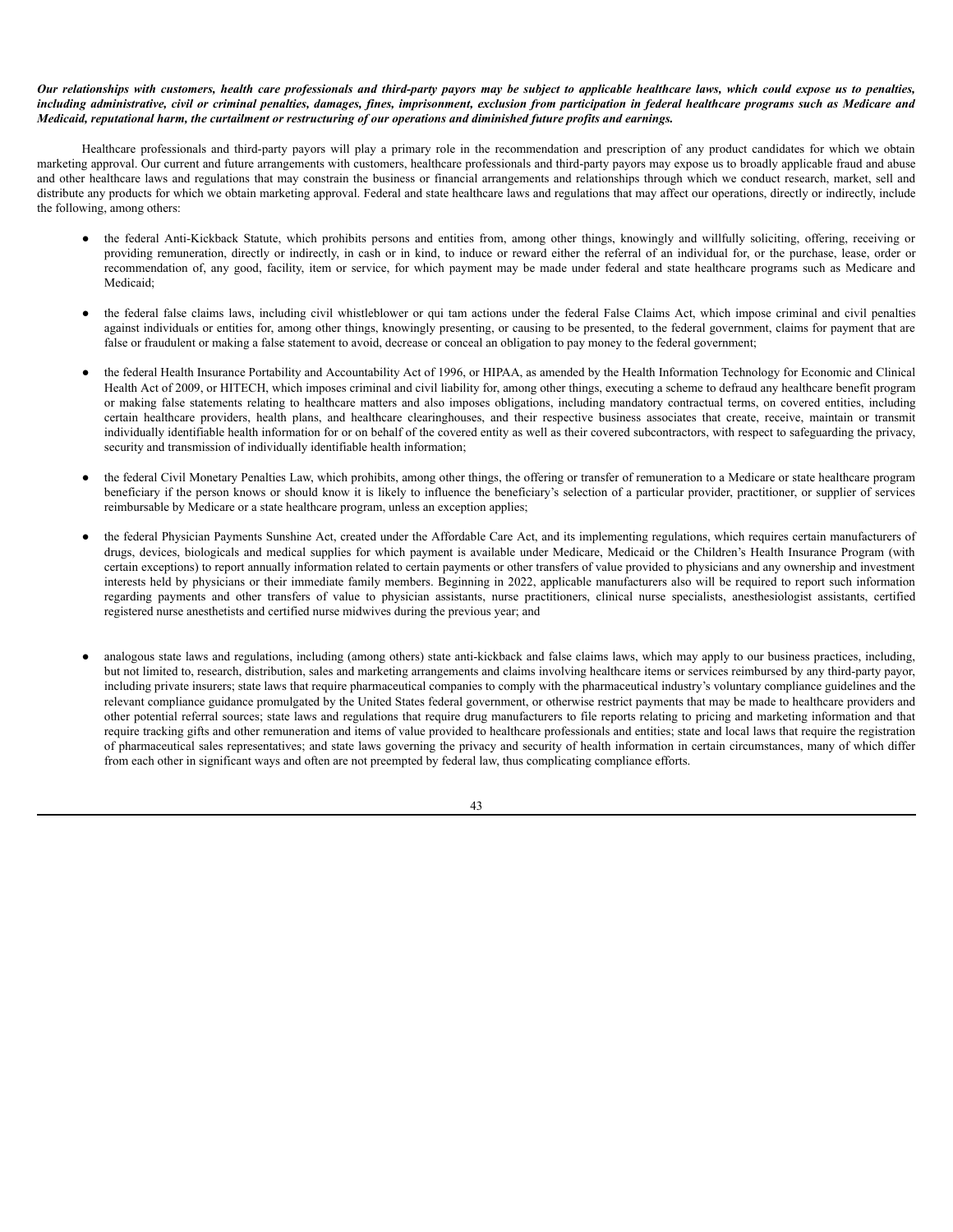Efforts to comply with applicable healthcare laws and regulations will involve substantial costs. Interpretations of standards of compliance under these laws and regulations are rapidly changing and subject to varying interpretations and it is possible that governmental authorities will conclude that our business practices may not comply with current or future statutes, regulations or case law involving applicable fraud and abuse or other healthcare laws and regulations. If our operations are found to be in violation of any of these laws or any other laws that may apply to us, we may be subject to significant civil, criminal and administrative penalties, damages, fines, exclusion from government funded healthcare programs, such as Medicare and Medicaid, reputational harm, imprisonment, additional reporting obligations and oversight (if we become subject to a corporate integrity agreement or other agreement to resolve allegations of non-compliance with these laws), and the curtailment or restructuring of our operations, any of which could diminish our future profits or earnings. If any of the physicians or other providers or entities with whom we expect to do business are found to be not in compliance with applicable laws, they may be subject to criminal, civil or administrative sanctions, including exclusions from government funded healthcare programs.

#### Third-party payors may not adequately reimburse customers for any of our products that we may commercialize or promote, and may impose coverage restrictions or *limitations such as prior authorizations and step edits that af ect their use.*

Our ability to commercialize any product candidates successfully also will depend in part on the extent to which coverage and adequate reimbursement for these products and related treatments will be available from government health programs, private health insurers, integrated delivery networks and other third-party payors. Thirdparty payors decide which medications they will pay for and establish reimbursement levels. A significant trend in the United States healthcare industry and elsewhere is cost containment. Government authorities and third-party payors have attempted to control costs by limiting coverage and the amount of payment for particular medications. Increasingly, third-party payors are requiring that drug companies provide predetermined discounts from list prices and are challenging the prices charged for medical products. Coverage and reimbursement may not be available for any product that we commercialize and, if reimbursement is available, the level of reimbursement may not be sufficient for commercial success. Coverage and reimbursement may impact the demand for, or the price of, any product candidate for which we obtain marketing approval. If coverage and reimbursement is not available or is available only to limited levels, we may not be able to successfully commercialize any product candidate for which we obtain marketing approval.

Obtaining reimbursement approval for any product candidate for which we obtain marketing approval from any government or other third-party payor is a timeconsuming and costly process. There may be significant delays in obtaining coverage and adequate reimbursement for newly approved products. Moreover, eligibility for coverage and reimbursement does not imply that any product will be paid for in all cases or at a rate that covers our costs, including research, development, manufacture, sale and distribution. Even when a payor determines that a product that we may commercialize or promote is eligible for reimbursement under its criteria, the payor may impose coverage limitations that preclude payment for some uses that are approved by the FDA, or may impose restrictions, such as prior authorization requirements, or may simply deny coverage altogether. Interim reimbursement levels for new drugs, if applicable, may also not be sufficient to cover our costs and may not be made permanent. Coverage and reimbursement rates may vary according to the use of the drug and the medical circumstances under which it is used may be based on reimbursement levels already set for lower cost products or procedures or may be incorporated into existing payments for other services. Net prices for drugs may be reduced by mandatory discounts or rebates required by government healthcare programs or private payors and by any future relaxation of laws that presently restrict imports of drugs from countries where they may be sold at lower prices than in the United States. Furthermore, the Centers for Medicare and Medicaid Services frequently change product descriptors, coverage policies, product and service codes, payment methodologies and reimbursement values. Commercial third-party payors often rely upon Medicare coverage policies and payment limitations in setting their own reimbursement policies. Our inability to promptly obtain and maintain coverage and profitable payment rates from both government-funded programs and private payors for any approved products that we develop could have a material adverse effect on our operating results, our ability to raise capital needed to commercialize our approved products and our overall financial condition.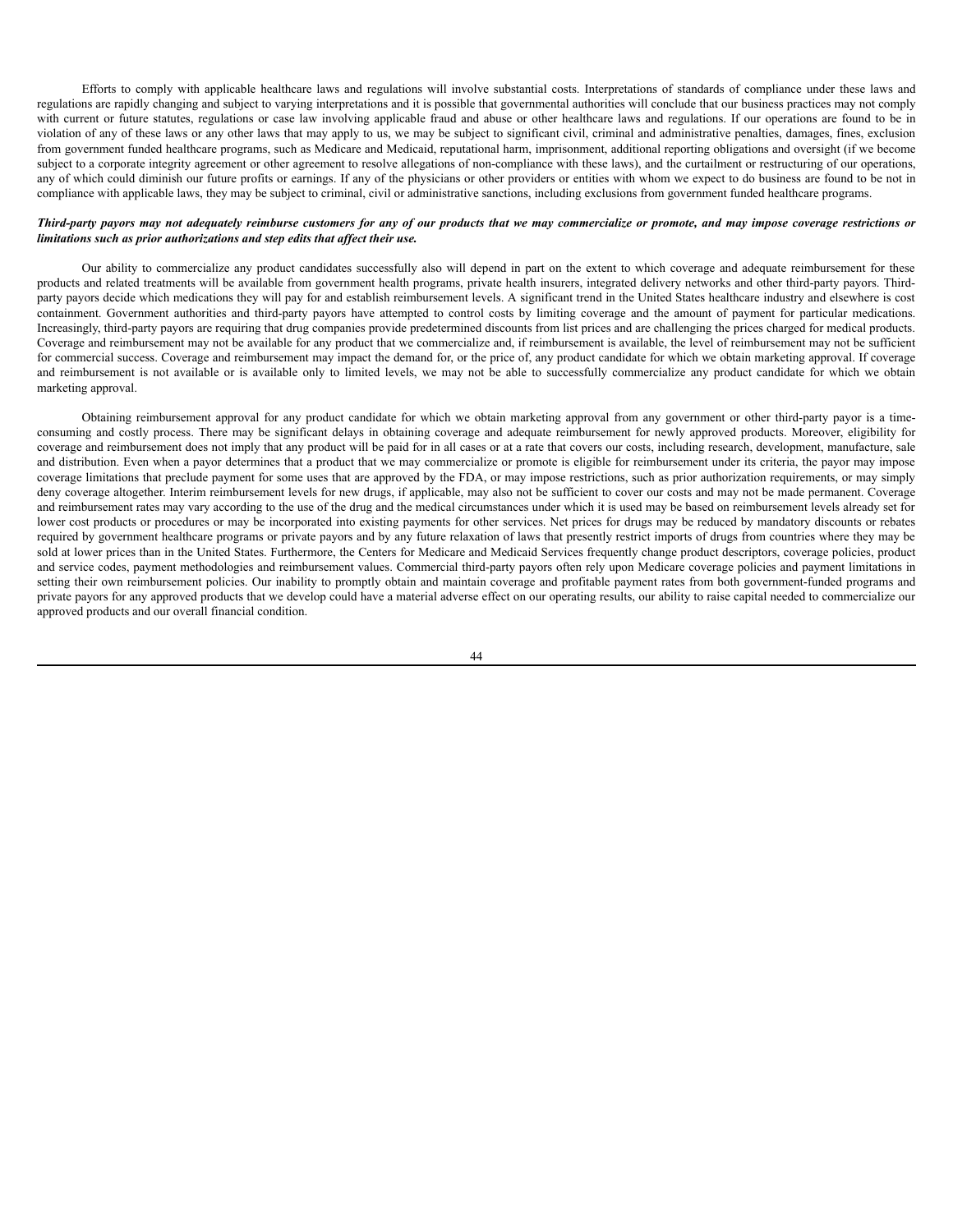#### **Risks Related to Third Parties**

#### We rely on third parties to conduct our clinical trials. If these third parties do not successfully carry out their contractual duties or meet expected deadlines or comply with regulatory requirements, we may not be able to obtain regulatory approval for or commercialize our product candidates.

We do not have the ability to independently conduct our clinical trials for our product candidates and we must rely on third parties, such as contract research organizations, medical institutions, clinical investigators and contract laboratories to conduct such trials. Our reliance on these third parties for clinical development activities results in reduced control over these activities. Moreover, the FDA requires us to comply with regulations and standards, commonly referred to as GCPs (good clinical practices), for conducting, recording and reporting the results of clinical trials to assure that data and reported results are credible and accurate and that the trial participants are adequately protected. Our reliance on third parties does not relieve us of these responsibilities and requirements. If we or any of our third-party contractors fail to comply with applicable GCPs, the clinical data generated in our clinical trials may be deemed unreliable and the FDA or comparable foreign regulatory authorities may require us to perform additional clinical trials before approving our marketing applications. We cannot assure you that upon inspection by a given regulatory authority, such regulatory authority will determine that any of our clinical trials complies with GCP regulations. In addition, our clinical trials must be conducted with product produced under current good manufacturing practice, or ("cGMP") regulations. Our failure to comply with these regulations may require us to repeat clinical trials, which would delay the regulatory approval process.

If our consultants, contract research organizations and other similar entities with which we are working do not successfully carry out their contractual duties, meet expected deadlines, or comply with applicable regulations, we may be required to replace them. Although we believe that there are a number of other third-party contractors we could engage to continue these activities, we may not be able to enter into arrangements with alternative third-party contractors or to do so on commercially reasonable terms, which may result in a delay of our planned clinical trials and delayed development of our product candidates.

In addition, our third-party contractors are not our employees, and except for remedies available to us under our agreements with such third-party contractors, we cannot control whether or not they devote sufficient time and resources to our programs. If these third parties do not successfully carry out their contractual duties or regulatory obligations or meet expected deadlines, or if the quality or accuracy of the data they obtain is compromised due to the failure to adhere to our clinical protocols or regulatory requirements or for other reasons, our pre-clinical development activities or clinical trials may be extended, delayed, suspended or terminated, and we may not be able to obtain regulatory approval for, or successfully commercialize, our product candidates on a timely basis, if at all, and our business, operating results and prospects would be adversely affected.

#### The antibodies we use in our antibody radiation-conjugate product candidates may be subject to generic competition.

We are not aware of any existing or pending regulations or legislation that pertains to generic radiopharmaceutical products such as our antibody radiation-conjugate product candidates. Our product candidates are regulated by the FDA as biologic products and we intend to seek approval for these products pursuant to the BLA pathway. The Biologics Price Competition and Innovation Act of 2009, or BPCIA, created an abbreviated pathway for the approval of biosimilar and interchangeable biologic products. The abbreviated regulatory pathway establishes legal authority for the FDA to review and approve biosimilar biologics, including the possible designation of a biosimilar as "interchangeable" based on its similarity to an existing brand product. Under the BPCIA, an application for a biosimilar product cannot be approved by the FDA until 12 years after the original branded product was approved under a BLA. The law is complex and is still being interpreted and implemented by the FDA. As a result, its ultimate impact, implementation, and meaning are subject to uncertainty. Even if a biosimilar gets approved for one of the antibodies that we use, the final constructs of our drug candidates consist of an antibody, radioisotope and in some cases a linker. Therefore, we do not believe that the final drug product of our candidates can be subject to competition from a biosimilar as outlined in BPCIA.

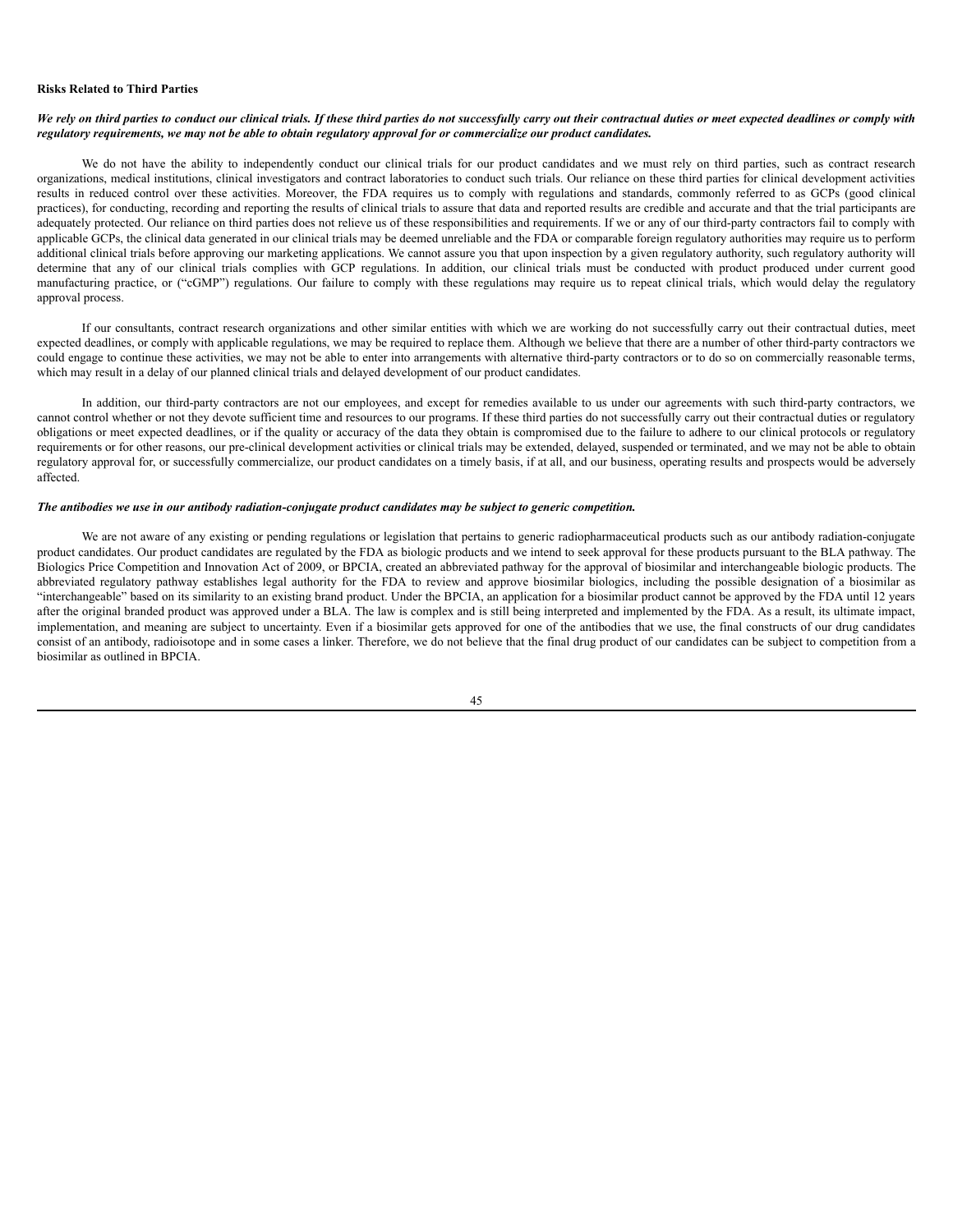#### *Our product candidates may never achieve market acceptance.*

Iomab-B, CD33 ARC program candidates and future product candidates that we may develop may never gain market acceptance among physicians, patients and the medical community. The degree of market acceptance of any of our products will depend on a number of factors, including the actual and perceived effectiveness and reliability of the product; the results of any long-term clinical trials relating to use of the product; the availability, relative cost and perceived advantages and disadvantages of alternative technologies; the degree to which treatments using the product are approved for reimbursement by public and private insurers; the strength of our marketing and distribution infrastructure; and the level of education and awareness among physicians and hospitals concerning the product.

We believe that oncologists and other physicians will not widely adopt a product candidate unless they determine, based on experience, clinical data, and published peer-reviewed journal articles, that the use of that product candidate provides an effective alternative to other means of treating specific cancers. Patient studies or clinical experience may indicate that treatment with our product candidates does not provide patients with sufficient benefits in extension of life or quality of life. We believe that recommendations and support for the use of each product candidate from influential physicians will be essential for widespread market acceptance. Our product candidates are still in the development stage and it is premature to attempt to gain support from physicians at this time. We can provide no assurance that such support will ever be obtained. If our product candidates do not receive such support from these physicians and from long-term data, physicians may not use or continue to use, and hospitals may not purchase or continue to purchase, them.

Failure of Iomab-B, CD33 ARC program candidates or any of our other product candidates to significantly penetrate current or new markets would negatively impact our business financial condition and results of operations.

## We may be subject to claims that our third-party service providers, consultants or current or former employees have wrongfully used or disclosed confidential information *of third parties.*

We have received confidential and proprietary information from third parties. In addition, we employ individuals who were previously employed at other biotechnology or pharmaceutical companies. We may be subject to claims that we or our employees, consultants or independent contractors have inadvertently or otherwise used or disclosed confidential information of these third parties or our employees' former employers. Litigation may be necessary to defend against these claims. Even if we are successful in defending against these claims, litigation could result in substantial cost and be a distraction to our management and employees.

## We currently depend on single third-party manufacturers to produce our pre-clinical and clinical trial drug supplies. Any disruption in the operations of our current thirdparty manufacturers, or other third-party manufacturers we may engage in the future, could adversely affect our business and results of operations.

We do not currently operate manufacturing facilities for pre-clinical or clinical production of any of our product candidates. We rely on third-party manufacturers to supply, store, and distribute pre-clinical and clinical supply of the components of our drug product candidates including monoclonal antibodies, linkers and radioisotopes, as well as the final construct which comprises our drug product candidates. We expect to continue to depend on third-party manufacturers for the foreseeable future. Any performance failure on the part of our existing or future manufacturers could delay clinical development, cause us to suspend or terminate development or delay or prohibit regulatory approval of our product candidates or commercialization of any approved products. Further avenues of disruption to our clinical or eventual commercial supply may also occur due to the sale, acquisition, business reprioritization, bankruptcy or other unforeseen circumstances that might occur at any of our suppliers or contract manufacturing partners including an inability to come to terms on renewal of existing contracts or new contracts.

We currently rely on single manufacturers to manufacture our pre-clinical and clinical trial drug supplies. With a view to maintaining business continuity we are evaluating alternatives and second and even third sources of supply or manufacturing for our core suppliers and manufacturing partners, however there can be no assurances that we will be able to identify such suppliers or partners and assuming we did, that we would be able to enter into contracts that are on favorable terms or on terms that will enable sufficient supply to ensure business continuity and support our growth plans.

Our product candidates require precise, high-quality manufacturing. Failure by our current contract manufacturer or other third-party manufacturers we may engage in the future to achieve and maintain high manufacturing standards could result in patient injury or death, product recalls or withdrawals, delays or failures in testing or delivery, cost overruns, or other problems that could seriously hurt our business. Contract manufacturers may encounter difficulties involving production yields, quality control, and quality assurance. These manufacturers are subject to ongoing periodic and unannounced inspections by the FDA and corresponding state and foreign agencies to ensure strict compliance with cGMPs and other applicable government regulations and corresponding foreign standards; we do not have control over third-party manufacturers' compliance with these regulations and standards.

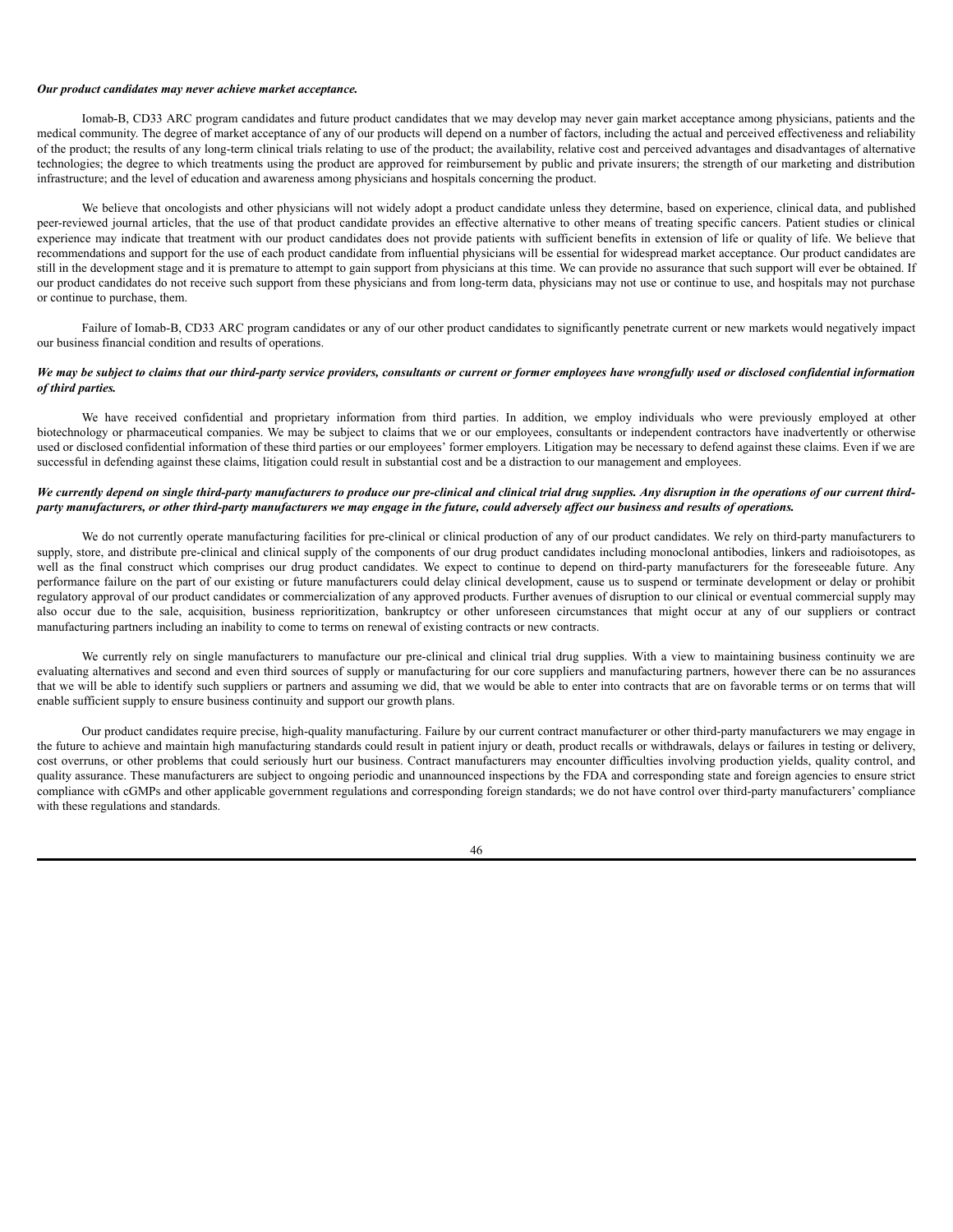We may elect to build or purchase a manufacturing facility or facilities in the future to operate for the purposes of manufacturing our own products. We have never built, owned or operated a manufacturing facility. There can be no assurances that we will be able to successfully accomplish this and in doing so we may experience delays, cost overruns, or other problems that could seriously hurt our business. Even if we successfully build or purchase a manufacturing facility, we may not realize the expected benefits of these efforts.

We depend on vendors with specialized operations, equipment and know-how to manufacture the respective components of our drug candidates. We have entered into manufacturing and supply agreements with these third-parties, and in some instances, we have agreed that such vendor be the exclusive manufacturer and supplier. If any of the third-parties we depend on encounter difficulties in their operations, fail to comply with required regulations or breach their contractual obligations it may be difficult, or we may be unable to identify suitable alternative third-party manufacturers. While we identify and evaluate third-party manufacturers from time to time, even if we do identify suitable alternative third-parties, we may fail to reach agreement on contractual terms, it may be prohibitively expensive and there can be no assurance that we can successfully complete technology transfer and development work necessary or complete the necessary work in a timely manner. Any of which could prevent us from commencing manufacturing with third-parties which could cause delays or suspension of our clinical trials and pre-clinical work that may have a negative impact on our business.

Furthermore, these third-party contractors, whether foreign or domestic, may experience regulatory compliance difficulty, mechanical shutdowns, employee strikes, or any other unforeseeable acts that may delay or limit production. Our inability to adequately establish, supervise and conduct (either ourselves or through third parties) all aspects of the formulation and manufacturing processes, and the inability of third-party manufacturers to consistently supply quality product when required would have a material adverse effect on our ability to develop or commercialize our products. We have faced delays and risks associated with reliance on key third party manufacturers in the past and may be faced with such delays and risks in the future. Any future manufacturing interruptions or related supply issues could have an adverse effect on our company, including delays in clinical trials.

## If we are successful in obtaining marketing approval from the FDA and/or other regulatory agencies for any of our product candidates, we anticipate continued reliance *on third-party manufacturers.*

To date, our product candidates have been manufactured in small quantities for preclinical and clinical testing by third-party manufacturers. If the FDA or other regulatory agencies approve any of our product candidates for commercial sale, we expect that we would continue to rely, at least initially, on third-party specialized manufacturers to produce commercial quantities of approved products. These manufacturers may not be able to successfully increase the manufacturing capacity for any approved product in a timely or economic manner, or at all. Significant scale-up of manufacturing may require additional validation studies, which the FDA must review and approve. Scale-up for commercial product may require financial commitment or investment by us, which we may not have sufficient capital for or may elect not to undertake. If third party manufacturers are unable to successfully increase the manufacturing capacity for a product candidate, or we are unable to establish our own manufacturing capabilities, the commercial launch of any approved products may be delayed or there may be a shortage in supply, which in turn could have a material adverse effect on our business.

In addition, the facilities used by our contract manufacturers to manufacture our product candidates must be approved by the FDA pursuant to inspections that will be conducted after we submit a BLA to the FDA. We do not control the manufacturing process of, and are completely dependent on, our contract manufacturing partners for compliance with cGMPs. If our contract manufacturers cannot successfully manufacture material that conforms to our specifications and the strict regulatory requirements of the FDA or other regulatory authorities, they will not be able to secure and/or maintain regulatory approval for their manufacturing facilities. If the FDA or a comparable foreign regulatory authority does not approve these facilities for the manufacture of our product candidates or if it withdraws any such approval in the future, we may need to find alternative manufacturing facilities, which would significantly impact our ability to develop, obtain regulatory approval for or market our product candidates, if approved.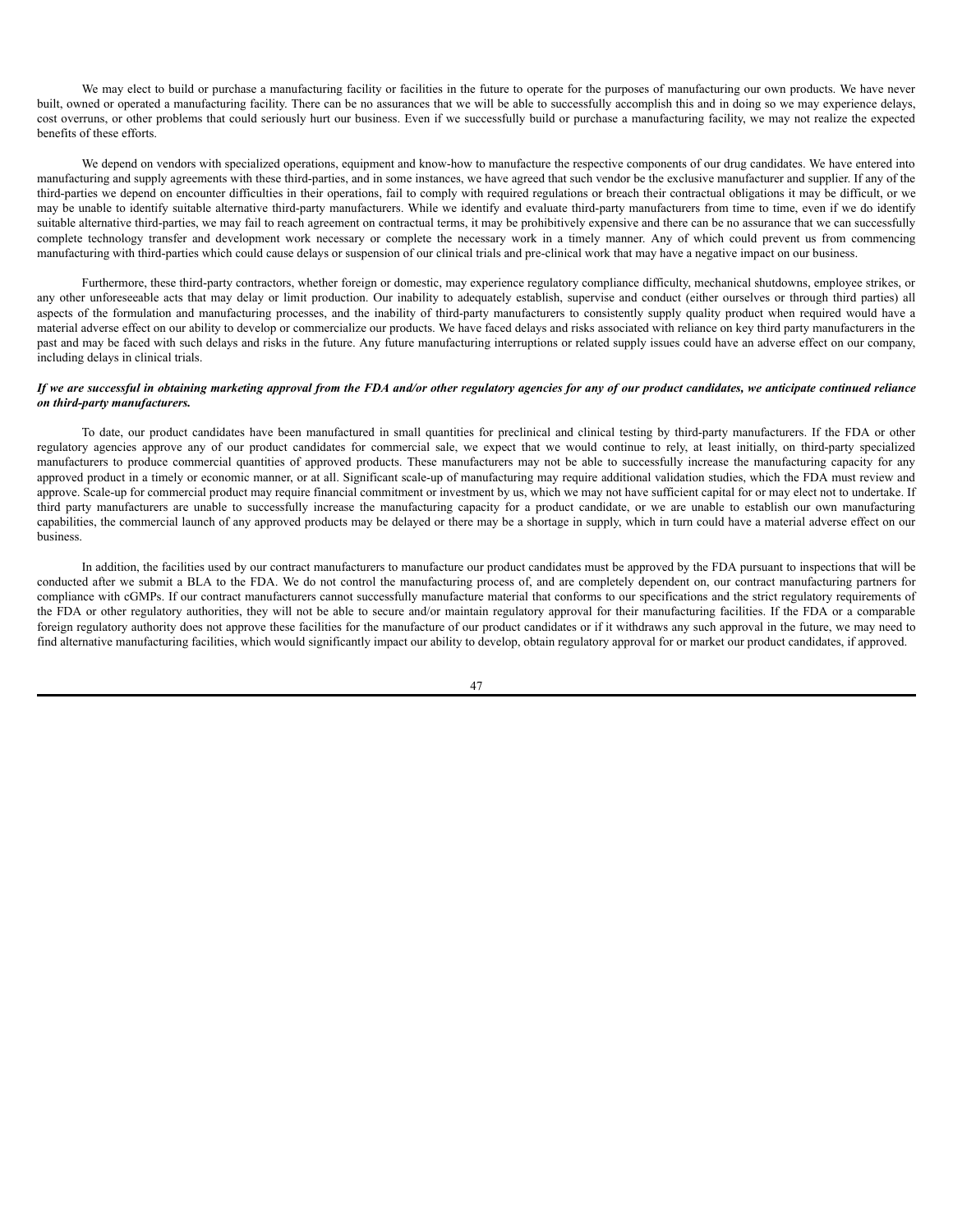#### We may have conflicts with our partners that could delay or prevent the development or commercialization of our product candidates.

We may have conflicts with our partners, such as conflicts concerning the interpretation of preclinical or clinical data, the achievement of milestones, the interpretation of contractual obligations, payments for services, development obligations or the ownership of intellectual property developed during our collaboration. If any conflicts arise with any of our partners, such partner may act in a manner that is averse to our best interests. Any such disagreement could result in one or more of the following, each of which could delay or prevent the development or commercialization of our product candidates, and in turn prevent us from generating revenues: unwillingness on the part of a partner to pay us milestone payments or royalties we believe are due under a collaboration; uncertainty regarding ownership of intellectual property rights arising from our collaborative activities, which could prevent us from entering into additional collaborations; unwillingness by the partner to cooperate in the development or manufacture of the product, including providing us with product data or materials; unwillingness on the part of a partner to keep us informed regarding the progress of its development and commercialization activities or to permit public disclosure of the results of those activities; initiating litigation or alternative dispute resolution options by either party to resolve the dispute; or attempts by either party to terminate the agreement.

## *We face significant competition from other biotechnology and pharmaceutical companies.*

Our product candidates face, and will continue to face, intense competition from large pharmaceutical and biotechnology companies, as well as academic and research institutions. We compete in an industry that is characterized by (i) rapid technological change, (ii) evolving industry standards, (iii) emerging competition and (iv) new product introductions. Our competitors have existing products and technologies that will compete with our product candidates and technologies and may develop and commercialize additional products and technologies that will compete with our product candidates and technologies. Because several competing companies and institutions have greater financial resources than us, they may be able to (i) provide broader services and product lines, (ii) make greater investments in research and development, or R&D, and (iii) carry on broader R&D initiatives. Our competitors also have greater development capabilities than we do and have substantially greater experience in undertaking preclinical and clinical testing of product candidates, obtaining regulatory approvals, and manufacturing and marketing pharmaceutical products. They also have greater name recognition and better access to customers than us.

## Our product candidates may cause undesirable side effects or have other properties that could halt their clinical development, prevent their regulatory approval, limit their *commercial potential, or result in significant negative consequences.*

Undesirable side effects caused by our product candidates could cause us or regulatory authorities to interrupt, delay or halt clinical trials and could result in a more restrictive label or the delay or denial of regulatory approval by the FDA or other comparable foreign authorities. The drug-related side effects could affect patient recruitment or the ability of enrolled patients to complete the trial or result in potential product liability claims. Any of these occurrences may harm our business, financial condition and prospects significantly. Even if any of our product candidates receives marketing approval, as greater numbers of patients use a product following its approval, an increase in the incidence of side effects or the incidence of other post-approval problems that were not seen or anticipated during pre-approval clinical trials could result in a number of potentially significant negative consequences, including:

- regulatory authorities may withdraw their approval of the product;
- regulatory authorities may require the addition of labeling statements, such as warnings or contraindications;
- we may be required to change the way the product is administered, conduct additional clinical trials or change the labeling of the product;
- we may elect, or we may be required, to recall or withdraw product from the market;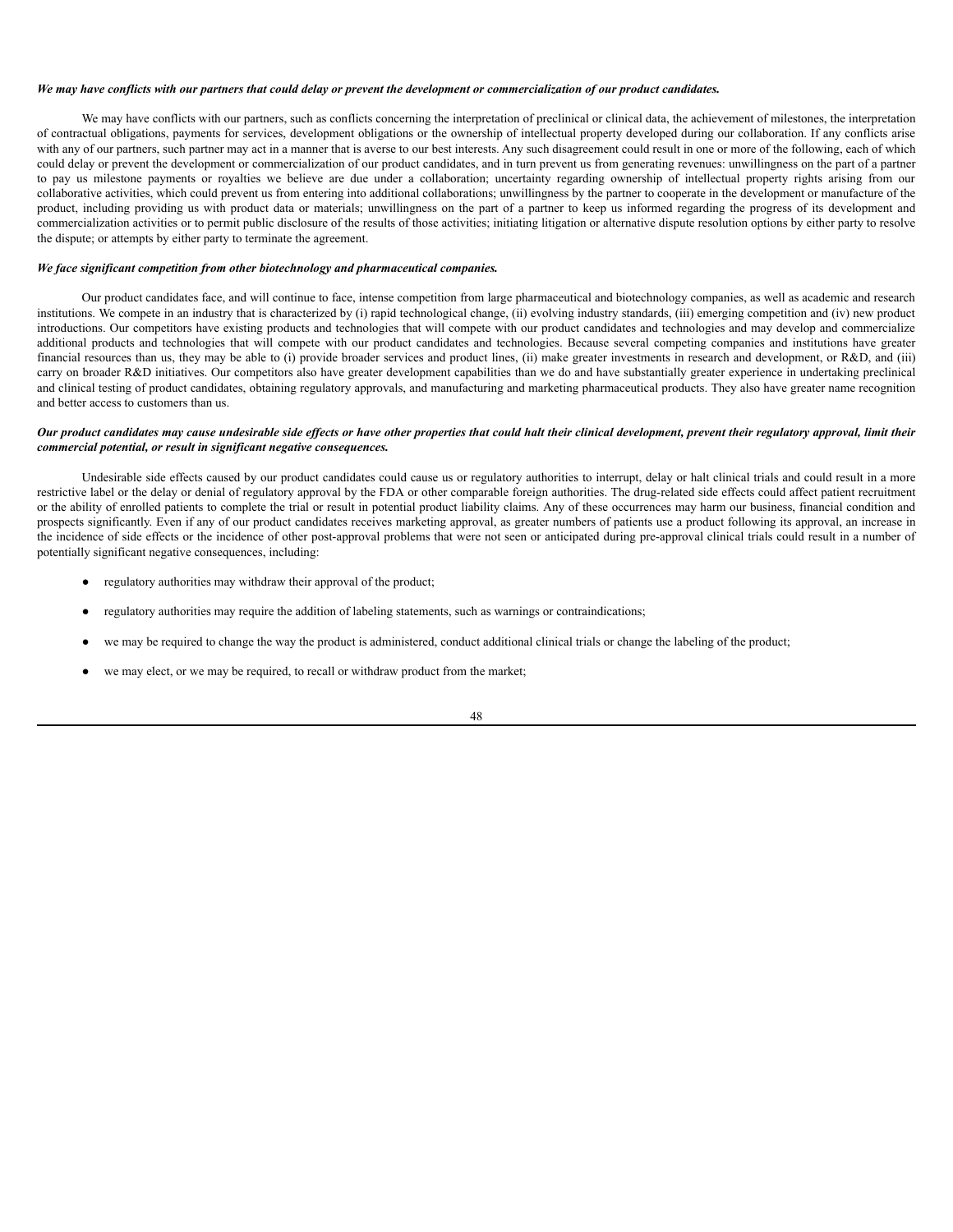- we could be sued and held liable for harm caused to patients; and
- our reputation may suffer.

Any of these events could substantially increase the costs and expenses of developing, commercializing and marketing any such product candidates or could harm or prevent sales of any approved products.

#### **Risks Related to Our Intellectual Property**

## *We depend upon securing and protecting critical intellectual property.*

We are dependent on obtaining and maintaining patents, trade secrets, copyright and trademark protection of our technologies in the United States and other jurisdictions, as well as successfully enforcing this intellectual property and defending this intellectual property against third-party challenges. The degree of future protection of our proprietary rights is uncertain for product candidates that are currently in the early stages of development because we cannot predict which of these product candidates will ultimately reach the commercial market or whether the commercial versions of these product candidates will incorporate proprietary technologies.

#### *Our patent position is highly uncertain and involves complex legal and factual questions.*

Accordingly, we cannot predict the breadth of claims that may be allowed or enforced under our patents or in third-party patents. For example, we or our licensors might not have been the first to make the inventions covered by each of our pending patent applications and issued patents; we or our licensors might not have been the first to file patent applications for these inventions; others may independently develop similar or alternative technologies or duplicate any of our technologies; it is possible that none of our pending patent applications or the pending patent applications of our licensors will result in issued patents; our issued patents and issued patents of our licensors may not provide a basis for commercially viable technologies, or may not provide us with any competitive advantages, or may be challenged and invalidated by third parties; and, we may not develop additional proprietary technologies that are patentable.

As a result, our owned and licensed patents may not be valid, and we may not be able to obtain and enforce patents and to maintain trade secret protection for the full commercial extent of our technology. The extent to which we are unable to do so could materially harm our business.

We or our licensors have applied for and will continue to apply for patents for certain products. Such applications may not result in the issuance of any patents, and any patents now held or that may be issued may not provide us with adequate protection from competition. Furthermore, it is possible that patents issued or licensed to us may be challenged successfully. In that event, if we have a preferred competitive position because of such patents, such preferred position would be lost. If we are unable to secure or to continue to maintain a preferred position, we could become subject to competition from the sale of generic products. Failure to receive, inability to protect, or expiration of our patents for medical use, manufacture, conjugation and labeling of Ac-225, the antibodies that we license from third parties, or subsequent related filings, would adversely affect our business and operations.

Patents issued or licensed to us may be infringed by the products or processes of others. The cost of enforcing our patent rights against infringers, if such enforcement is required, could be significant, and we do not currently have the financial resources to fund such litigation. Further, such litigation can go on for years and the time demands could interfere with our normal operations. There has been substantial litigation and other proceedings regarding patent and other intellectual property rights in the pharmaceutical industry. We may become a party to patent litigation and other proceedings. The cost to us of any patent litigation, even if resolved in our favor, could be substantial. Some of our competitors may be able to sustain the costs of such litigation more effectively than we can because of their substantially greater financial resources. Litigation may also absorb significant management time.

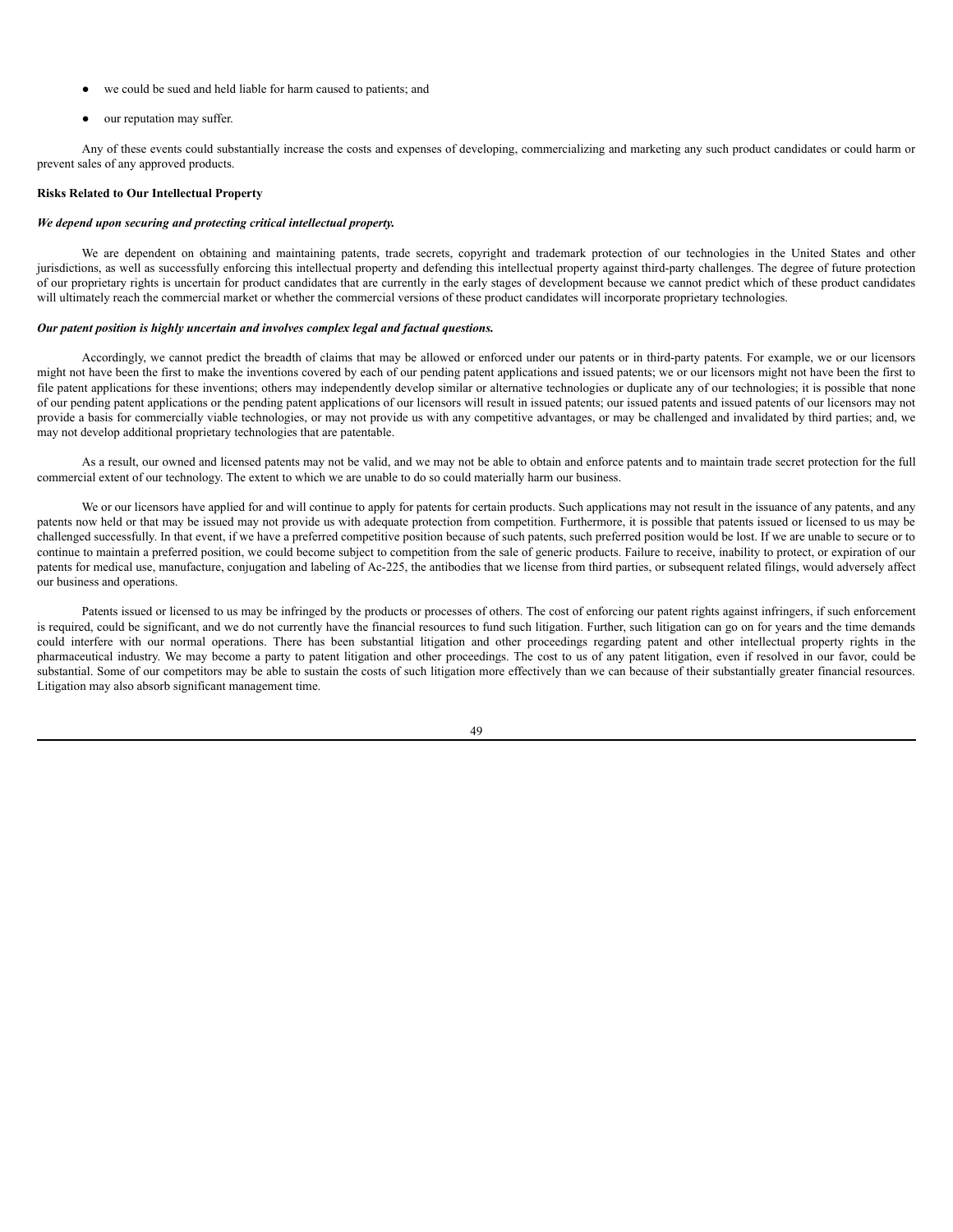Unpatented trade secrets, improvements, confidential know-how and continuing technological innovation are important to our scientific and commercial success. Although we attempt to and will continue to attempt to protect our proprietary information through reliance on trade secret laws and the use of confidentiality agreements with our partners, collaborators, employees and consultants and other appropriate means, these measures may not effectively prevent disclosure of our proprietary information, and, in any event, others may develop independently, or obtain access to, the same or similar information.

Certain of our patent rights are licensed to us by third parties. If we fail to comply with the terms of these license agreements, our rights to those patents may be terminated, and we will be unable to conduct our business.

## If we are found to be infringing on patents or trade secrets owned by others, we may be forced to cease or alter our product development efforts, obtain a license to *continue the development or sale of our products, and/or pay damages.*

Our manufacturing processes and potential products may violate proprietary rights of patents that have been or may be granted to competitors, universities or others, or the trade secrets of those persons and entities. As the pharmaceutical industry expands and more patents are issued, the risk increases that our processes and potential products may give rise to claims that they infringe the patents or trade secrets of others. These other persons could bring legal actions against us claiming damages and seeking to enjoin clinical testing, manufacturing and marketing of the affected product or process. If any of these actions are successful, in addition to any potential liability for damages, we could be required to obtain a license in order to continue to conduct clinical tests, manufacture or market the affected product or use the affected process. Required licenses may not be available on acceptable terms, if at all, and the results of litigation are uncertain. If we become involved in litigation or other proceedings, it could consume a substantial portion of our financial resources and the efforts of our personnel.

In addition to infringement or other intellectual property claims against us, we may become a party to other patent litigation or proceedings before regulatory agencies, including post-grant review, inter parties review, interference or re-examination proceedings filed with the U.S. Patent and Trademark Office (or similar proceedings before corresponding tribunals in other jurisdictions) that challenge our patent rights or the patent rights of our licensors. The costs and efforts of defending our patents or enforcing our proprietary rights in post-issuance administrative proceedings can be substantial and the outcome can be uncertain. An adverse determination in these proceedings could weaken or invalidate the patent claims that cover our technology, which adverse determination could harm our business significantly and dissuade companies from collaborating with us or permit third parties to directly compete with the same technology.

## Our ability to protect and enforce our patents does not guarantee that we will secure the right to commercialize our patents.

A patent is a limited monopoly right conferred upon an inventor, and his successors in title, in return for the making and disclosing of a new and non-obvious invention. This monopoly is of limited duration but, while in force, allows the patent holder to prevent others from making and/or using its invention. While a patent gives the holder this right to exclude others, it is not a license to commercialize the invention where other permissions may be required for commercialization to occur. For example, a drug cannot be marketed without the appropriate authorization from the FDA, regardless of the existence of a patent covering the product. Further, the invention, even if patented itself, cannot be commercialized if it infringes the valid patent rights of another party.

## We rely on confidentiality agreements to protect our trade secrets. If these agreements are breached by our employees or other parties, our trade secrets may become known *to our competitors.*

We rely on trade secrets that we seek to protect through numerous measures, including non-compete and confidentiality agreements with our employees and other parties. If these agreements are breached, our competitors may obtain and use our trade secrets to gain a competitive advantage over us. Any remedies that may be available to us may not be adequate to protect our business or compensate us for the damaging disclosure. In addition, we may have to expend resources to protect our interests from possible infringement by others. We have learned that a former employee violated the non-compete provision of their employment agreement by working for a direct competitor. This employee, who had access to materials containing proprietary information and trade secrets, may have been solicited, and until recently, pursuant to actions taken by Actinium, was employed by a direct competitor. We intend to fully investigate this matter and, if appropriate, pursue litigation against all parties that may be involved to protect our confidential information and trade secrets.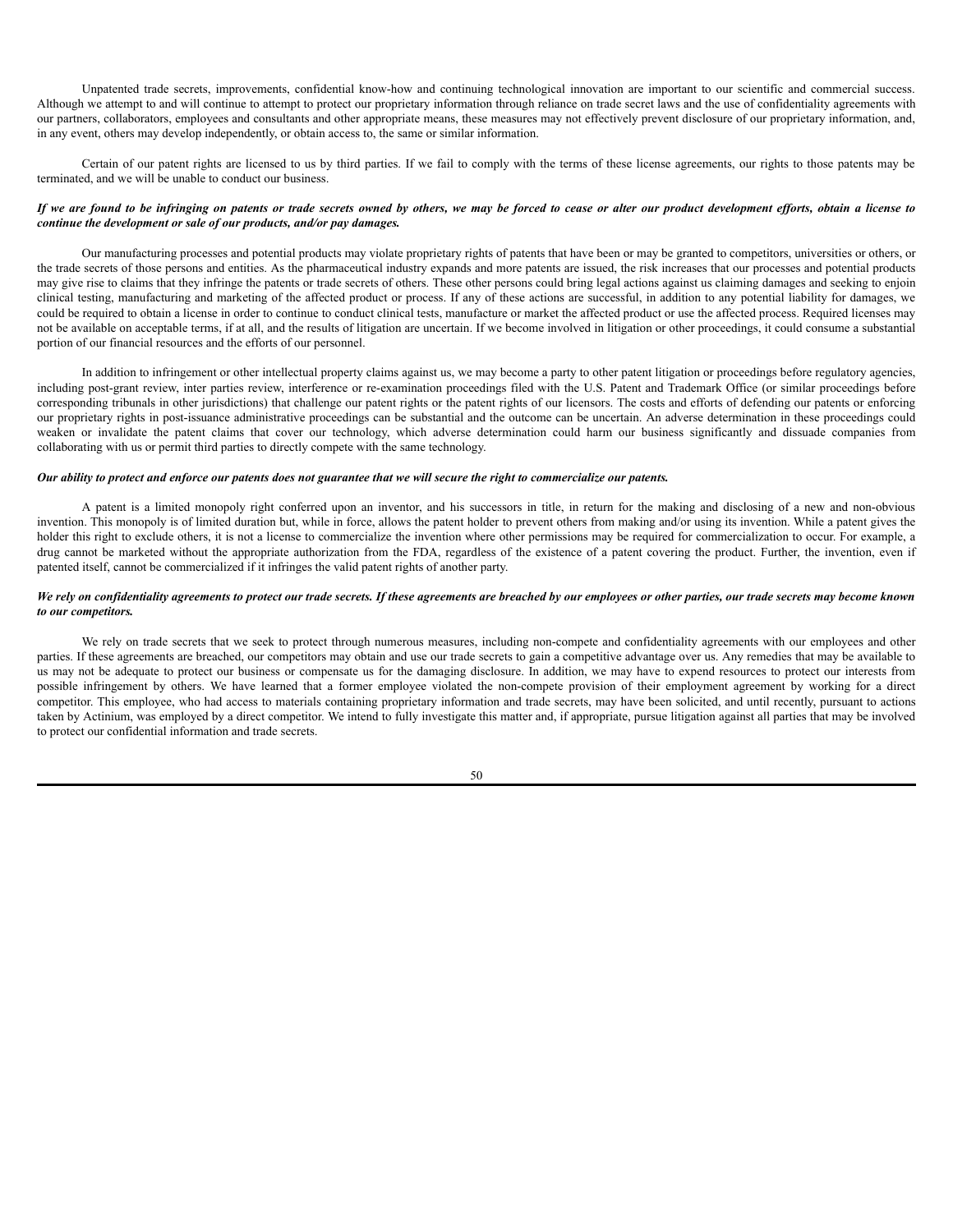#### **Risks Related to Our Operations**

#### The use of hazardous materials, including radioactive and biological materials, in our research and development efforts imposes certain compliance costs on us and may *subject us to liability for claims arising from the use or misuse of these materials.*

Our research, development and manufacturing activities involve the controlled use of hazardous materials, including chemicals, radioactive and biological materials, such as radioactive isotopes. We are subject to federal, state, local and foreign environmental laws and regulations governing, among other matters, the handling, storage, use and disposal of these materials and some waste products. We cannot completely eliminate the risk of contamination or injury from these materials and we could be held liable for any damages that result, which could exceed our financial resources. We currently maintain insurance coverage for injuries resulting from the hazardous materials we use; however, future claims may exceed the amount of our coverage. Also, we do not have insurance coverage for pollution cleanup and removal. Currently the costs of complying with such federal, state, local and foreign environmental regulations are not significant, and consist primarily of waste disposal expenses. However, they could become expensive, and current or future environmental laws or regulations may impair our research, development, production and commercialization efforts.

#### We may undertake international operations, which will subject us to risks inherent with operations outside of the United States.

Although we do not have any international operations at this time, we intend to seek market clearances in foreign markets that we believe will generate significant opportunities. However, even with the cooperation of a commercialization partner, conducting drug development in foreign countries involves inherent risks, including, but not limited to difficulties in staffing, funding and managing foreign operations; unexpected changes in regulatory requirements; export restrictions; tariffs and other trade barriers; difficulties in protecting, acquiring, enforcing and litigating intellectual property rights; fluctuations in currency exchange rates; and potentially adverse tax consequences.

If we were to experience any of the difficulties listed above, or any other difficulties, any international development activities and our overall financial condition may suffer and cause us to reduce or discontinue our international development and registration efforts.

## We are highly dependent on our key personnel, and if we are not successful in attracting and retaining highly qualified personnel, we may not be able to successfully *implement our business strategy.*

Our future operations and successes depend in large part upon the continued service of key members of our senior management team whom we are highly dependent upon to manage our business. If any member of our current senior management terminates his employment with us and we are unable to find a suitable replacement quickly, the departure could have a material adverse effect on our business. An overall tightening and increasingly competitive labor market has been observed in the U.S. employment market generally, especially in response to the COVID-19 pandemic. Specific to the biotechnology industry in which we operate, there is significant demand and competition for highly specialized talent that we require. We have experienced high turnover rates, with approximately one third of our employee base turning over or being replaced during 2021. A sustained labor shortage or increased turnover rates within our employee base, caused by the COVID-19 pandemic, as a result of general macroeconomic factors, or due to dynamics within our industry, could lead to increased costs, such as increased wage rates to attract and retain employees, and could negatively affect our ability to efficiently conduct our clinical development, R&D, business development and potential regulatory and commercial activities. If we are unable to hire and retain employees capable of performing at a high-level, or if mitigation measures we may take to respond to a decrease in labor availability, have unintended negative effects, our business could be adversely affected. An overall labor shortage, lack of skilled labor, increased turnover or labor inflation, caused by the COVID-19 pandemic, general macroeconomic factors or as a result of biotechnology industry dynamics could have a material adverse impact on our operations, results of operations, liquidity or cash flows.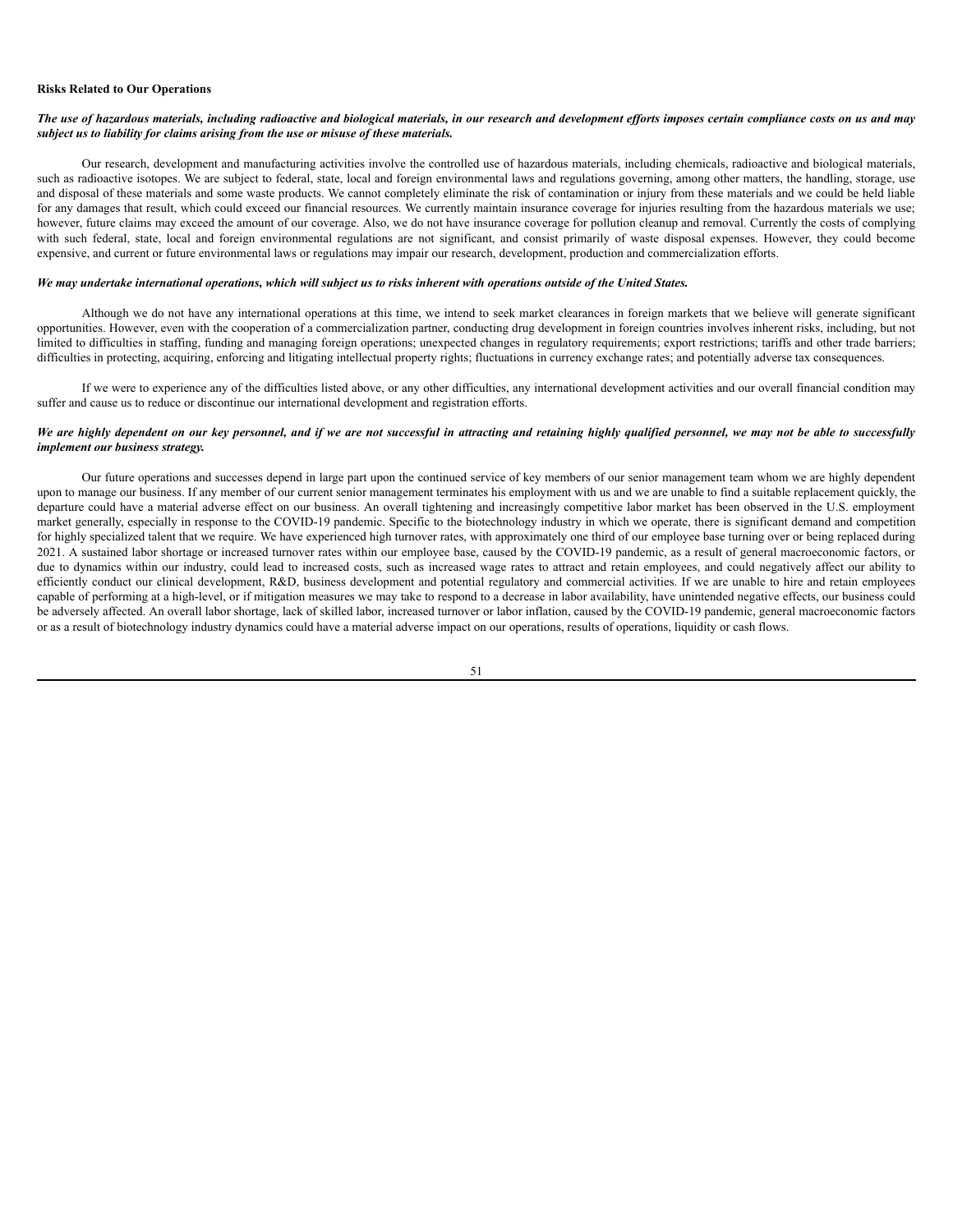Our future success also depends on our ability to identify, attract, hire or engage, retain and motivate other well-qualified managerial, technical, clinical and regulatory personnel. This activity is likely to create additional demands on the time and attention of our senior management personnel as they identify, hire, and train external and internal candidates to fill the sizable number of positions required to execute our business plans including submit a BLA and build a commercial organization. The market for talent in our industry is very competitive. Many of the other biopharmaceutical companies we compete against for qualified personnel have greater financial and other resources, more favorable risk profiles and a longer operating history in the biopharmaceutical industry than we do. They also may provide more diverse opportunities and better chances for career advancement. Some of these opportunities may be more appealing to high-quality candidates than what we have to offer.

It is particularly difficult to recruit and hire new employees during the COVID-19 pandemic as conducting interviews remotely makes it more difficult to ensure we are recruiting and hiring high-quality employees, and the uncertainty created by the COVID-19 pandemic makes it less likely potential candidates will be willing to leave a stable job to explore a new opportunity. There can be no assurance that such professionals will be available in the market, or that we will be able to retain existing professionals or meet or continue to meet their compensation requirements. Furthermore, the cost base in relation to such compensation, which may include equity compensation, may increase significantly, which could have a material adverse effect on us. Failure to establish and maintain an effective management team and workforce could adversely affect our ability to operate, grow and manage our business.

#### *Managing our growth as we expand operations may strain our resources.*

We expect to need to grow rapidly in order to support additional, larger, and potentially international, pivotal clinical trials of our product candidates as well as potential commercial operations, which will place a significant strain on our financial, managerial and operational resources. In order to achieve and manage growth effectively, we must continue to improve and expand our operational and financial management capabilities. Moreover, we will need to increase staffing and to train, motivate and manage our employees. All of these activities will increase our expenses and may require us to raise additional capital sooner than expected. Failure to manage growth effectively could materially harm our business, financial condition or results of operations.

## We may expand our business through the acquisition of rights to new product candidates that could disrupt our business, harm our financial condition and may also dilute *current stockholders' ownership interests in our company.*

Our business strategy includes expanding our products and capabilities, and we may seek acquisitions of product candidates, antibodies or technologies to do so. Acquisitions involve numerous risks, including substantial cash expenditures; potentially dilutive issuance of equity securities; incurrence of debt and contingent liabilities, some of which may be difficult or impossible to identify at the time of acquisition; difficulties in assimilating acquired technologies or the operations of the acquired companies; diverting our management's attention away from other business concerns; risks of entering markets in which we have limited or no direct experience; and the potential loss of our key employees or key employees of the acquired companies.

We can make no assurances that any acquisition will result in short-term or long-term benefits to us. We may incorrectly judge the value or worth of an acquired product, company or business. In addition, our future success would depend in part on our ability to manage the rapid growth associated with some of these acquisitions. We cannot assure that we will be able to make the combination of our business with that of acquired products, businesses or companies work or be successful. Furthermore, the development or expansion of our business or any acquired products, business or companies may require a substantial capital investment by us. We may not have these necessary funds, or they might not be available to us on acceptable terms or at all. We may also seek to raise funds by selling shares of our preferred or common stock, which could dilute each current stockholder's ownership interest in the Company.

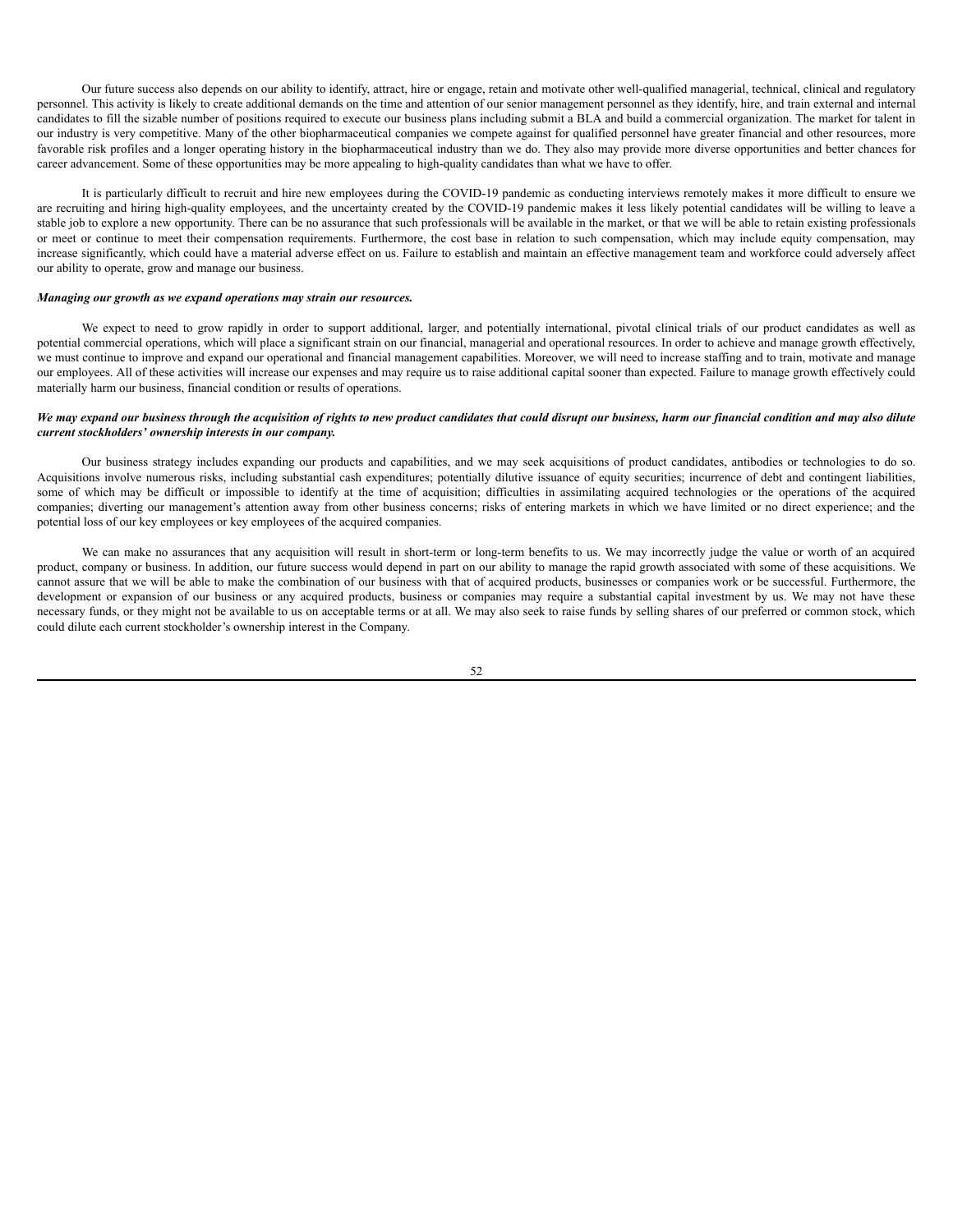#### *Risks Related to Ownership of Our Common Stock*

## The sale of securities by us in any equity or debt financing could result in dilution to our existing stockholders and have a material adverse effect on our earnings.

We have financed our operations primarily through sales of stock and warrants. It is likely that during the next twelve months we will seek to raise additional capital through the sales of stock and warrants in order to expand our level of operations to continue our research and development efforts.

Any sale of common stock by us in a future offering could result in dilution to our existing stockholders as a direct result of our issuance of additional shares of our capital stock. In addition, our business strategy may include expansion through internal growth or by establishing strategic relationships with targeted customers and vendors. In order to do so, or to finance the cost of our other activities, we may issue additional equity securities that could dilute our stockholders' stock ownership. We may also assume additional debt and incur impairment losses related to goodwill and other tangible assets if we acquire another company and this could negatively impact our earnings and results of operations.

#### Our common stock is subject to price volatility which could lead to losses by stockholders and potential costly security litigation.

The trading volume of our common stock has been and may continue to be extremely limited and sporadic. We expect the market price of our common stock to fluctuate substantially due to a variety of factors, including market perception of our ability to achieve our planned growth, quarterly operating results of other companies in the same industry, trading volume in our common stock, changes in general conditions in the economy and the financial markets or other developments affecting our competitors or us. This volatility has had a significant effect on the market price of securities issued by many companies for reasons unrelated to their operating performance and could have the same effect on our common stock.

The trading price of our common stock may be highly volatile and could fluctuate in response to factors such as:

- actual or anticipated variations in our operating results;
- announcements of developments by us or our competitors;
- the timing of IND and/or BLA approval, the completion and/or results of our clinical trials;
- regulatory actions regarding our products;
- announcements by us or our competitors of significant acquisitions, strategic partnerships, joint ventures or capital commitments;
- adoption of new accounting standards affecting our industry;
- additions or departures of key personnel;
- introduction of new products by us or our competitors;
- sales of our common stock or other securities in the open market; and
- other events or factors, many of which are beyond our control.

The stock market is subject to significant price and volume fluctuations. Moreover, the COVID-19 pandemic has resulted in significant financial market volatility and uncertainty in recent months. In the past, following periods of volatility in the market price of a company's securities, securities class action litigation has often been initiated against such a company. Litigation initiated against us, whether or not successful, could result in substantial costs and diversion of our management's attention and our resources, which could harm our business and financial condition.

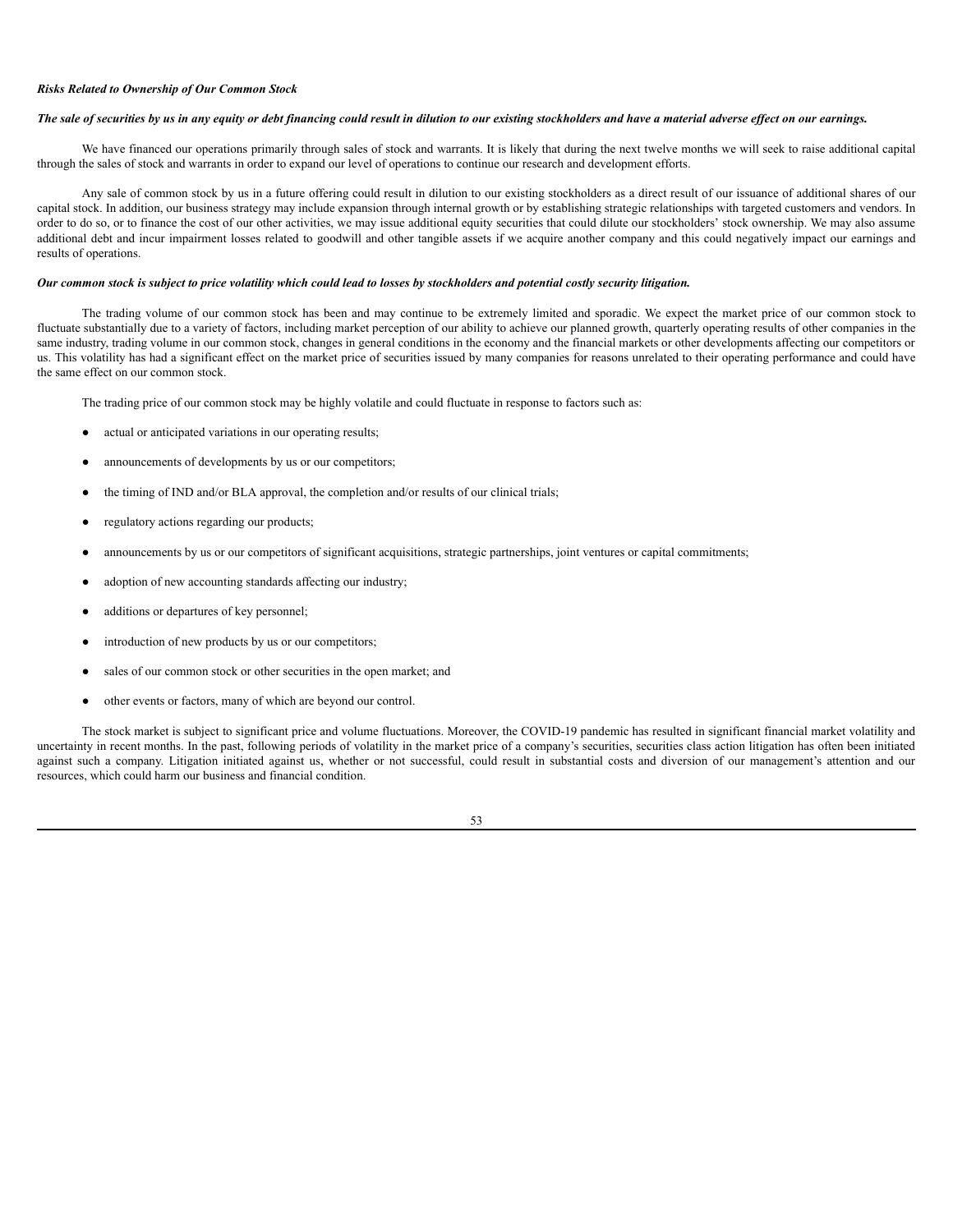#### We do not intend to pay dividends on our common stock, so any returns will be determined by the value of our common stock.

We have never declared or paid any cash dividends on our common stock. For the foreseeable future, it is expected that earnings, if any, generated from our operations will be used to finance the growth of our business, and that no dividends will be paid to holders of our common stock. As a result, the success of an investment in our common stock will depend upon any future appreciation in its value. There is no guarantee that our common stock will appreciate in value.

## Certain provisions of our Certificate of Incorporation and Bylaws and Delaware law make it more difficult for a third party to acquire us and make a takeover more *dif icult to complete, even if such a transaction were in our stockholders' interest.*

Provisions of our certificate of incorporation and bylaws may delay or discourage transactions involving an actual or potential change in our control or change in our management, including transactions in which stockholders might otherwise receive a premium for their shares, or transactions that our stockholders might otherwise deem to be in their best interests. Therefore, these provisions could adversely affect the price of our stock. Among other things, the certificate of incorporation and bylaws:

- provide that the authorized number of directors may be changed by resolution of the board of directors;
- provide that all vacancies, including newly-created directorships, may, except as otherwise required by law, be filled by the affirmative vote of a majority of directors then in office, even if less than a quorum;
- divide the board of directors into three classes;
- provide that stockholders seeking to present proposals before a meeting of stockholders or to nominate candidates for election as directors at a meeting of stockholders must provide notice in writing in a timely manner, and meet specific requirements as to the form and content of a stockholder's notice;

In addition, we are governed by Section 203 of the Delaware General Corporation Law. In general, Section 203 prohibits a public Delaware corporation from engaging in a "business combination" with an "interested stockholder" for a period of three years after the date of the transaction in which the person became an interested stockholder, unless the business combination is approved in a prescribed manner. A "business combination" includes mergers, asset sales or other transactions resulting in a financial benefit to the stockholder. An "interested stockholder" is a person who, together with affiliates and associates, owns, or within three years, did own, 15% or more of the corporation's outstanding voting stock. These provisions may have the effect of delaying, deferring or preventing a change in our control.

## *Compliance with the reporting requirements of federal securities laws can be expensive.*

We are subject to the information and reporting requirements of the Exchange Act and other federal securities laws, and the compliance obligations of the Sarbanes-Oxley Act. The costs of preparing and filing annual and quarterly reports and other information with the Securities and Exchange Commission and furnishing audited reports to stockholders are substantial. In addition, we will incur substantial expenses in connection with the preparation of registration statements and related documents with respect any offerings of our common stock.

#### Failure to establish and maintain adequate finance infrastructure and accounting systems and controls could impair our ability to comply with the financial reporting and *internal controls requirements for publicly traded companies.*

As a public company, we operate in an increasingly demanding regulatory environment, including with respect to more complex accounting rules. Company responsibilities required by the Sarbanes-Oxley Act of 2002, as amended, or the Sarbanes-Oxley Act, include establishing and maintaining corporate oversight and adequate internal control over financial reporting and disclosure controls and procedures. Effective internal controls are necessary for us to produce reliable financial reports and are important to help prevent financial fraud.

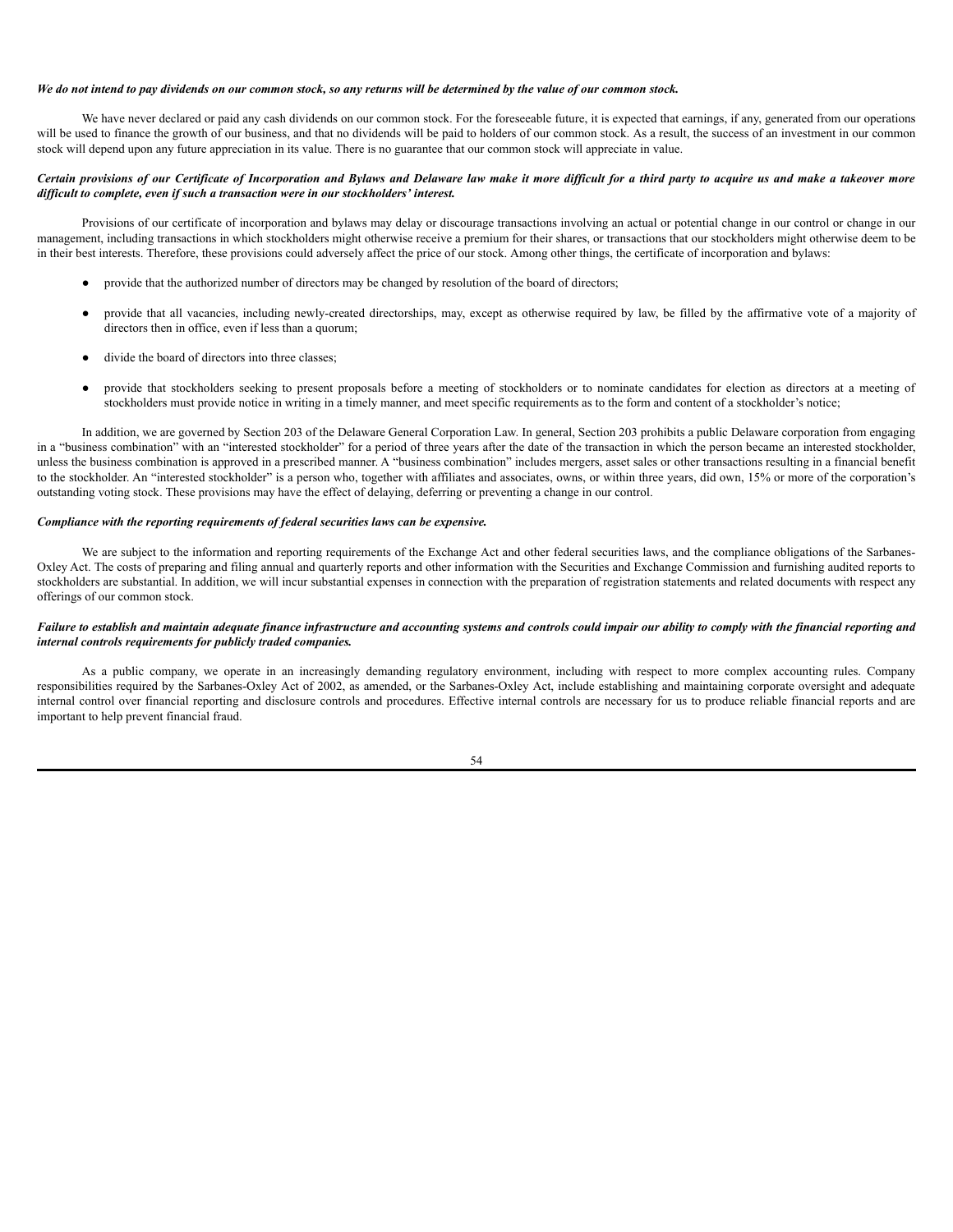Our compliance with Section 404 of the Sarbanes-Oxley Act requires that we incur substantial accounting expense and expend significant management efforts. We complied with Section 404 at December 31, 2021 and 2020 and while our testing did not reveal any material weaknesses in our internal controls, any material weaknesses in our internal controls in the future would be required us to remediate in a timely manner so as to be able to comply with the requirements of Section 404 each year. If we are not able to comply with the requirements of Section 404 in a timely manner each year, we could be subject to sanctions or investigations by the SEC, NYSE American or other regulatory authorities which would require additional financial and management resources and could adversely affect the market price of our common stock. Furthermore, if we cannot provide reliable financial reports or prevent fraud, our business and results of operations could be harmed, and investors could lose confidence in our reported financial information.

#### If securities or industry analysts do not publish research or publish inaccurate or unfavorable research about our business, the price of our common stock and trading *volume could decline.*

The trading market for our common stock will depend in part on the research and reports that securities or industry analysts publish about us or our business. Multiple securities and industry analysts currently cover us. If one or more of the analysts downgrade our common stock or publish inaccurate or unfavorable research about our business, the price of our common stock would likely decline. If one or more of these analysts cease coverage of us or fail to publish reports on us regularly, demand for our common stock could decrease, which could cause the price of our common stock and trading volume to decline.

#### Our amended and restated bylaws, as amended, designate the U.S. federal district courts as the exclusive forum for the resolution of any complaint asserting a cause of *action arising under the Securities Act of 1933, as amended.*

Our amended and restated bylaws, as amended, provide that, unless we consent in writing to the selection of an alternative forum, the federal district courts of the United States of America will be the exclusive forum for resolving any complaint asserting a cause of action arising under the Securities Act of 1933, as amended. In addition, our amended and restated bylaws, as amended, state that any person purchasing or otherwise acquiring any interest in our security shall be deemed to have notice of and to have consented to such provision. Such choice of forum provision may limit a stockholder's ability to bring a claim in a judicial forum that it finds favorable for disputes with us or our directors, officers or other employees, which may discourage such lawsuits, if successful, might benefit our stockholders. Stockholders who do bring a claim in the federal district courts of the United States of America could face additional litigation costs in pursuing any such claim.

## <span id="page-56-0"></span>**ITEM 2. UNREGISTERED SALES OF EQUITY SECURITIES AND USE OF PROCEEDS.**

None.

## <span id="page-56-1"></span>**ITEM 3. DEFAULTS UPON SENIOR SECURITIES.**

None.

## <span id="page-56-2"></span>**ITEM 4. MINE SAFETY DISCLOSURES.**

None.

## <span id="page-56-3"></span>**ITEM 5. OTHER INFORMATION.**

None.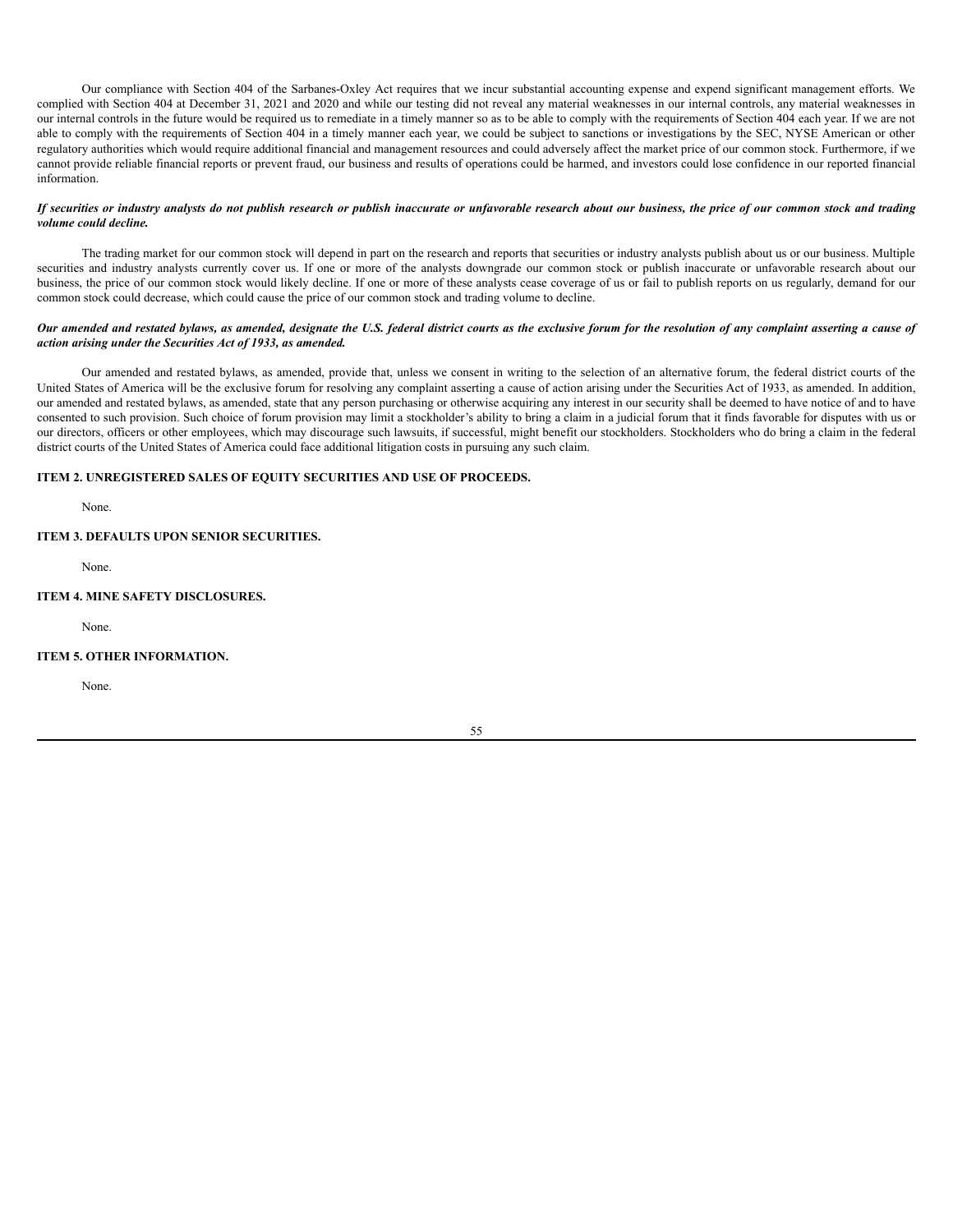# <span id="page-57-0"></span>**ITEM 6. EXHIBITS**

Copies of the following documents are included as exhibits to this report pursuant to Item 601 of Regulation S-K.

| Exhibit No.     | <b>Description</b>                                                                                                                                                                 |
|-----------------|------------------------------------------------------------------------------------------------------------------------------------------------------------------------------------|
| 3.1             | Certificate of Incorporation of Actinium Pharmaceuticals, Inc. (incorporated by reference to Exhibit 3.1 of the Company's Form 8-K filed with the SEC on                           |
|                 | April 17, 2013).                                                                                                                                                                   |
|                 |                                                                                                                                                                                    |
| 3.2             | Certificate of Amendment to Certificate of Incorporation, as amended, filed January 7, 2014 (incorporated by reference to Exhibit 3.5 to Form S-1 filed on                         |
|                 | January 31, 2014).                                                                                                                                                                 |
|                 |                                                                                                                                                                                    |
| 3.3             | Certificate of Amendment to Certificate of Incorporation, as amended, filed February 3, 2014. (incorporated by reference to Exhibit 3.1 to Form 8-K filed on<br>February 7, 2014). |
|                 |                                                                                                                                                                                    |
| 3.4             | Certificate of Amendment to Certificate of Incorporation, as amended, filed on February 26, 2015 (incorporated by reference to Exhibit 3.1 to Form 8-K filed                       |
|                 | on March 4, 2015).                                                                                                                                                                 |
|                 |                                                                                                                                                                                    |
| 3.5             | Certificate of Amendment to Certificate of Incorporation, as amended, filed on February 26, 2018 (incorporated by reference to Exhibit 3.1 to Form 8-K filed                       |
|                 | on February 26, 2018).                                                                                                                                                             |
|                 |                                                                                                                                                                                    |
| 3.6             | Certificate of Amendment to Certificate of Incorporation, as amended, filed on March 6, 2019 (incorporated by reference to Exhibit 3.7 to Form 10-K filed on                       |
|                 | March 15, 2019).                                                                                                                                                                   |
| 3.7             | Certificate of Amendment to Certificate of Incorporation, as amended, filed on June 16, 2020 (incorporated by reference to Exhibit 3.1 to Form 8-K filed on                        |
|                 | June 16, 2020).                                                                                                                                                                    |
|                 |                                                                                                                                                                                    |
| 3.8             | Certificate of Amendment to Certificate of Incorporation, as amended, filed on August 10, 2020 (incorporated by reference to Exhibit 3.1 to Form 8-K filed                         |
|                 | on August 14, 2020).                                                                                                                                                               |
|                 |                                                                                                                                                                                    |
| 3.9             | Amended and Restated Bylaws, dated August 8, 2018 (incorporated by reference to Exhibit 3.1 to Form 10-Q filed on August 9, 2018).                                                 |
| 3.10            | Amendment to Amended and Restated Bylaws, dated May 7, 2020 (incorporated by reference to Exhibit 3.1 to Form 8-K filed on May 5, 2020).                                           |
|                 |                                                                                                                                                                                    |
| $31.1*$         | Certification of the Chief Executive Officer pursuant to Section 302 of the Sarbanes-Oxley Act of 2002.                                                                            |
|                 |                                                                                                                                                                                    |
| $31.2*$         | Certification of the Principal Financial and Accounting Officer pursuant to Section 302 of the Sarbanes-Oxley Act of 2002.                                                         |
|                 |                                                                                                                                                                                    |
| $32.1**$        | Certification of the Chief Executive Officer pursuant to U.S.C. Section 1350 as adopted pursuant to Section 906 of the Sarbanes-Oxley Act of 2002*                                 |
| $32.2**$        | Certification of the Principal Financial and Accounting Officer pursuant to U.S.C. Section 1350 as adopted pursuant to Section 906 of the Sarbanes-Oxley Act                       |
|                 | of 2002*                                                                                                                                                                           |
|                 |                                                                                                                                                                                    |
| $101$ . INS $*$ | Inline XBRL Instance Document                                                                                                                                                      |
| 101.SCH*        | Inline XBRL Taxonomy Schema Document                                                                                                                                               |
| 101.CAL*        | Inline XBRL Taxonomy Calculation Linkbase Document                                                                                                                                 |
| 101.DEF*        | Inline XBRL Taxonomy Definition Linkbase Document                                                                                                                                  |
| 101.LAB*        | Inline XBRL Taxonomy Label Linkbase Document                                                                                                                                       |
| 101.PRE*        | Inline XBRL Taxonomy Presentation Linkbase Document                                                                                                                                |
| $104*$          | Cover Page Interactive Data File (formatted as Inline XBRL and contained in Exhibit 101).                                                                                          |

\* Filed herewith.

\*\* Furnished herewith.<br># Indicates a managem

Indicates a management contract or compensatory plan or arrangement.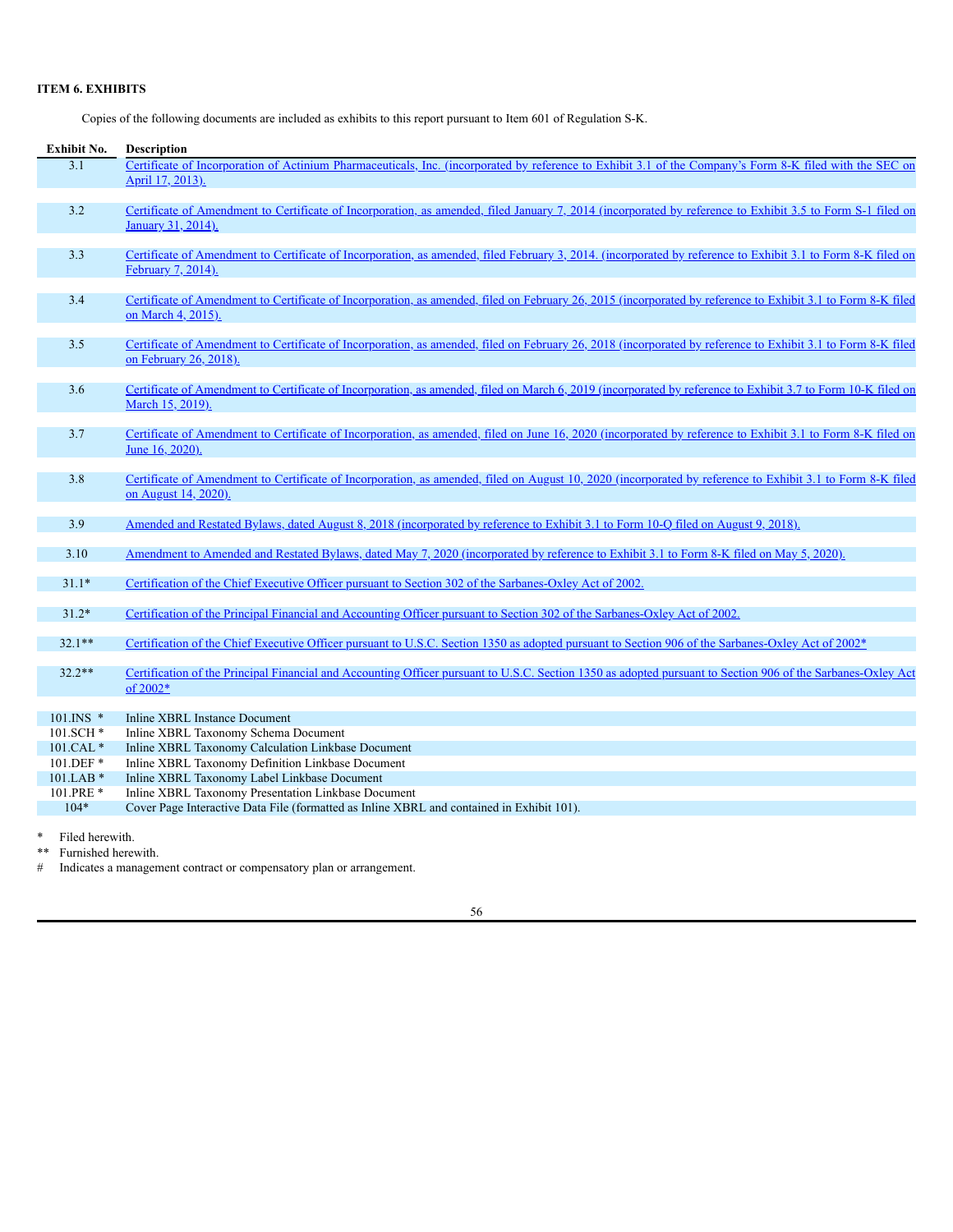## **SIGNATURES**

<span id="page-58-0"></span>Pursuant to the requirements of the Securities Exchange Act of 1934, the registrant has duly caused this report to be signed on its behalf by the undersigned thereunto duly authorized.

# **ACTINIUM PHARMACEUTICALS, INC.**

## Date: May 13, 2022 By: */s/ Sandesh Seth*

- Sandesh Seth Chairman and Chief Executive Officer (Duly Authorized Officer and Principal Executive Officer)
- By: */s/ Steve O'Loughlin* Steve O'Loughlin Chief Financial Officer (Duly Authorized Officer and Principal Financial and Accounting Officer)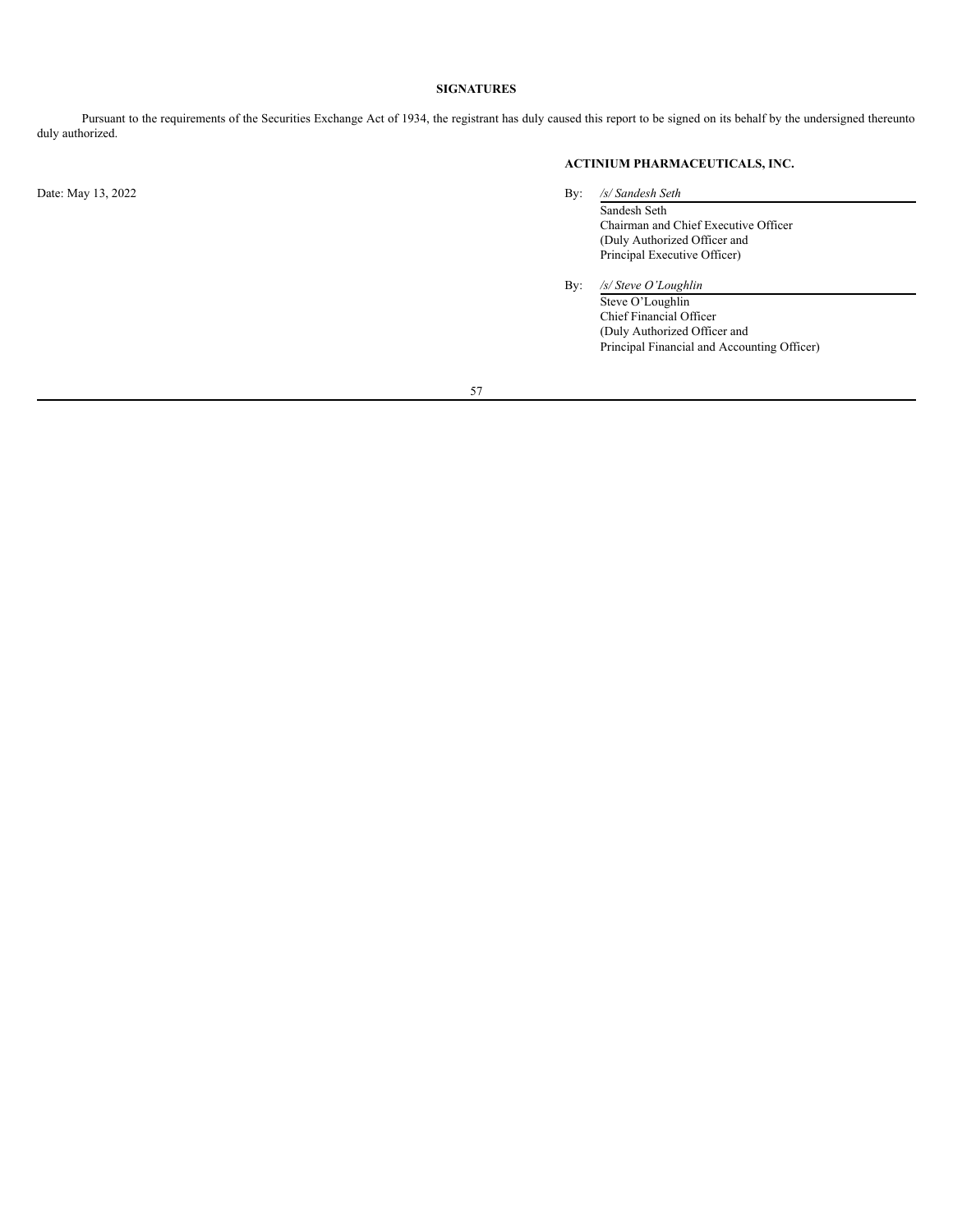## **CERTIFICATION OF PRINCIPAL EXECUTIVE OFFICER PURSUANT TO 18 U.S.C. SECTION 1350, AS ADOPTED PURSUANT TO SECTION 302 OF THE SARBANES-OXLEY ACT OF 2002**

I, Sandesh Seth, certify that:

- 1. I have reviewed this Form 10-Q of Actinium Pharmaceuticals, Inc.;
- 2. Based on my knowledge, this report does not contain any untrue statement of a material fact or omit to state a material fact necessary to make the statements made, in light of the circumstances under which such statements were made, not misleading with respect to the period covered by this report;
- 3. Based on my knowledge, the financial statements, and other financial information included in this report, fairly present in all material respects the financial condition, results of operations and cash flows of the registrant as of, and for, the periods presented in this report;
- 4. I am responsible for establishing and maintaining disclosure controls and procedures (as defined in Exchange Act Rules 13a-15(e) and 15d-15(e)) and internal control over financial reporting (as defined in Exchange Act Rules 13-a-15(f) and 15d-15(f)) for the registrant and have:
	- a) Designed such disclosure controls and procedures, or caused such disclosure controls and procedures to be designed under our supervision, to ensure that material information relating to the registrant, including its consolidated subsidiaries, is made known to us by others within those entities, particularly during the period in which this report is being prepared;
	- b) Designed such internal control over financial reporting, or caused such internal control over financial reporting to be designed under our supervision, to provide reasonable assurance regarding the reliability of financial reporting and the preparation of financial statements for external purposes in accordance with generally accepted accounting principles;
	- c) Evaluated the effectiveness of the registrant's disclosure controls and procedures and presented in this report our conclusions about the effectiveness of the disclosure controls and procedures, as of the end of the period covered by this report based on such evaluation; and
	- d) Disclosed in this report any change in the registrant's internal control over financial reporting that occurred during the registrant's most recent fiscal quarter (the registrant's fourth fiscal quarter in the case of an annual report) that has materially affected, or is reasonably likely to materially affect, the registrant's internal control over financial reporting; and
- 5. I have disclosed, based on our most recent evaluation of internal control over financial reporting, to the registrant's auditors and the audit committee of the registrant's board of directors (or persons performing the equivalent functions):
	- a) All significant deficiencies and material weaknesses in the design or operation of internal control over financial reporting which are reasonably likely to adversely affect the registrant's ability to record, process, summarize and report financial information; and
	- b) Any fraud, whether or not material, that involves management or other employees who have a significant role in the registrant's internal control over financial reporting.

Dated: May 13, 2022 By: /s/ Sandesh Seth

Sandesh Seth Chairman and Chief Executive Officer (Duly Authorized Officer, Principal Executive Officer)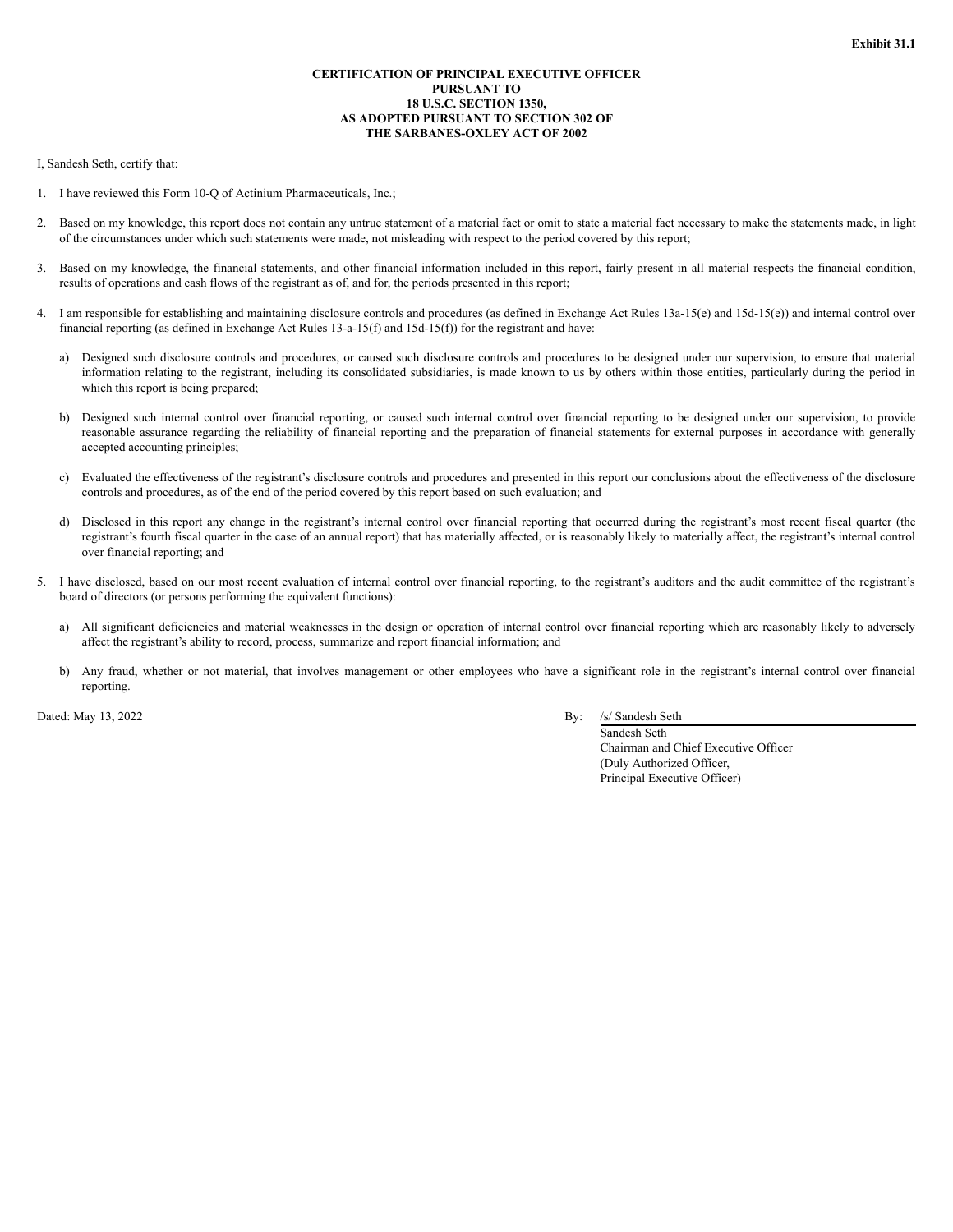#### **CERTIFICATION OF PRINCIPAL FINANCIAL AND ACCOUNTING OFFICER PURSUANT TO 18 U.S.C. SECTION 1350, AS ADOPTED PURSUANT TO SECTION 302 OF THE SARBANES-OXLEY ACT OF 2002**

I, Steve O'Loughlin, certify that:

- 1. I have reviewed this Form 10-Q of Actinium Pharmaceuticals, Inc.;
- 2. Based on my knowledge, this report does not contain any untrue statement of a material fact or omit to state a material fact necessary to make the statements made, in light of the circumstances under which such statements were made, not misleading with respect to the period covered by this report;
- 3. Based on my knowledge, the financial statements, and other financial information included in this report, fairly present in all material respects the financial condition, results of operations and cash flows of the registrant as of, and for, the periods presented in this report;
- 4. I am responsible for establishing and maintaining disclosure controls and procedures (as defined in Exchange Act Rules 13a-15(e) and 15d-15(e)) and internal control over financial reporting (as defined in Exchange Act Rules 13-a-15(f) and 15d-15(f)) for the registrant and have:
	- a) Designed such disclosure controls and procedures, or caused such disclosure controls and procedures to be designed under our supervision, to ensure that material information relating to the registrant, including its consolidated subsidiaries, is made known to us by others within those entities, particularly during the period in which this report is being prepared;
	- b) Designed such internal control over financial reporting, or caused such internal control over financial reporting to be designed under our supervision, to provide reasonable assurance regarding the reliability of financial reporting and the preparation of financial statements for external purposes in accordance with generally accepted accounting principles;
	- c) Evaluated the effectiveness of the registrant's disclosure controls and procedures and presented in this report our conclusions about the effectiveness of the disclosure controls and procedures, as of the end of the period covered by this report based on such evaluation; and
	- d) Disclosed in this report any change in the registrant's internal control over financial reporting that occurred during the registrant's most recent fiscal quarter (the registrant's fourth fiscal quarter in the case of an annual report) that has materially affected, or is reasonably likely to materially affect, the registrant's internal control over financial reporting; and
- 5. I have disclosed, based on our most recent evaluation of internal control over financial reporting, to the registrant's auditors and the audit committee of the registrant's board of directors (or persons performing the equivalent functions):
	- a) All significant deficiencies and material weaknesses in the design or operation of internal control over financial reporting which are reasonably likely to adversely affect the registrant's ability to record, process, summarize and report financial information; and
	- b) Any fraud, whether or not material, that involves management or other employees who have a significant role in the registrant's internal control over financial reporting.

## Dated: May 13, 2022 By: /s/ Steve O'Loughlin

Steve O'Loughlin Chief Financial Officer (Duly Authorized Officer, Principal Financial and Accounting Officer)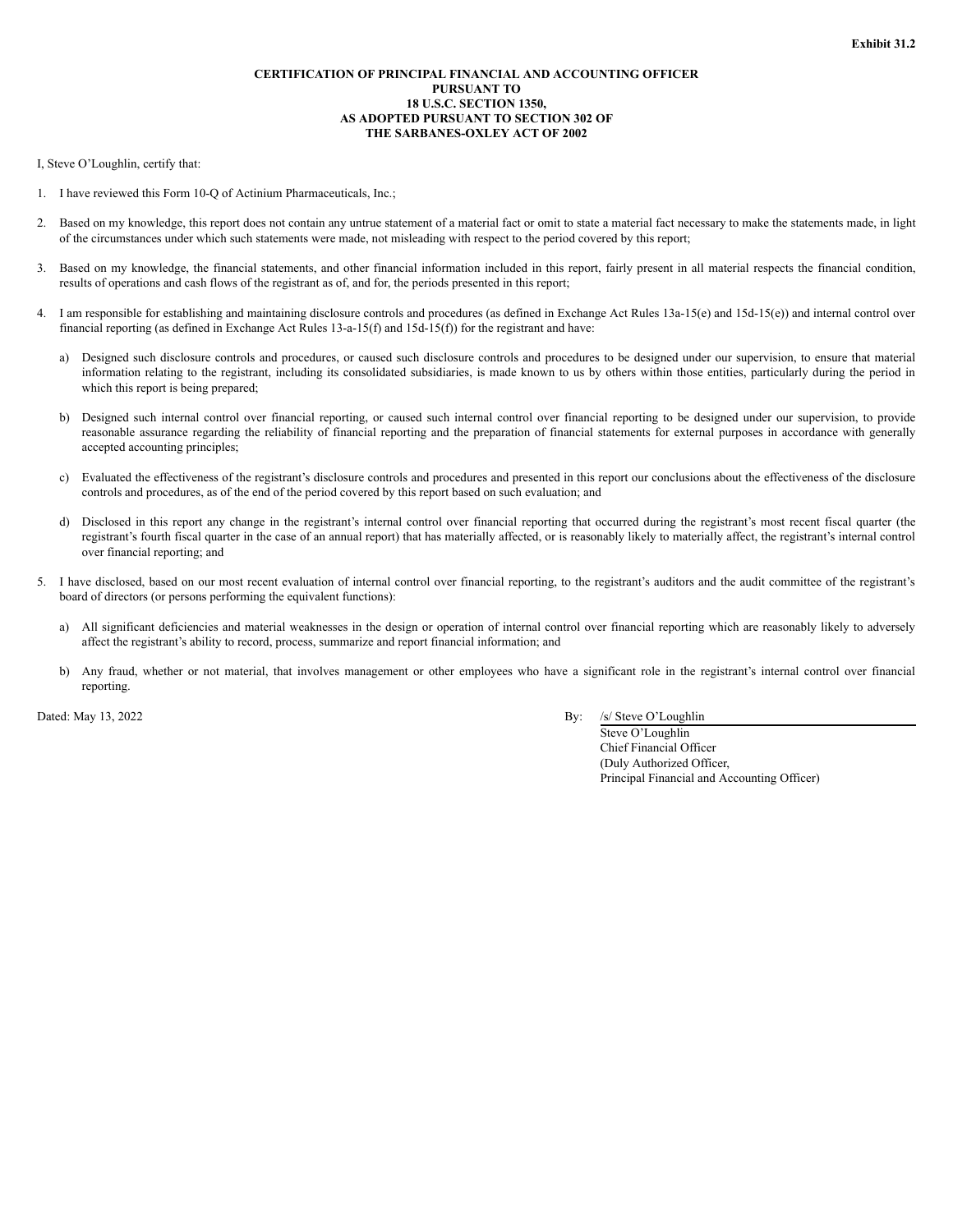## **CERTIFICATION OF PRINCIPAL EXECUTIVE OFFICER PURSUANT TO 18 U.S.C. SECTION 1350, AS ADOPTED PURSUANT TO SECTION 906 OF THE SARBANES-OXLEY ACT OF 2002**

In connection with the Quarterly Report of Actinium Pharmaceuticals, Inc. (the "Company") on Form 10-Q for the period ended March 31, 2022 as filed with the Securities and Exchange Commission on the date hereof (the "Report"), I, Sandesh Seth, Chairman & CEO of the Company, certify, pursuant to 18 U.S.C. Section 1350, as adopted pursuant to Section 906 of the Sarbanes-Oxley Act of 2002, that:

1. The Report fully complies with the requirements of Section 13(a) or 15(d) of the Securities Exchange Act of 1934, as amended; and

2. The information contained in the Quarterly Report fairly presents, in all material respects, the financial condition and result of operations of the Company.

Dated: May 13, 2022 By: /s/ Sandesh Seth

Sandesh Seth Chairman and Chief Executive Officer (Duly Authorized Officer, Principal Executive Officer)